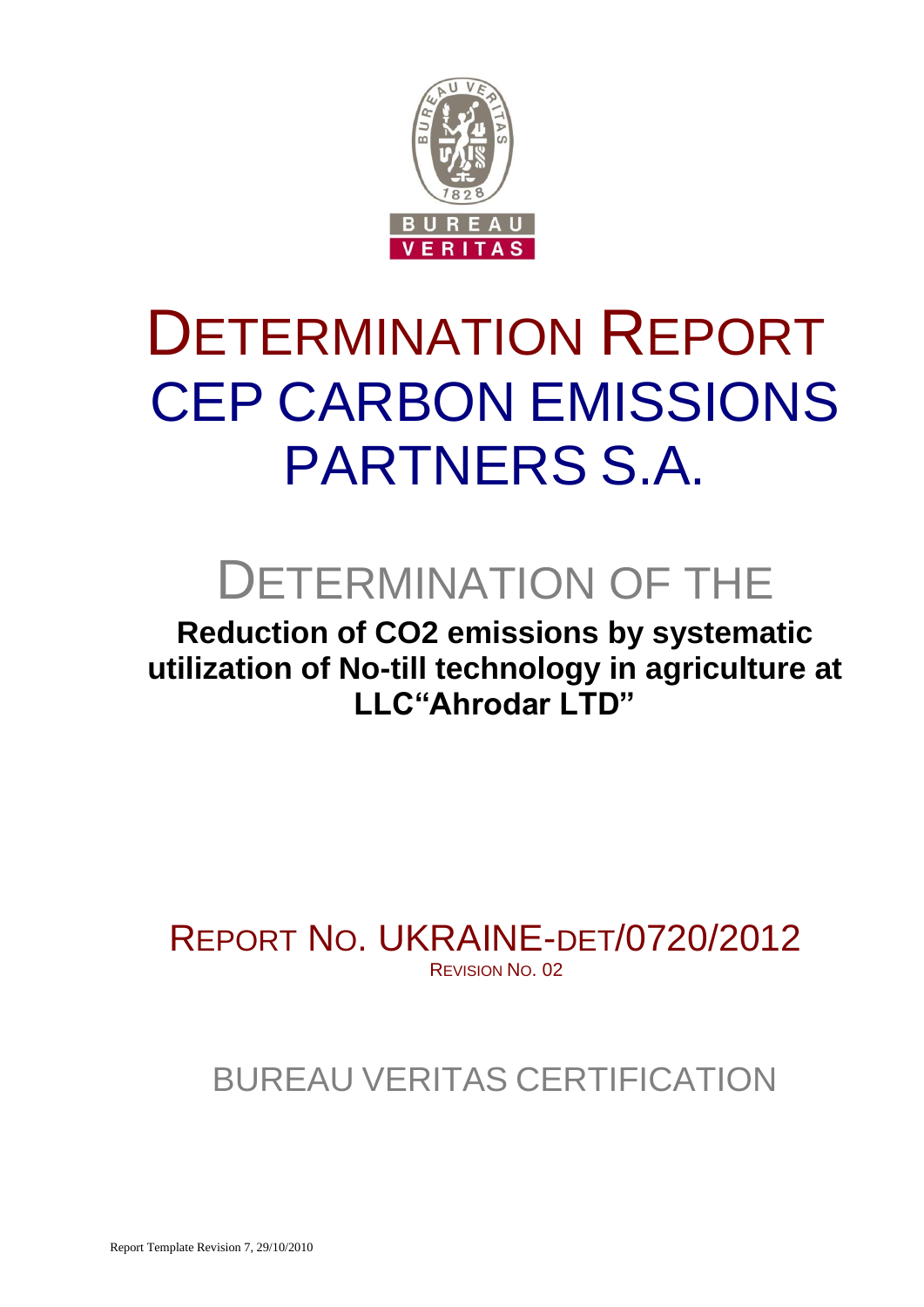

#### **DETERMINATION REPORT**

| Date of first issue                              | Organizational unit:                            |
|--------------------------------------------------|-------------------------------------------------|
| 19/10/2012                                       | <b>Bureau Veritas Certification Holding SAS</b> |
| Client:                                          | Client ref.:                                    |
| CEP Carbon Emissions Partners S.A. Fabian Knodel |                                                 |

#### Summary:

Bureau Veritas Certification has made the determination of the "Reduction of CO2 emissions by systematic utilization of No-till technology in agriculture at LLC"Ahrodar LTD"" project of CEP CARBON EMISSIONS PARTNERS S.A., located in Oleksandriiskyi and Onufriivskyi districts of Kirovohrad region, Ukraine, on the basis of UNFCCC criteria for the JI, as well as criteria given to provide for consistent project operations, monitoring and reporting. UNFCCC criteria refer to Article 6 of the Kyoto Protocol, the JI rules and modalities and the subsequent decisions by the JI Supervisory Committee, as well as the host country criteria.

The determination scope is defined as an independent and objective review of the project design document, the study of project's baseline, monitoring plan and other relevant documents. It consisted of the following three phases: i) desk review of the project design and the baseline and monitoring plan; ii) follow-up interviews with project stakeholders; iii) resolution of outstanding issues and the issuance of the final determination report and opinion. The overall determination, from Contract Review to Determination Report & Opinion, was conducted using Bureau Veritas Certification internal procedures.

The first output of the determination process is a list of Clarification and Corrective Actions Requests (CL and CAR), presented in Appendix A. Taking into account this output, the project proponent revised its project design document.

In summary, it is Bureau Veritas Certification's opinion that the project correctly applies the "Guidance on criteria for baseline setting and monitoring" and meets the relevant UNFCCC requirements for the JI and the relevant host country criteria.

| Report No.:<br>UKRAINE-DET/0720/2012                                                                                                                                                                                          | Subject Group:<br>JI.  |  |            |                                                                                             |
|-------------------------------------------------------------------------------------------------------------------------------------------------------------------------------------------------------------------------------|------------------------|--|------------|---------------------------------------------------------------------------------------------|
| Project title:<br>Reduction of CO2 emissions by systematic<br>utilization of No-till technology in agriculture<br>at LLC"Ahrodar LTD"                                                                                         |                        |  |            |                                                                                             |
| Work carried out by:<br>Oleg Skoblyk - Team Leader, Climate Change Lead<br>Verifier<br>Kateryna Zinevych - Team Member Climate<br><b>Change Lead Verifier</b><br>Denys Pishchalov - Financial Specialist<br>Work reviewed by: |                        |  | IХI        | No distribution without permission from<br>the Client or responsible organizational<br>unit |
| Ivan Sokolov - Internal Technical Reviewer                                                                                                                                                                                    |                        |  |            | Limited distribution                                                                        |
| Work approved by:                                                                                                                                                                                                             |                        |  |            |                                                                                             |
| Ivan Sokolov - Operational Manager                                                                                                                                                                                            |                        |  |            | Unrestricted distribution                                                                   |
| Date of this revision:<br>Rev. No.:<br>22/10/2012<br>02                                                                                                                                                                       | Number of pages:<br>63 |  | tification |                                                                                             |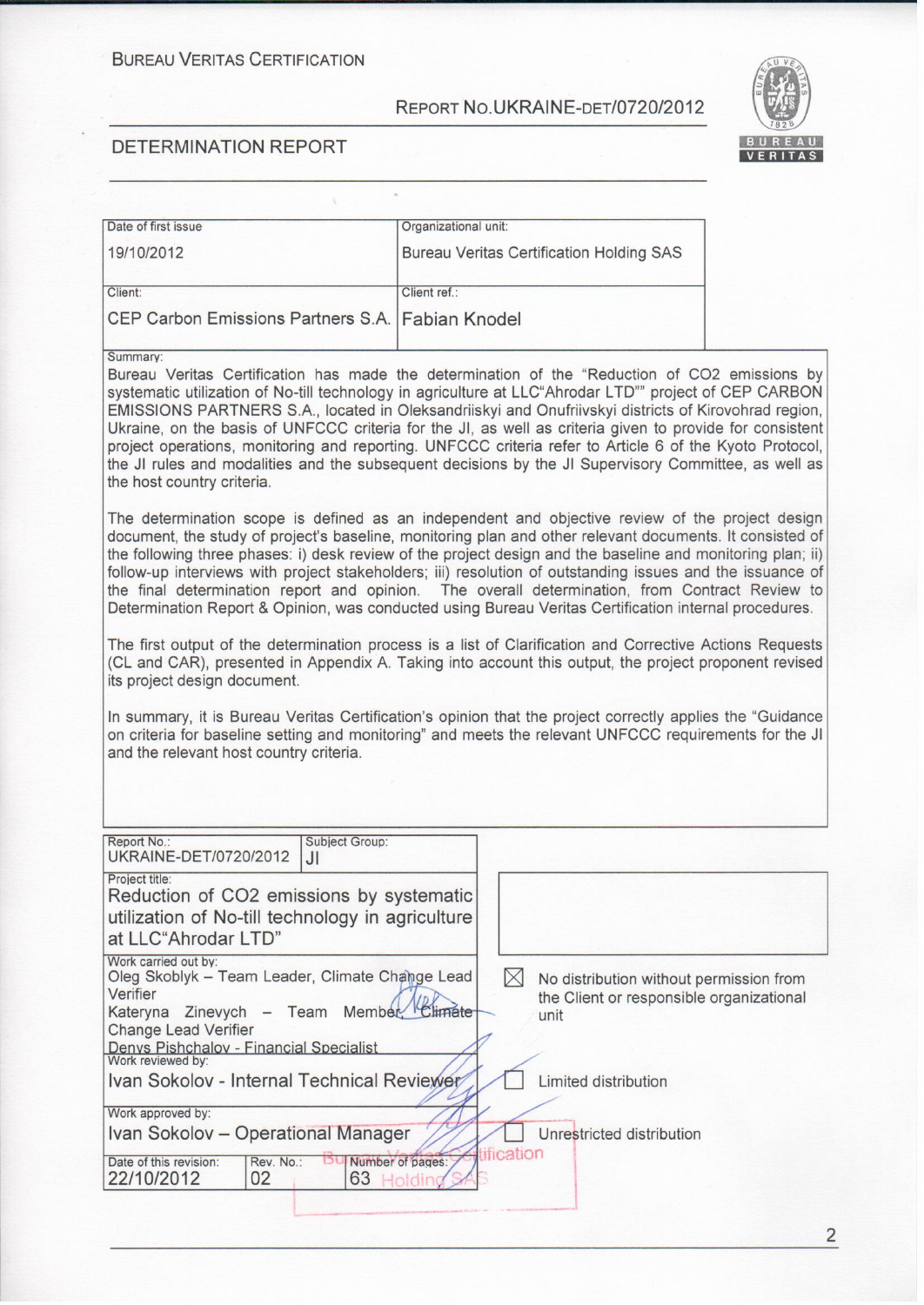#### DETERMINATION REPORT

| 1<br>1.1<br>1.2                     | Objective<br>Scope                                                                                                                                  | 4<br>4      |  |  |
|-------------------------------------|-----------------------------------------------------------------------------------------------------------------------------------------------------|-------------|--|--|
| 1.3                                 | Determination team                                                                                                                                  | 4           |  |  |
| $\overline{2}$<br>2.1<br>2.2<br>2.3 | <b>Review of Documents</b><br>Follow-up Interviews<br><b>Resolution of Clarification and Corrective Action Requests</b>                             | 5<br>6<br>6 |  |  |
| 3                                   |                                                                                                                                                     |             |  |  |
| 4<br>4.1<br>4.2                     | Project approval by Parties involved (19-20)<br>Authorization of project participants by Parties involved (21)                                      | 9<br>9      |  |  |
| 4.3<br>4.4                          | Baseline setting (22-26)<br>Additionality (27-31)                                                                                                   | 10<br>12    |  |  |
| 4.5<br>4.6                          | Project boundary (32-33)<br>Crediting period (34)                                                                                                   | 13<br>13    |  |  |
| 4.7<br>4.8                          | Monitoring plan (35-39)<br>Leakage (40-41)                                                                                                          | 14<br>19    |  |  |
| 4.9                                 | Estimation of emission reductions or enhancements of net removals<br>$(42 - 47)$                                                                    | 19          |  |  |
| 4.10<br>4.11                        | Environmental impacts (48)<br>Stakeholder consultation (49)                                                                                         | 21<br>21    |  |  |
| 4.12<br>4.13                        | Determination regarding small-scale projects (50-57)<br>Determination regarding land use, land-use change and forestry<br>(LULUCF) projects (58-64) | 21<br>21    |  |  |
| 4.14                                | Determination regarding programmes of activities (65-73)                                                                                            | 21          |  |  |
| 5                                   | SUMMARY AND REPORT OF HOW DUE ACCOUNT WAS<br>TAKEN OF COMMENTS RECEIVED PURSUANT TO                                                                 |             |  |  |
| 6                                   |                                                                                                                                                     |             |  |  |
| 7                                   |                                                                                                                                                     |             |  |  |
|                                     | APPENDIX A: COMPANY PROJECT DETERMINATION PROTOCOL27                                                                                                |             |  |  |



# *Table of Contents Page*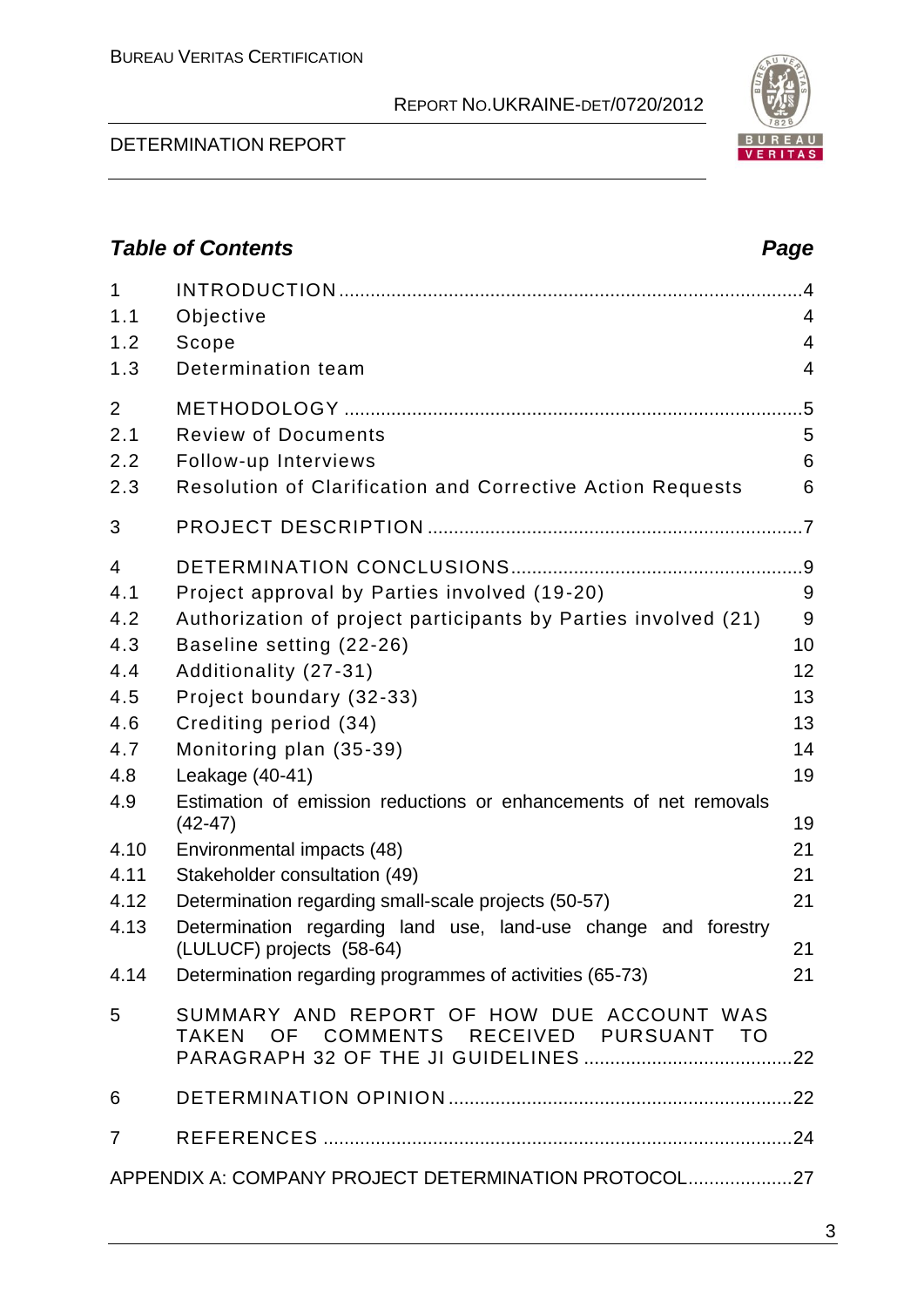

DETERMINATION REPORT

# **1 INTRODUCTION**

CEP CARBON EMISSIONS PARTNERS S.A. has commissioned Bureau Veritas Certification to determine its JI project "Reduction of CO2 emissions by systematic utilization of No-till technology in agriculture at LLC"Ahrodar LTD"" (hereafter called "the project") located in Oleksandriiskyi and Onufriivskyi districts of Kirovohrad region, Ukraine.

This report summarizes the findings of the determination of the project, performed on the basis of UNFCCC criteria, as well as criteria given to provide for consistent project operations, monitoring and reporting.

# **1.1 Objective**

The determination serves as project design verification and is a requirement to all projects. The determination is an independent third party assessment of the project design. In particular, the project's baseline, the monitoring plan (MP), and the project's compliance with relevant UNFCCC and host country criteria are determined in order to confirm that the project design, as documented, is sound and reasonable, and meets the stated requirements and identified criteria. Determination is a requirement for all JI projects and is seen as necessary and obligatory to provide assurance to stakeholders of the quality of the project and its intended generation of emissions reductions units (ERUs).

UNFCCC criteria refer to Article 6 of the Kyoto Protocol, the JI rules and modalities and the subsequent decisions by the JI Supervisory Committee, as well as the host country criteria.

# **1.2 Scope**

The determination scope is defined as an independent and objective review of the project design document, the project's baseline, the monitoring plan and other relevant documents. The information in these documents meets the Kyoto Protocol requirements, UNFCCC rules and associated interpretation.

The determination is not meant to provide any consulting towards clients. However, stated requests for clarifications and/or corrective, forward action requests may provide input for improvement of the project design.

# **1.3 Determination team**

The determination team consists of the following personnel:

Oleh Skoblyk

Bureau Veritas Certification Team Leader, Climate Change Lead Verifier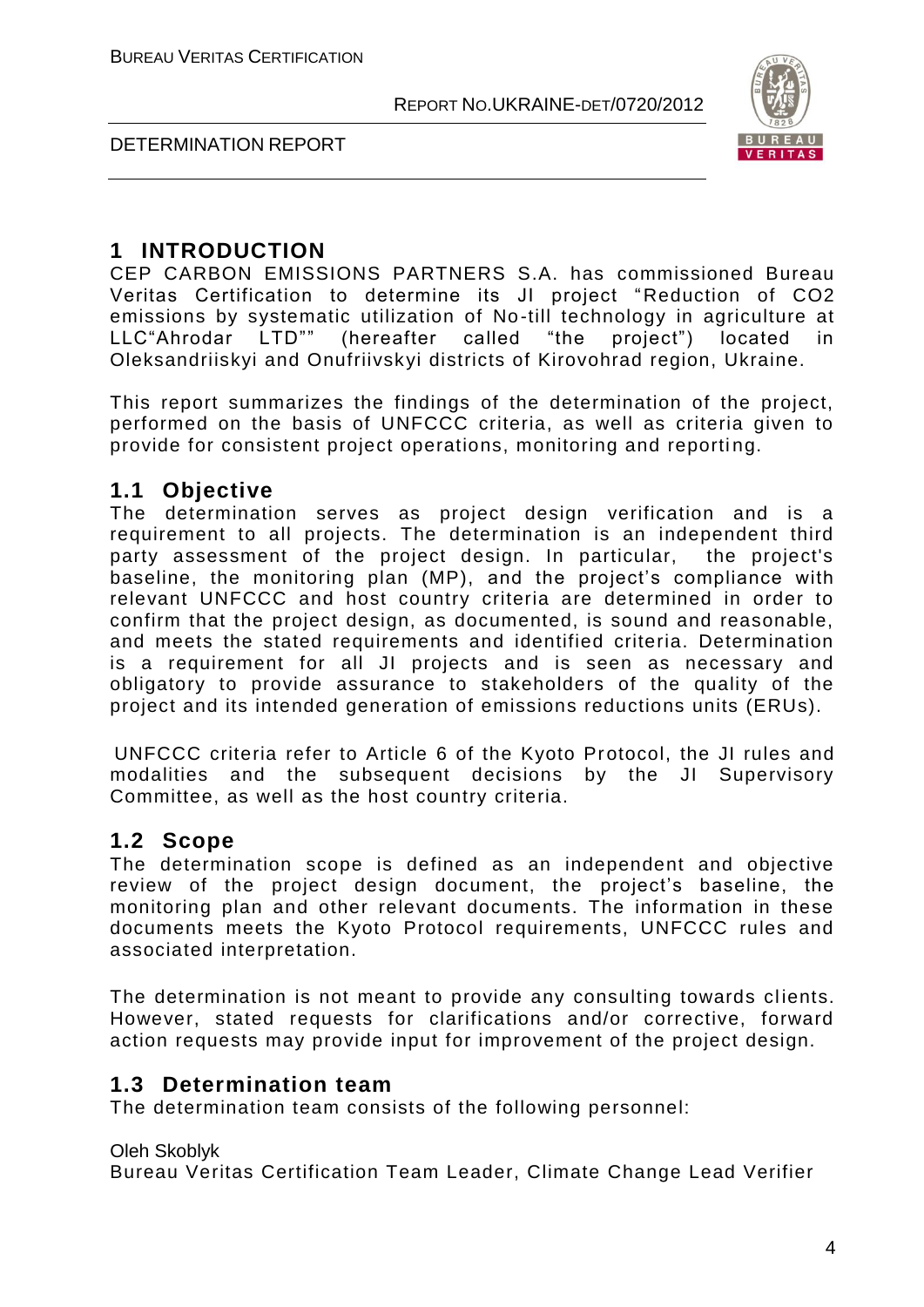



Kateryna Zinevych Bureau Veritas Certification Team Member, Climate Change Lead Verifier

Denys Pishchalov Bureau Veritas Certification Team Member, Financial Specialist

This determination report was reviewed by:

Ivan Sokolov Bureau Veritas Certification Internal Technical Reviewer

# **2 METHODOLOGY**

The overall determination, from Contract Review to Determination Report & Opinion, was conducted using Bureau Veritas Certification internal procedures.

In order to ensure transparency, a determination protocol was customized for the project, according to the version 01 of the "Joint Implementation Determination and Verification Manual", issued by the Joint Implementation Supervisory Committee at its 19 meeting on 04/12/2009.

The protocol shows, in a transparent manner, criteria (requirements), means of verification and the results from determining the identified criteria.

The determination protocol serves the following purposes:

- It organizes, describes and clarifies the requirements a JI project is expected to meet
- It ensures a transparent determination process where the determiner will document how a particular requirement has been determined and the result of the determination.

The determination protocol consists of two tables and is enclosed in Appendix A to this report.

# **2.1 Review of Documents**

The Project Design Document (PDD) was submitted by CEP CARBON EMISSIONS PARTNERS S.A. together with such additional documents related to the project design and baseline as: host country Law, Guidelines for users of the joint implementation project design document form and Guidance on criteria for baseline setting and monitoring, the Kyoto Protocol, Clarifications on Determination Requirements to be checked by an Accredited Independent Entity.

To address Bureau Veritas Certification corrective action, forward action and clarification requests, CEP CARBON EMISSIONS PARTNERS S.A. revised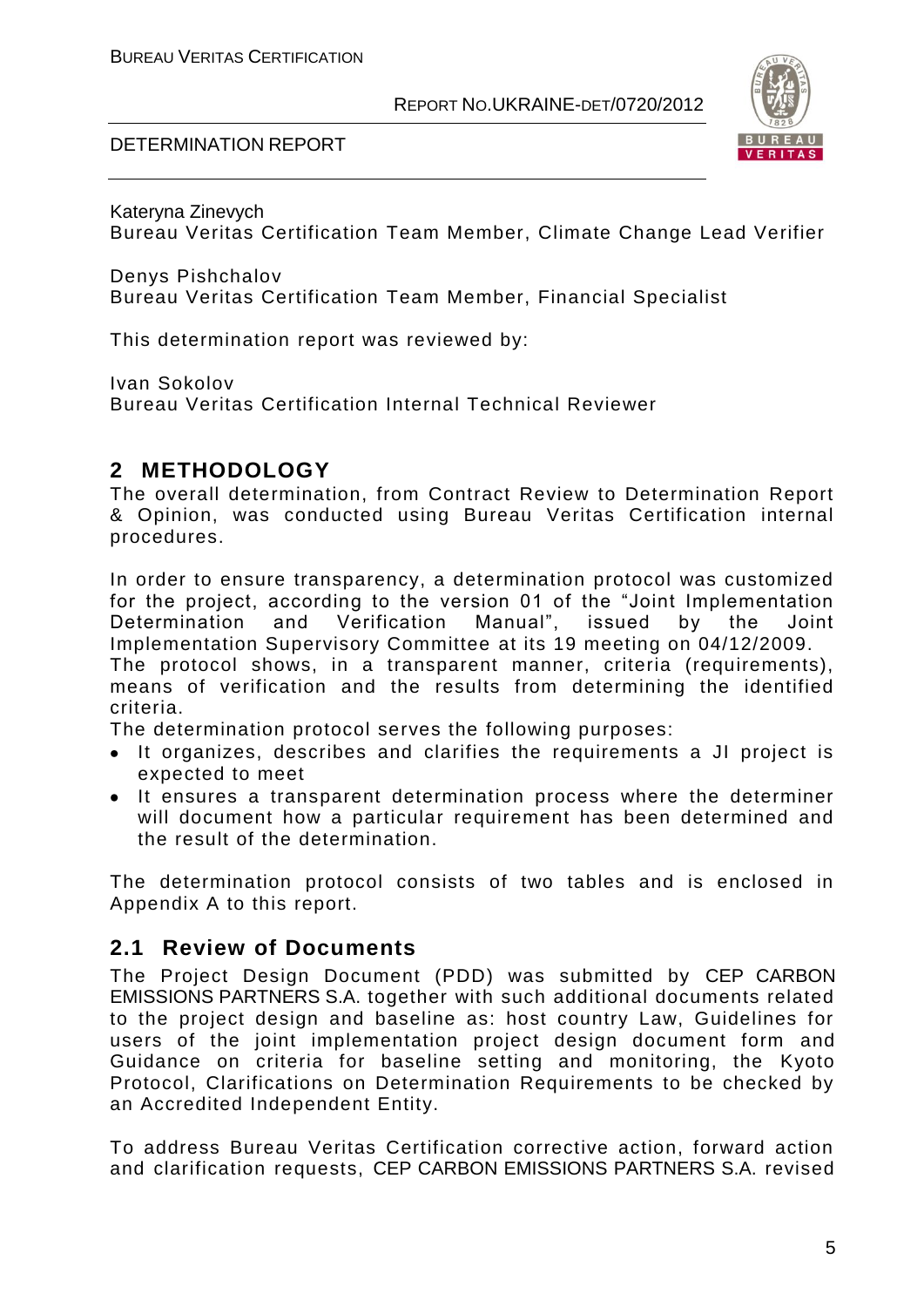

DETERMINATION REPORT

the PDD version 01 of 10/09/2012 and resubmitted it on 19/10/2012 as version 02.

The determination findings presented in this report relate to the project as described in the PDD versions 01 and 02.

# **2.2 Follow-up Interviews**

On 19/10/2012 Bureau Veritas Certification performed on-site interviews with project stakeholders to confirm selected information and to resolve issues identified in the document review. Representatives of "Ahrodar LTD" LLC and CEP Carbon Emissions Partners S.A. were interviewed (see References). The main topics of the interviews are summarized in Table 1.

| Table 1 | <b>Interview Topics</b> |  |
|---------|-------------------------|--|
|---------|-------------------------|--|

| Interviewed organization   Interview topics |                                                          |
|---------------------------------------------|----------------------------------------------------------|
| "Ahrodar LTD" LLC                           | Project history<br>$\blacktriangleright$                 |
|                                             | Project approach<br>⋗                                    |
|                                             | Project boundary                                         |
|                                             | Implementation schedule<br>↘                             |
|                                             | Organizational Structure<br>⋗                            |
|                                             | Responsibilities and obligations<br>⋗                    |
|                                             | Personnel training<br>➤                                  |
|                                             | Quality control procedures and technologies<br>⋗         |
|                                             | Modernization / installation of equipment (records)<br>≻ |
|                                             | Control over metering equipment<br>⋗                     |
|                                             | System of measurements record-keeping, database          |
|                                             | <b>Technical documentation</b><br>⋗                      |
|                                             | Monitoring Plan and procedures<br>⋗                      |
|                                             | Permits and licenses<br>↘                                |
|                                             | Environmental Impact Assessment<br>➤                     |
|                                             | Stakeholders' response<br>≻                              |
| <b>CEP Carbon</b>                           | ➤<br>Baseline methodology                                |
| <b>Emissions Partners</b>                   | Monitoring plan<br>➤                                     |
| S.A.                                        | Additionality proofs<br>⋗                                |
|                                             | Calculations of emission reductions<br>⋗                 |
|                                             | Project design<br>⋗                                      |
|                                             | Legal issues relating to the project<br>≻                |
|                                             | Environmental impacts<br>≻                               |
|                                             | Approval by the host party                               |

# **2.3 Resolution of Clarification and Corrective Action Requests**

The objective of this phase of the determination is to raise the requests for corrective actions and clarification and any other outstanding issues that needed to be clarified for Bureau Veritas Certification positive conclusion on the project design.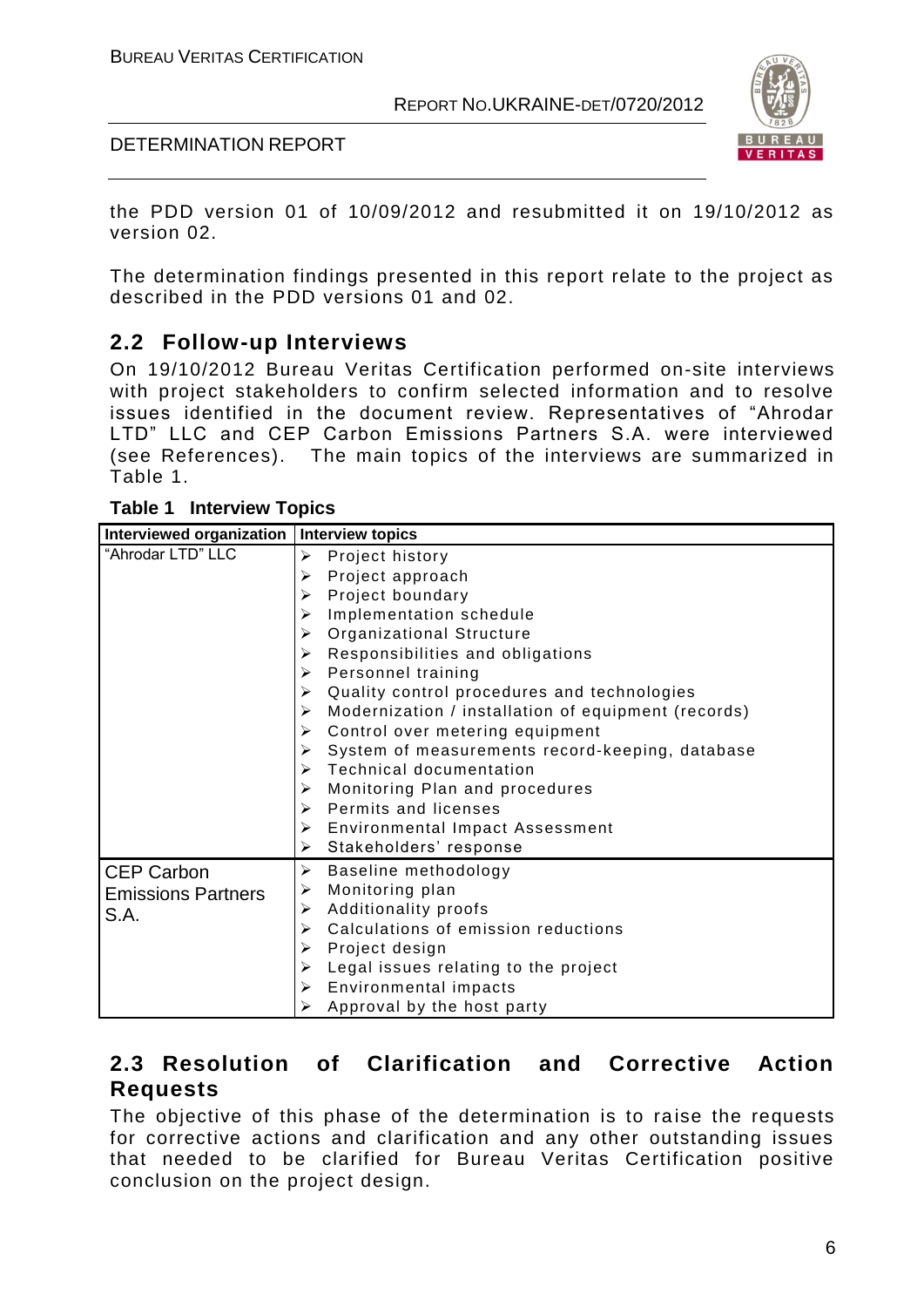

DETERMINATION REPORT

Corrective Action Request (CAR) is issued, where:

(a) The project participants have made mistakes that will influence the ability of the project activity to achieve real, measurable additional emission reductions;

(b) The JI requirements have not been met;

(c) There is a risk that emission reductions cannot be monitored or calculated.

The determination team may also issue Clarification Request (CL), if information is insufficient or not clear enough to determine whether the applicable JI requirements have been met.

The determination team may also issue Forward Action Request (FAR), informing the project participants of an issue that needs to be reviewed during the verification.

To guarantee the transparency of the verification process, the concerns raised are documented in more detail in the verification protocol in Appendix A.

# **3 PROJECT DESCRIPTION**

The purpose of the Joint Implementation (JI) Project is to reduce anthropogenic greenhouse gas (GHG) emissions resulting from agricultural activities by changing the agricultural land management system, namely replacement of traditional soil tillage in agriculture with No-till technology (also referred to as direct sowing technology. Emissions are reduced due to lower carbon dioxide emissions from farmland by lower (almost zero) topsoil disturbance by tillage in the course of crops growing.

"Ahrodar LTD" LLC, established in 2000, is engaged in agricultural activity in the eastern part of Ukraine. The company's primary activity is growing, processing, storage and sale of agricultural products. The company is also involved in milk farming activities and also provides services on grain and grain legumes harvesting.

Prior to the project, "Ahrodar LTD" LLC used traditional land cultivation system. This system involves tillage that provides for turning over of topsoil to create homogeneous and mellow seedbed. The basic operation causing  $CO<sub>2</sub>$  emissions is ploughing during which crop residues are buried in the soil and weeds are removed.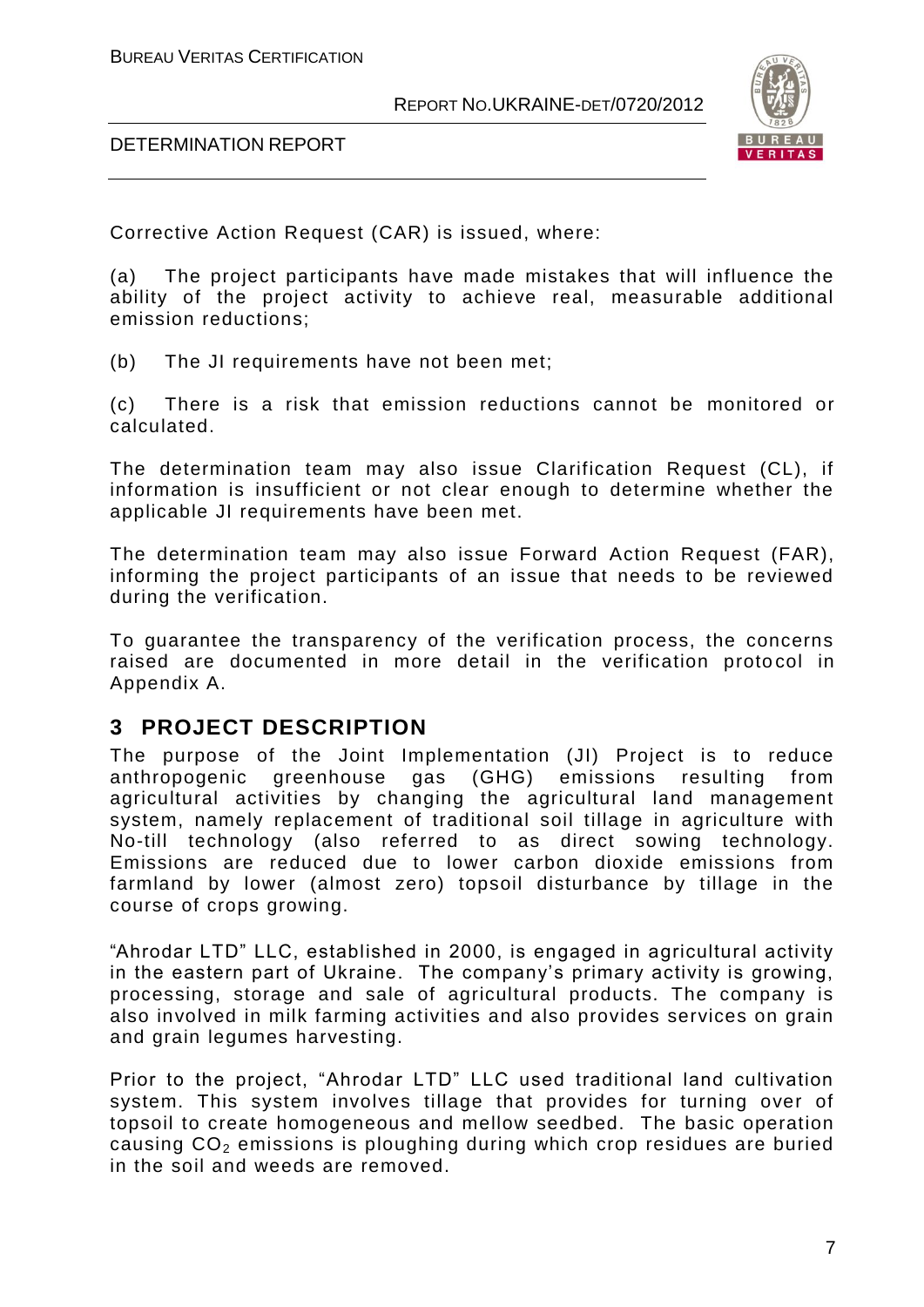

#### DETERMINATION REPORT

In 2006, the Farm started to grow crops applying No -till technology. This technology differs from the traditional technology with fewer technological procedures, which prevents the topsoil from a major disturbance, as well as with the way to utilize plant residues. The number of technological procedures of plant growing and harvesting is a lmost the same in the two technologies, the main difference being that the traditional technology separates fertilizer application, land ploughing, cultivation, furrowing and seeding (multiple passage of the machinery across the field) in contrast to direct sowing with simultaneous fertilizer application (single passage of the machinery).

In 2005, the Farm started purchases of necessary agricultural equipment for direct sowing farming as part of the Joint Implementation Project. The equipment package included:

- seed drills for direct seeding;
- special tractors;
- herbicide sprayers;
- seed and fertilizer drill systems;
- harvesters, etc.

No-till technology provides for the ground surface covered with a layer of mulch, i.e. residues of purposely shredded plants. The topsoil is not disturbed creating a protective layer along with the plant residues, which prevents water and wind erosion of soil and ensures much better water retention; in addition, direct sowing nullifies GHG emissions into the atmosphere.

Additional benefits of the project (apart from those indicated in the purpose of the project):

- a) lower consumption of chemical fertilizers;
- b) lower impact of weather conditions on yields;
- c) lower wind and water soil erosion, better soil fertility.

Historical details of the project

29/08/2005 - Purchase of equipment for No-till farming.

28/08/2012 – preparation and submission of the project idea note to support anthropogenic GHG emission reductions to the State Environmental Investment Agency of Ukraine.

18/10/2012 - the State Environmental Investment Agency of Ukraine issued the Letter of Endorsement No.3086/23/7 for the JI project "Reduction of CO2 emissions by systematic utilization of No-till technology in agriculture at LLC"Ahrodar LTD".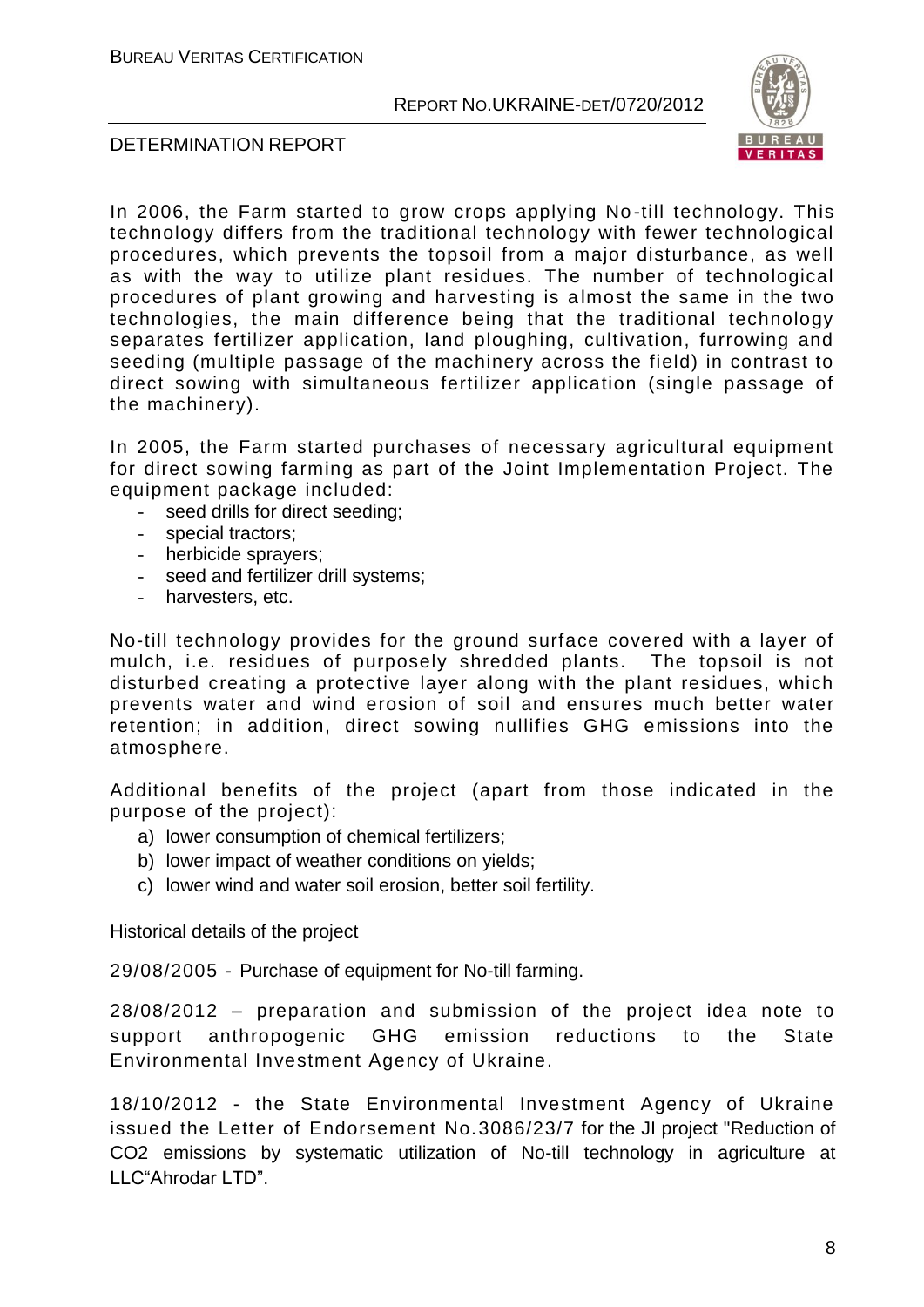

DETERMINATION REPORT

The determination protocol of the project contains CARs and CLs for PDD versions 01 and 02.

# **4 DETERMINATION CONCLUSIONS**

In the following sections, the conclusions of the determination are stated.

The findings from the desk review of the original project design documents and the findings from interviews during the follow up visit are described in the Determination Protocol in Appendix A.

The Clarification and Corrective Action Requests are stated, where applicable, in the following sections and are further documented in the Determination Protocol in Appendix A. The determination of the Project resulted in 32 Corrective Action Requests and 5 Clarification Requests.

The number between brackets at the end of each section correspond to the DVM paragraph.

# **4.1 Project approval by Parties involved (19-20)**

The project "Reduction of CO2 emissions by systematic utilization of No till technology in agriculture at LLC"Ahrodar LTD" has already obtained endorsement from the government of Ukraine, namely a Letter of Endorsement No.1969/23/7 issued by the State Environmental Investment Agency of Ukraine dated 25/07/2012.

Bureau Veritas Certification received this letter from the project participants and does not doubt its authenticity.

Upon completion of the Determination Report the project design document will be submitted to the State Environmental Investment Agency of Ukraine for receiving a Letter of Approval.

As the project has no approval by the Host Party, CAR 15 remains pending and will be closed after report finalizing (see Appendix A).

The identified areas of concern as to the project approval, project participants' response and Bureau Veritas Certification's conclusion are described in Appendix A to Determination Report (refer to CAR 15).

# **4.2 Authorization of project participants by Parties involved (21)**

The participation for each of the legal entities listed as project participants in the PDD will be authorized by the Parties involved, through the written Letters of Approval (from the government of Ukraine as the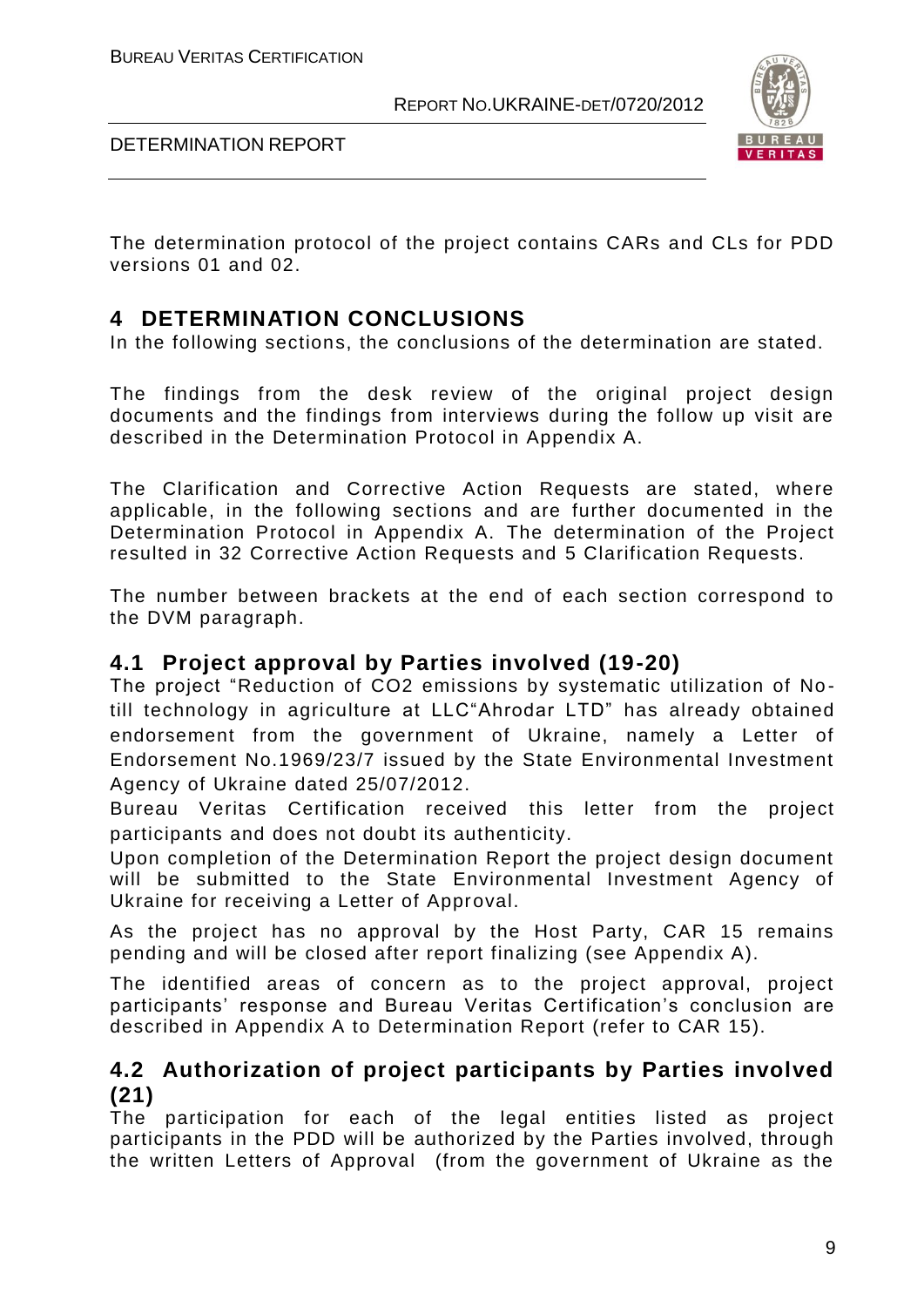

DETERMINATION REPORT

host party and from the other party involved – country-participant). See CAR 15.

# **4.3 Baseline setting (22-26)**

The PDD explicitly indicates that using a methodology for baseline setting and monitoring developed in accordance with Appendix B of the JI Guidelines (hereinafter referred to as JI specific approach) was the selected approach for identifying the baseline (in accordance with paragraph 11 of the Guidance on criteria for baseline setting and monitoring (Version 03)).

A JI-specific approach was used for baseline setting, because for this project activity there is no approved methodology for baseline setting and monitoring at the moment.

The PDD provides a detailed theoretical description in a complete and transparent manner, as well as justification, that the baseline is established:

- (a) By listing and describing the following plausible future scenarios on the basis of conservative assumptions and selecting the most plausible one:
	- a. Continuation of the current situation, without the JI project implementation.
	- b. Proposed project activity without the use of the JI mechanism.
	- c. Partial project activities (some of the project activities are implemented) without the use of the Joint Implementation Mechanism.
- (b) Taking into account relevant national and/or sectoral policies and circumstances, such as sectoral reform initiatives, local fuel availability, power sector expansion plans, and the economic situation in the project sector. In this context, the following key factors that affect a baseline are taken into account:
	- a. Agriculture is one of the leading industries in Ukraine; agriculture in general and agro-industrial complex (AIC) in particular are a political factor of sovereignty. Ukraine is deemed to be one of the most agrarian states of the world; its foreign trade turnover of agricultural products amounted to USD 19.8 billion in 2011. On January 12, 2012, National Scientific Centre "Institute of Agricultural Policy" under the direction of the National Academy of Agricultural Sciences of Ukraine developed "Strategic guidelines for the development of agriculture of Ukraine till 2020". According to this strategy further development of the industry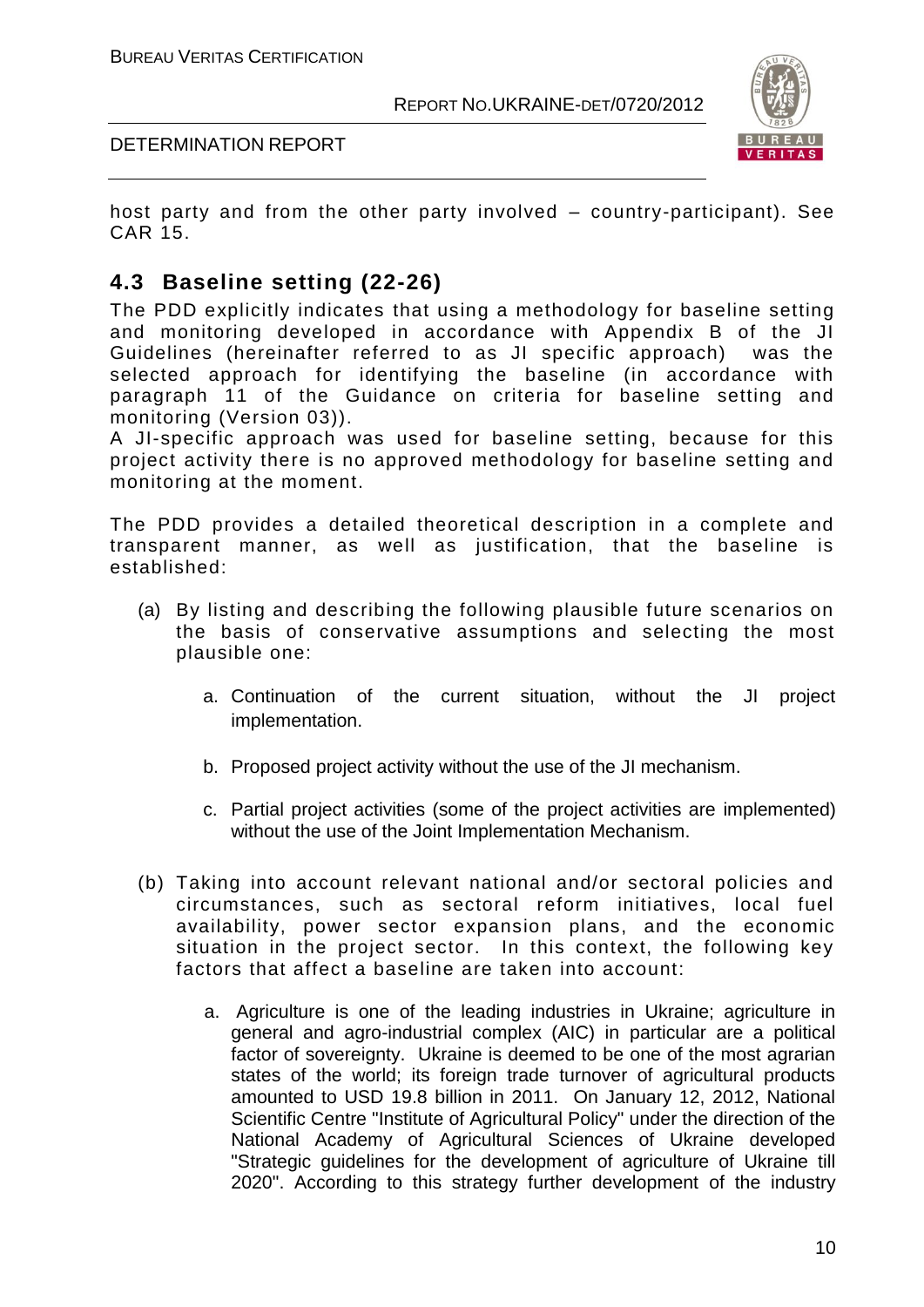

#### DETERMINATION REPORT

requires major transformation, one of which is the implementation of Notill technologies. These technologies are capable of ensuring the competitiveness of agricultural production and food security through the decrease of production costs by introducing environment-friendly, energy- and resource-saving technologies.

- b. In the framework of the existing market model for the growing of AIC products, the effective competition among the producers can't be achieved; this market model can't also provide for the competitive pricing, which would stimulate the producers to improve efficiency and increase investment in the sector. Existing market mechanisms and targeted administrative measures don't provide for the necessary modernization and upgrading of the existing AIC product growing systems. The situation becomes particularly critical given the growth of the need for food products both at the national level and worldwide; the lack of these products represents a threat to safe development of global economy and a human being.
- c. Existing prices for AIC product growing are regulated by the state and do not include depreciation and investment needs of producers. This causes permanent shortage of funding and impossibility to conduct timely overhauls, ensure stable operation of equipment and invest into modernization and development of infrastructure.
- d. The current Ukrainian system of formation of prices for AIC products does not include an investment component for the development of agriculture. According to the Law "On Agriculture" "Ahrodar LTD" LLC is neither obliged nor unmotivated to carry out modernization of its own production facilities. Meanwhile, state investment programs in most cases are targeted at administrative and organizational implementations.
- e. State support in the agricultural sector is provided in amounts of funds provided by the law of Ukraine on State Budget of Ukraine for the relevant year.
- f. The project scenario requires attracting significant additional funds. Such investment is characterized by a significant payback period and high investment risks, that is why it is not attractive for investors.
- g. Ukraine has no experience in implementing similar JI projects in agricultural sector. The project implementation by means of selling emission reduction units will give Ukraine an opportunity to gain useful experience of application of No-till technology.

The PDD provides a detailed description in a complete and transparent manner, as well as justification, that the baseline was duly set.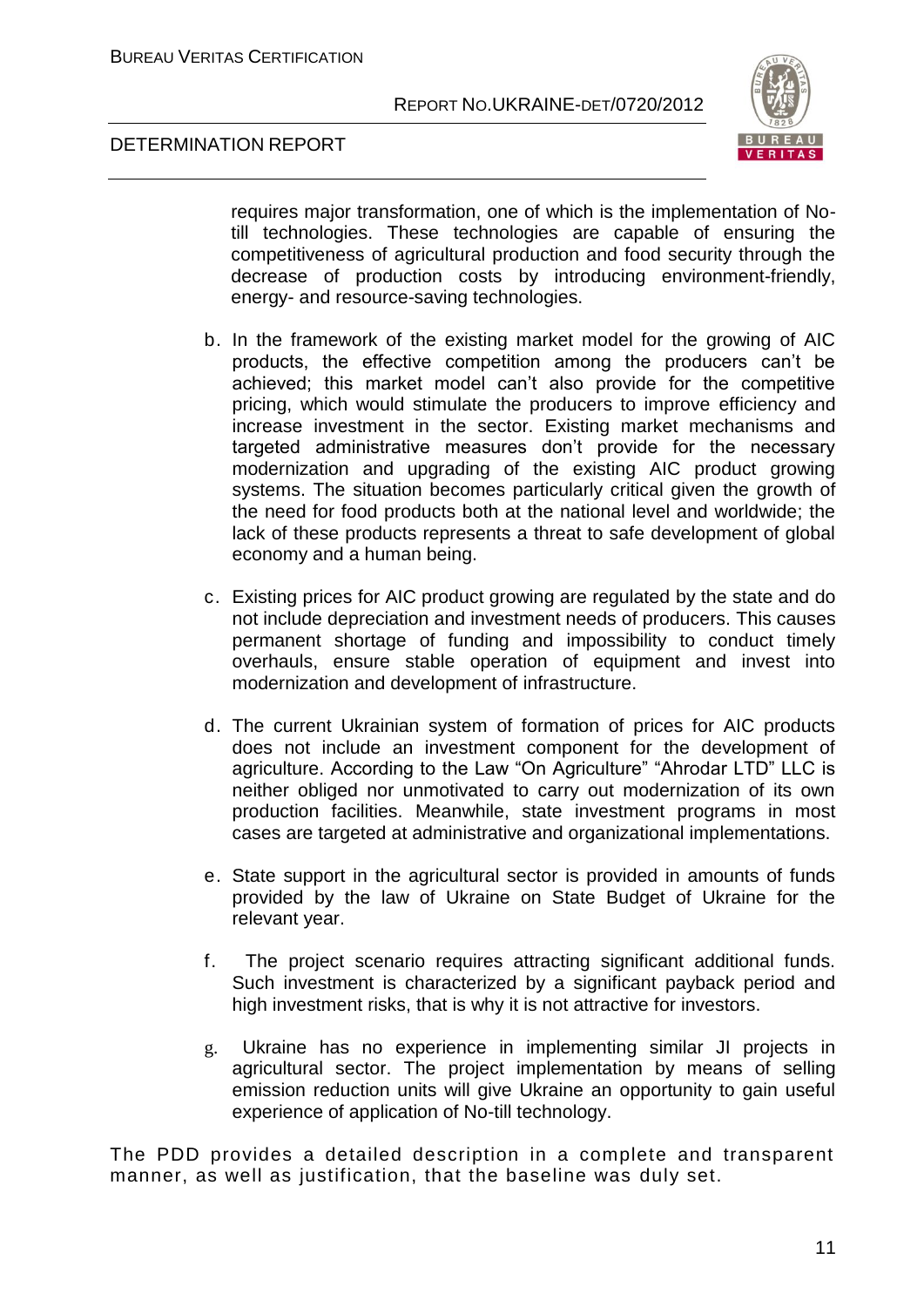

#### DETERMINATION REPORT

The methods of calculation used to determine the ex-ante and ex-post baseline emissions, are sufficiently described in Sections E and D of the PDD, respectively.

The identified areas of concern as to the baseline, project participants' response and Bureau Veritas Certification's conclusion are described in Appendix A to Determination Report (refer to CAR 16 - CAR 22).

# **4.4 Additionality (27-31)**

The most recent version of the "Tool for the demonstration and assessment of additionality" approved by the CDM Executive Board was used in accordance with the JI specific approach, defined pursuant to paragraph 9 (a) of the "Guidance on criteria for baseline setting and monitoring", version 03. All explanations, descriptions and analyses are made in accordance with the selected tool or method.

The PDD provides a justification of the applicability of the approach with a clear and transparent description, as per item 4.3 above.

The developer of the project proved that anthropogenic emissions under the project are lower than the emissions that would take place in the absence of the project activity.

Additionality proofs are provided.

Three plausible and realistic alternative scenarios of the project were identified:

- Alternative 1.1: Continuation of the current situation, without the JI project implementation.
- $\triangleright$  Alternative 1.2: Proposed project activity without the use of the JI mechanism.
- $\triangleright$  Alternative 1.3: Partial implementation of the project (only some of project activities implemented) without the use of the JI mechanism.

and the mandatory compliance of the scenarios with the legislation and legal acts was demonstrated.

According to the "Tool for the demonstration and assessment of additionality" (Version 06.0.0) simple cost analysis and common practice analysis were used in the PDD to justify additionality of the project.

Thus, the overall conclusion is that the project activity meets the criteria of additionality, is not a baseline scenario and is additional.

Additionality is demonstrated appropriately as a result of the analysis using the approach chosen.

The identified areas of concern as to the additionality, project participants' response and Bureau Veritas Certification's conclusion are described in Appendix A to Determination Report (refer to CAR 23 – CAR 27; CL 04).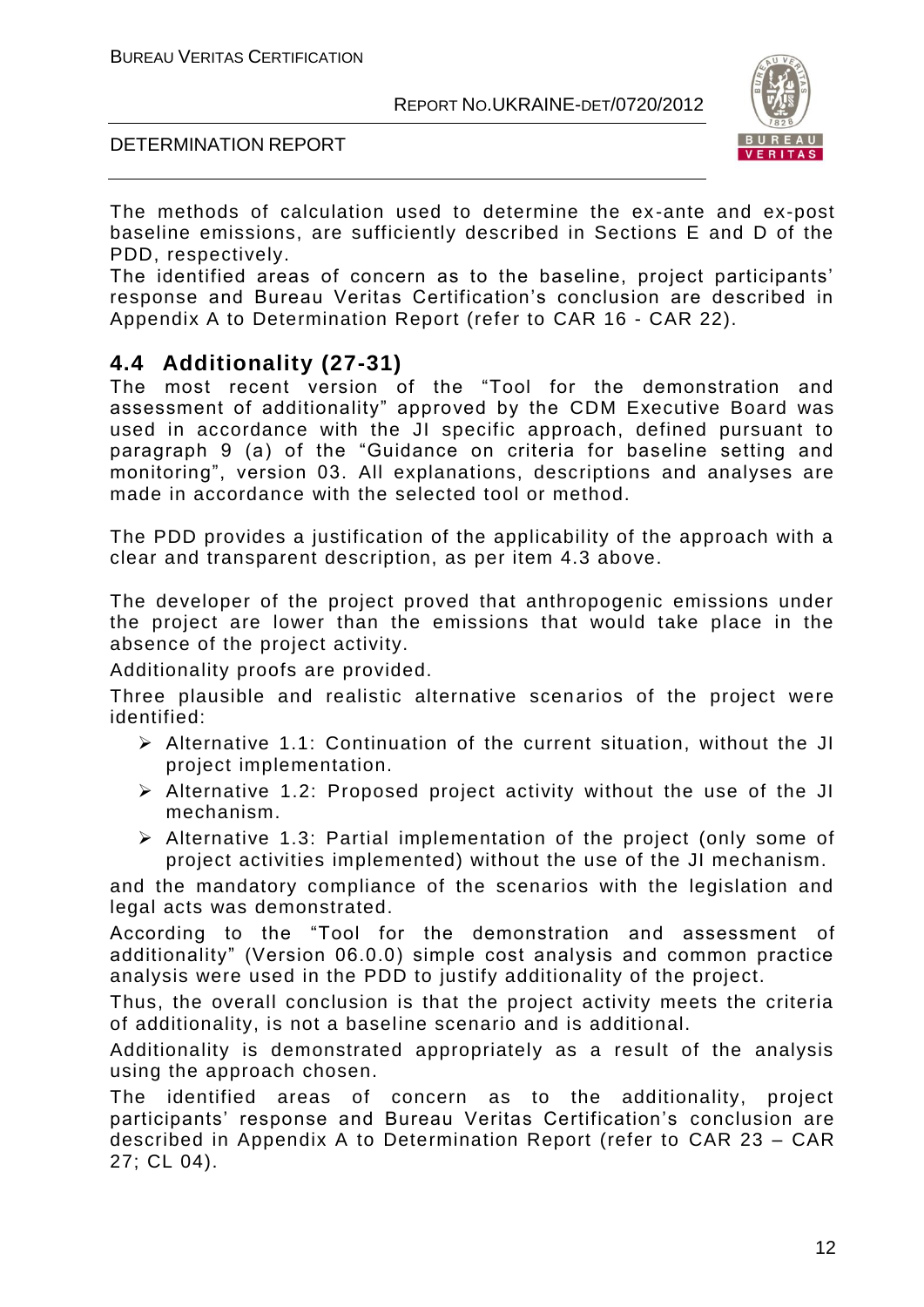

#### DETERMINATION REPORT

# **4.5 Project boundary (32-33)**

The project boundary, which is defined in the PDD and in accordance with the specific approach, delineated by the physical, geographical location of farmlands with the total area of 7 543.5163 ha where "Ahrodar LTD" LLC grows crop products, encompasses all anthropogenic emissions by sources of greenhouse gases (GHGs), which are:

- (i) Under the control of the project participants, such as:
	- $-CO<sub>2</sub>$  emissions due to mechanical treatment that involves tillage in the process of crop growing.
- (ii) Reasonably attributable to the project, such as:
	- CO<sub>2</sub> emissions due to mechanical soil treatment (No-till technology) in the process of crop growing. Such emissions are absent;
- (iii) Significant, i.e., as a rule of thumb, would by each source account on average per year over the crediting period for more than 1 per cent of the annual average anthropogenic emissions by sources of GHGs, or exceed an amount of 2,000 tonnes of CO<sup>2</sup> equivalent, whichever is lower.

The delineation of the project boundary and the gases and sources included are appropriately described and justified in the PDD.

# **4.6 Crediting period (34)**

The PDD states the starting date of the project as the date on which "Ahrodar LTD" LLC started purchasing No-till farming equipment, which is 29/08/2006, which is after the beginning of 2000.

The PDD states the expected operational lifetime of the project in years and months, which is 20 years or 240 months – from January 01, 2006 to December 31, 2025.

The PDD states the length of the crediting period in years and months, which is 20 years or 240 months, and its starting date of the crediting period is 01/01/2006, which is the date the first emission reductions are expected to be generated by the project.

The PDD states that the crediting period for the issuance of ERUs starts only after the beginning of 2006 and does not extend beyond the operational lifetime of the project.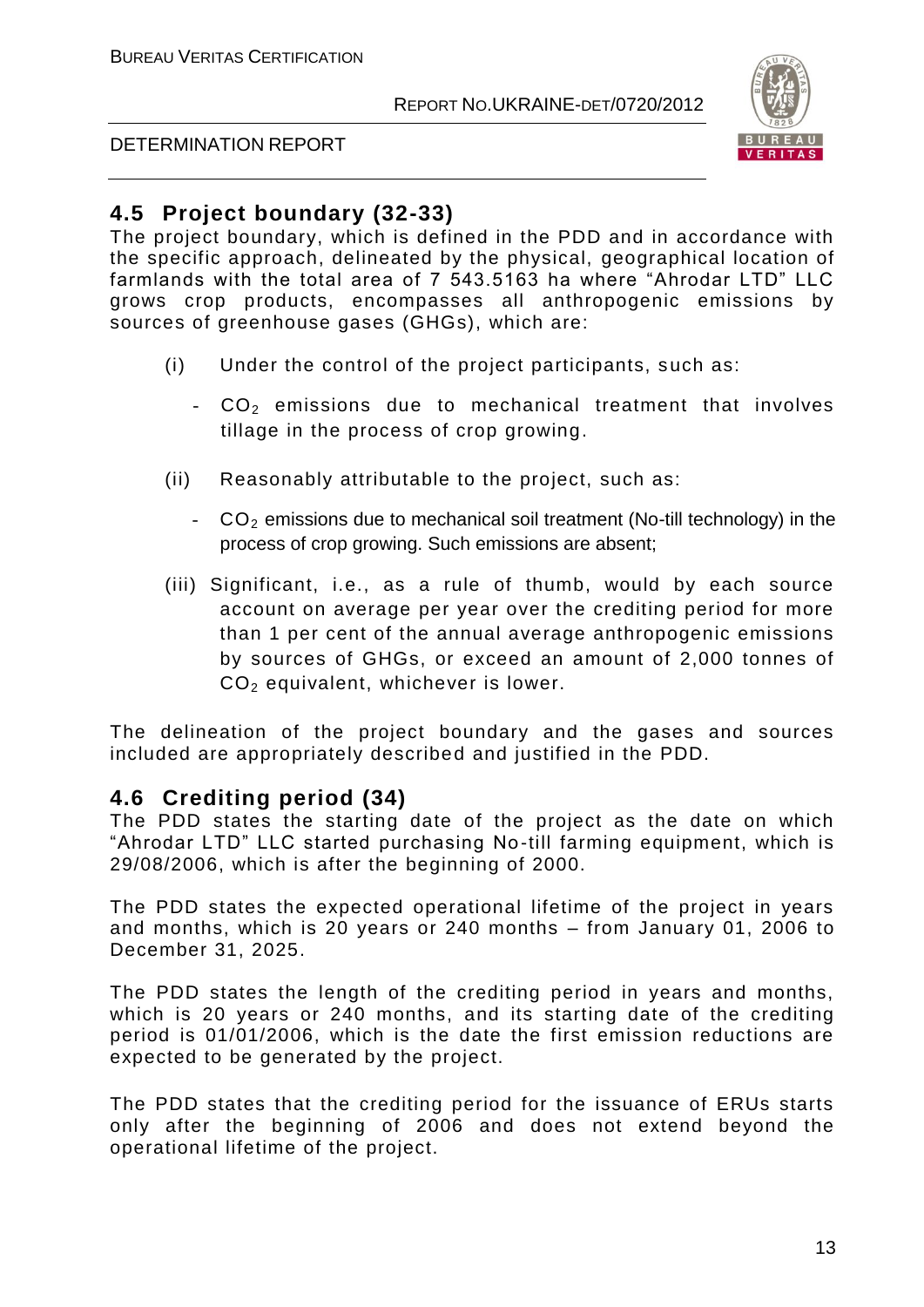

#### DETERMINATION REPORT

The PDD states that the extension of its crediting period beyond 2012 is subject to the host Party approval, and the estimates of emission reductions or enhancements of net removals are presented separately for those until 2012 and those after 2012 in all relevant sections of the PDD.

The identified areas of concern as to the crediting period, project participants' response and Bureau Veritas Certification's conclusion are described in Appendix A to Determination Report (refer to CAR 28).

# **4.7 Monitoring plan (35-39)**

The PDD in the section relating to the monitoring plan clearly states that a specific JI approach was chosen.

The monitoring plan describes all relevant factors and key characteristics that will be monitored, and the period in which they will be monitored, in particular also all decisive factors for the control and reporting of project performance, such as reporting forms, operational structure and management structure of the enterprise that will be applied when implementing the monitoring plan.

The monitoring plan specifies the indicators, constants and variables that are reliable (i.e. provide consistent and accurate values), valid (i.e. be clearly connected with the effect to be measured), and that provide a transparent picture of the emission reductions or enhancements of net removals to be monitored such as: humus content in the soil of field cultivated using traditional tillage; soil density at field cultivated using traditional tillage; depth of soil layer disturbance at field when conventional tillage is applied; area of field cultivated using No -till technology; humus content in the soil of field cultivated using No -till technology.

The monitoring plan draws on the list of standard variables contained in appendix B of "Guidance on criteria for baseline setting and monitoring" developed by the JISC, as appropriate, among which: baseline emissions (BE<sub>y</sub>), project emissions (PE<sub>y</sub>).

According to the Guidelines for users of the JI PDD form, revision # 04, the described approach to monitoring clearly states:

a) Data and parameters that are not subject to monitoring during the crediting period but are identified only once and are available at the PDD development stage:

| $k_{b,i,y}$ | humus content in the soil of field <i>i</i> cultivated using traditional tillage in |
|-------------|-------------------------------------------------------------------------------------|
|             | period $y, %$                                                                       |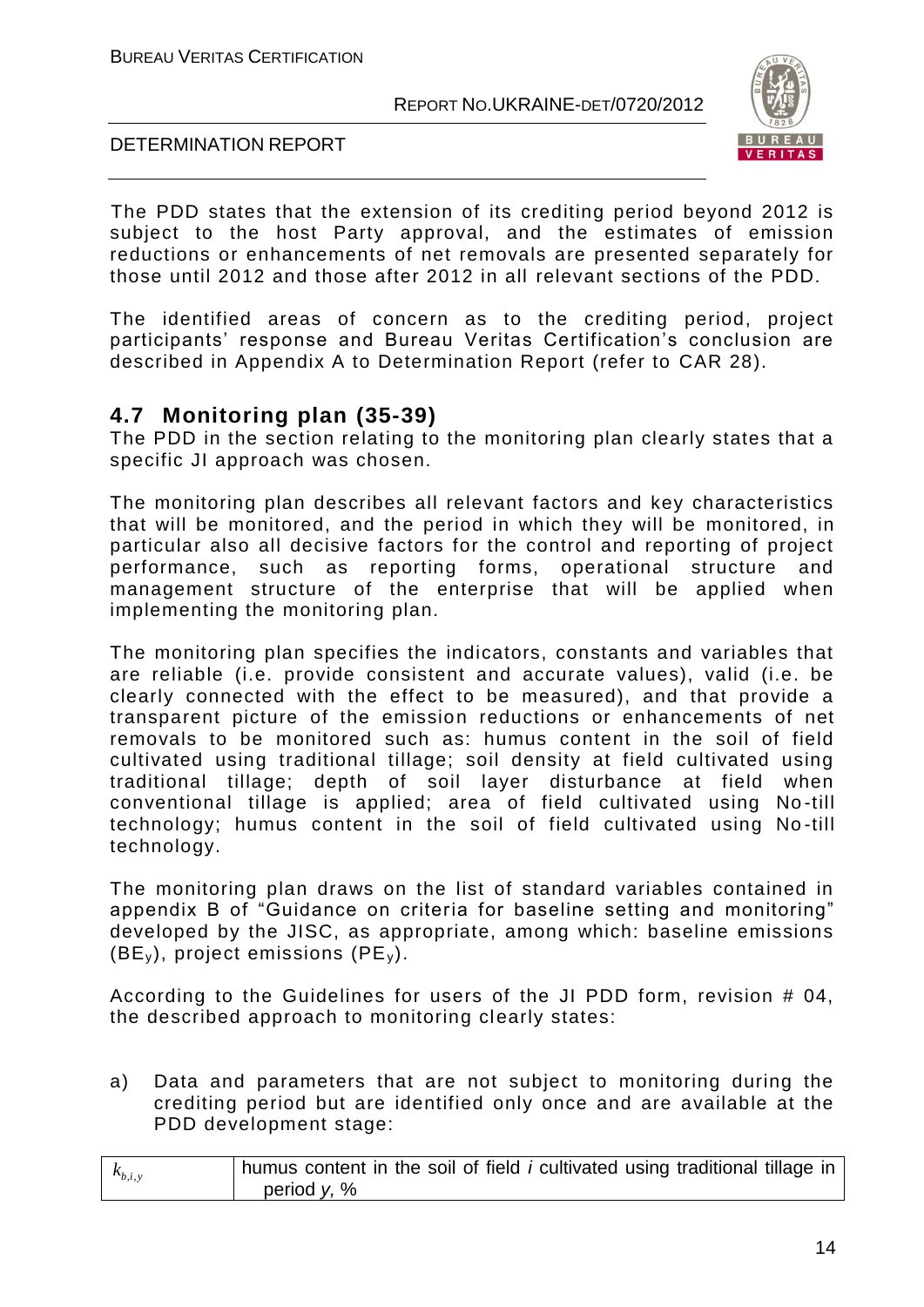

#### DETERMINATION REPORT

| $\mathcal{H}_{y}$ | soil density in field <i>i</i> , cultivated using traditional tillage in period y, t/m <sup>3,</sup> |
|-------------------|------------------------------------------------------------------------------------------------------|
| $h_{b,i}$         | depth of soil layer disturbance at field <i>i</i> when conventional tillage is<br>applied, m         |

- b) Data and parameters that are not controlled during the crediting period but are identified only once (and thus remain fixed for the crediting period) and are not available at the PDD development stage:none.
- c) Data and parameters controlled during the whole crediting period:

| $\mathbf{v}_{p,i}$ | area of field <i>i</i> cultivated using No-till technology, ha;                                     |
|--------------------|-----------------------------------------------------------------------------------------------------|
| $\kappa_{p,i,y}$   | humus content in the soil of field <i>i</i> cultivated using No-till technology in<br>period $y, %$ |

The monitoring plan describes the methods employed for data monitoring (including its frequency) and recording, such as data archiving in hard copy and electronic form.

The most objective and cumulative factor that provides a clear picture of whether the emission reductions took place is the fact of GHG emission reductions by reducing carbon dioxide emissions by tilled soil due to reduction (almost to zero) of topsoil disturbance in the process of technological procedures of soil cultivation for crop growing. It can be defined as the difference between baseline emissions and GHG emissions after the project implementation.

The monitoring plan elaborates all algorithms and formulae used for the estimation/calculation of baseline emissions and project emissions, such as:

#### **Formulae used to estimate project emissions (for each gas, source etc.; emissions in units of CO<sup>2</sup> equivalent):**

$$
PE_y = 0 \tag{1}
$$

where:

 $PE<sub>v</sub>$  – project GHG emissions in period *y*, t CO<sub>2</sub>eq;

[y] - index for monitoring period.

**Formulae used to estimate baseline emissions (for each gas, source, etc.; emissions in units of CO<sup>2</sup> equivalent):**

Baseline emissions in period *y* are calculated according to the following formula: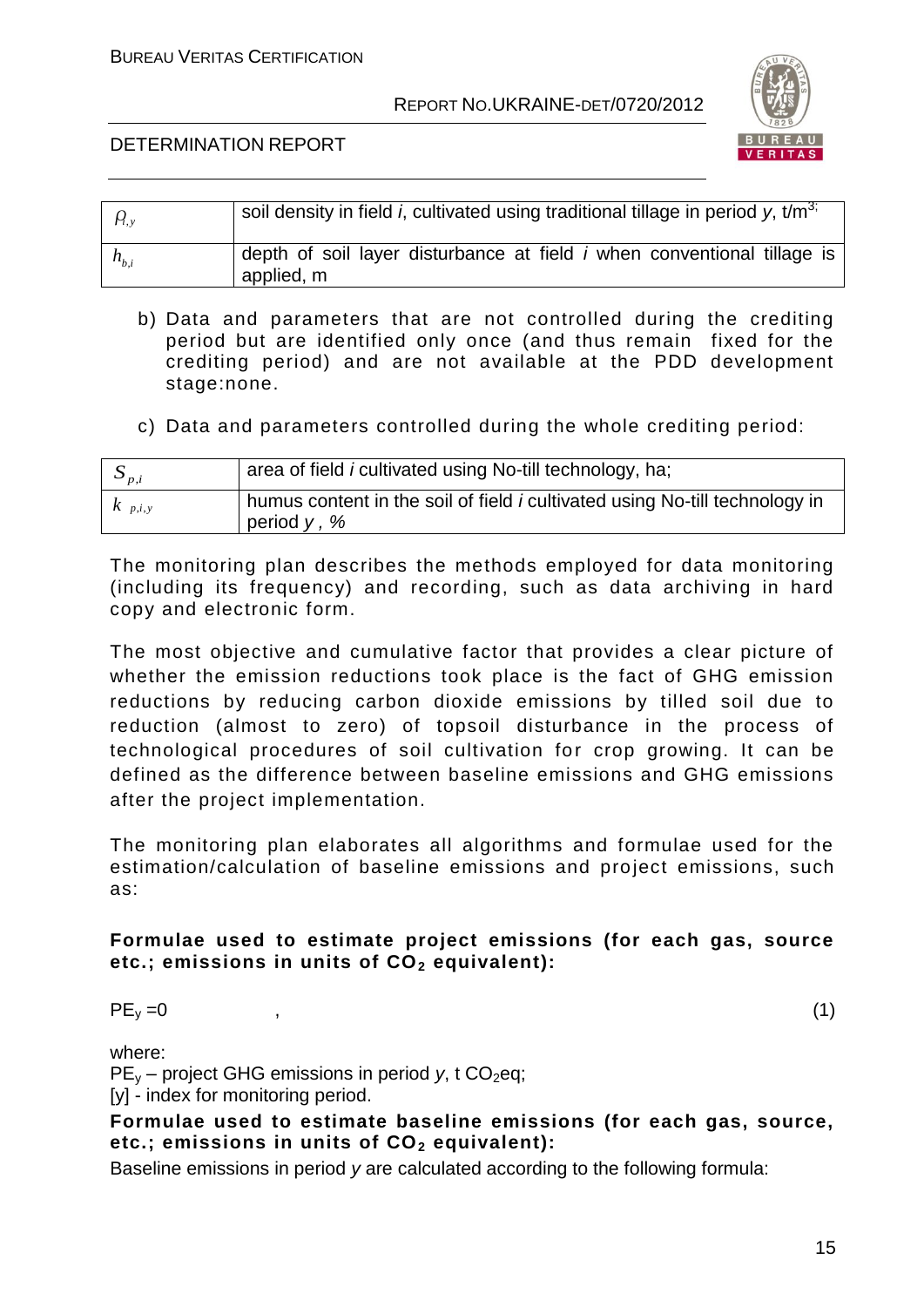# DETERMINATION REPORT

$$
BE_y = BE_{A,y}
$$

where:

BE<sub>y</sub> – baseline GHG emissions in period *y*, t CO<sub>2</sub>eq;

BE<sub>A,y</sub> – baseline GHG emissions due to baseline land cultivation technology, in period *y*, t  $CO<sub>2</sub>$ eq;

,  $\overline{\phantom{a}}$ 

[y] - index for monitoring period;

[A] – index for baseline land cultivation technology.

Baseline emissions due to application of baseline land cultivation technology can be calculated as follows:

$$
BE_{A,y} = \sum BE_{A,i,y}
$$

where:

BE<sub>A,y</sub> – baseline GHG emissions due to baseline land cultivation technology, in period *y*, t  $CO<sub>2</sub>$ eq;

,  $\overline{\phantom{a}}$ 

 $BE<sub>A,i,y</sub>$  – baseline GHG emissions due to baseline land cultivation technology, in period  $v, t$  CO<sub>2</sub>eq;

[y] - index for monitoring period;

[A] – index for baseline land cultivation technology;

[i] - index for number of fields.

*BK<sub>b</sub>* = *BK<sub>b</sub>*<br> *BK<sub>b</sub>* = *BK<sub>b</sub>*<br> **BE**y - baseline GHG emissions in period y, t CO<sub>D</sub>eq;<br> **BE***y* - baseline GHG emissions due to baseline land cultivation technology, in period y,<br>
ECO<sub>D</sub>eq; 25<br> **BE***y* - haskeline Baseline GHG emissions due to baseline land cultivation technology, which involves tillage, for field *i* are calculated using the formula, according to the "Tool for estimation of change in soil organic carbon stocks due to the implementation of A/R CDM project activities" (Version 01.1.0):

$$
BE_{A,i,y} = 0.9 \times S_{p,i} \times (SOC_{p,y,i} - SOC_{b,y,i}) \times \frac{44}{12},\tag{4}
$$

where:

 $BE<sub>A,i,y</sub>$  – baseline GHG emissions due to baseline land cultivation technology, in period  $y$ , t CO<sub>2</sub>eq;

 $S<sub>p,i</sub>$  –area of field i cultivated using No-till technology, ha;

SOCp,y,i – soil organic carbon content in the soil of field *i* cultivated using No-till technology in period *y*, t C/ha;

 $SOC_{b,v,i}$  – soil organic carbon content in the soil of field *i* cultivated using traditional tillage technology in period *y*, t C/ha;

 $44/12 - CO<sub>2</sub>$  to C molecular masses ratio;

0.9 – factor that takes account of 10% of emissions from the project activity, which includes creation of anti-fire furrows and minimal topsoil disturbance when No-till technology is implemented;

[y] - index for monitoring period;

[b] - index for baseline technology;

[p] - index for project technology;

[A] – index for baseline land cultivation technology;

[i] - index for number of fields.





(3)

(2)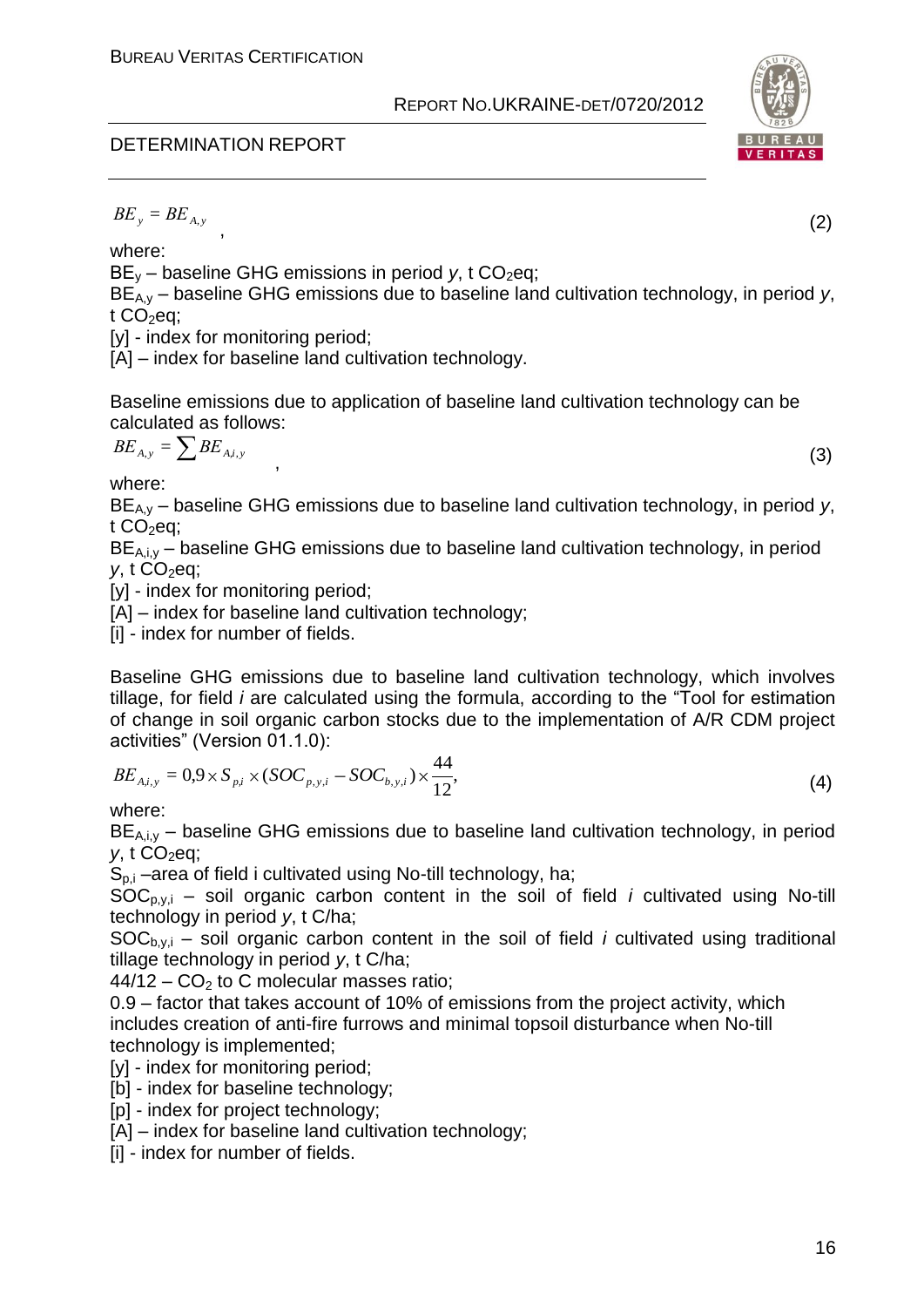# DETERMINATION REPORT

Soil organic carbon content in soil of field *i* cultivated using No-till technology is calculated by the following formula:

$$
SOC_{p,y,i} = h_{b,i} \times \rho_i \times k_{p,i,y} \div 1.724 \times 10000 \div 100\%
$$
\n(5)

where:

SOCp,y,i – soil organic carbon content in the soil of field *i* cultivated using No-till technology in period *y*, t C/ha;

h<sub>b,i</sub> – depth of soil disturbance in field *i* cultivated using traditional tillage, m;

ρ<sub>i</sub>– pre-project soil density in field *i*, cultivated using traditional tillage in period *y*, t/m<sup>3</sup>;

kp,і,y – humus content in the soil of field *i* cultivated using No-till technology in period *y*, %;

1,724 – organic carbon to humus conversion coefficient (according to GOST 23740)  $10000 - m^2$  to ha conversion coefficient;

[y] - index for monitoring period;

[b] - index for baseline technology;

[p] - index for project technology;

[i] - index for number of fields.

Soil organic carbon content in soil of field *i* cultivated using traditional tillage is calculated by the following formula:

$$
SOC_{b,y,i} = h_{b,i} \times \rho_i \times k_{b,i,y} \div 1,724 \times 10000 \div 100\%,
$$
\n(6)

where:

 $SOC_{b,v,i}$  – soil organic carbon content in the soil of field *i* cultivated using traditional tillage technology in period *y*, t C/ha;

h<sub>bi</sub> – depth of soil disturbance in field *i* cultivated using traditional tillage, m;

ρi– soil density in field *i*, cultivated using traditional tillage in period *y*, t/m<sup>3</sup> ;

kb,і,y – humus content in the soil of field *i* cultivated using traditional tillage in period *y*, %; 1,724 – organic carbon to humus conversion coefficient (according to GOST 23740)

 $10000 - m^2$  to ha conversion coefficient;

[b] - index for baseline technology;

[y] - index for monitoring period;

[i] - index for number of fields.

The content of humus in the soil in the baseline scenario is calculated using historical data over a four-year period. Linear dependence proved to be the most reliable (100%) of them all. It provides for the extrapolation of humus content to years of the project life. As a result of linear approximation, the dependence is as follows (extrapolation is performed for each field individually):

$$
k_{b,i,y} = a \cdot y + b \tag{7}
$$

coefficients a, b (see Supporting Document 1) are determined using Microsoft Excel features by building a trend line on the basis of historical data over the 5 years prior to the project. The linear dependence has the lowest function error. where:

 $k_{\text{biv}}$  – humus content in the soil of field *i* cultivated using traditional tillage in period *y*, %; a – coefficient of linear dependence;

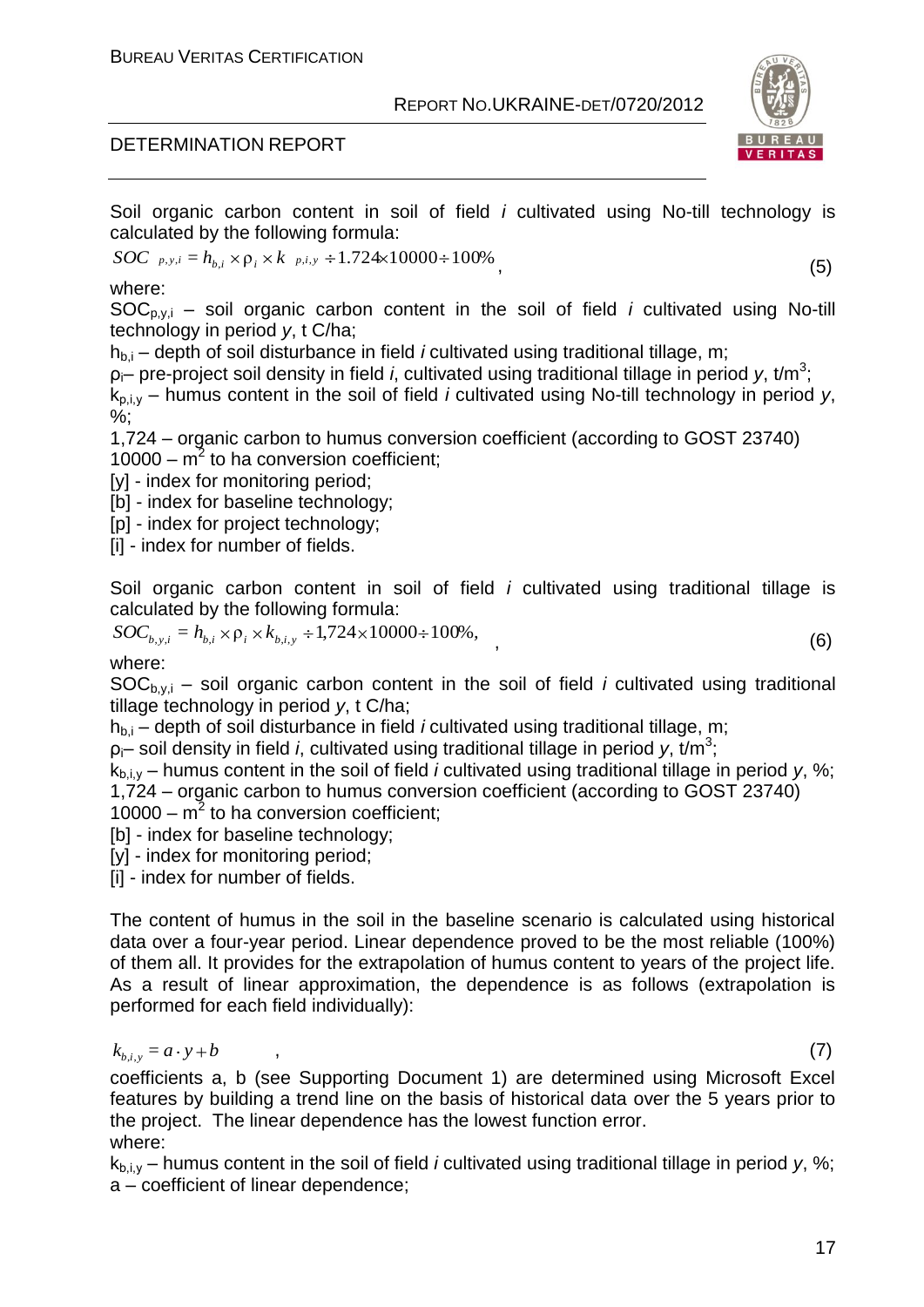

#### DETERMINATION REPORT

b - coefficient of linear dependence;

- y monitoring period;
- [b] index for baseline technology;
- [i] index for number of fields;
- [y] index for monitoring period.

#### **Formulae used to estimate emission reductions for the project (for each gas, source etc.; emissions/emission reductions in units of CO<sup>2</sup> equivalent):**

Emission reductions in the project scenario are calculated under the formula that follows:

 $ER_y = BE_y - PE_y$ ,

where:

(8)  $ER_v$  – emission reduction due to project activity in period *y*, t  $CO_2$ eq;  $BE<sub>v</sub>$  – baseline GHG emissions in period *y*, t CO<sub>2</sub>eq;  $PE_v$  – project GHG emissions in period *y*, t CO<sub>2</sub>eq; [y] - index for monitoring period.

Supporting Document 1 contains a calculation of baseline emissions and project emissions as well as emission reductions for each year of the reporting period.

The monitoring plan represents quality control procedures and quality assurance for the monitoring process, which are sufficiently described in tabular form in PDD Sections D.1.1.1., D.1.1.3. and D.2. This includes, where appropriate, provision and submission on request of information about calibration, as well as information about how data are recorded and / or how the applicability of the method and accuracy of data are assured.

The monitoring plan clearly establishes responsibility and authority in respect of monitoring actions. To implement the project an operational structure has been created; it includes "Ahrodar LTD" LLC agrotechnicians (responsible for accounting of area treated with No -till technology), a research laboratory (responsible for provision of agrochemical data for project monitoring), "Ahrodar LTD" LLC chief agrotechnician (recording and reporting data in the table), and "Ah rodar LTD" LLC manager (data processing and archiving). Data will be archived in paper and electronic format.

Management structure includes the Director of "Ahrodar LTD" LLC and developers of the project (EVO CARBON TRADING SERVICES LTD).

The monitoring plan provides, in tabular form, a complete compilation of the data that need to be collected for its application, including data that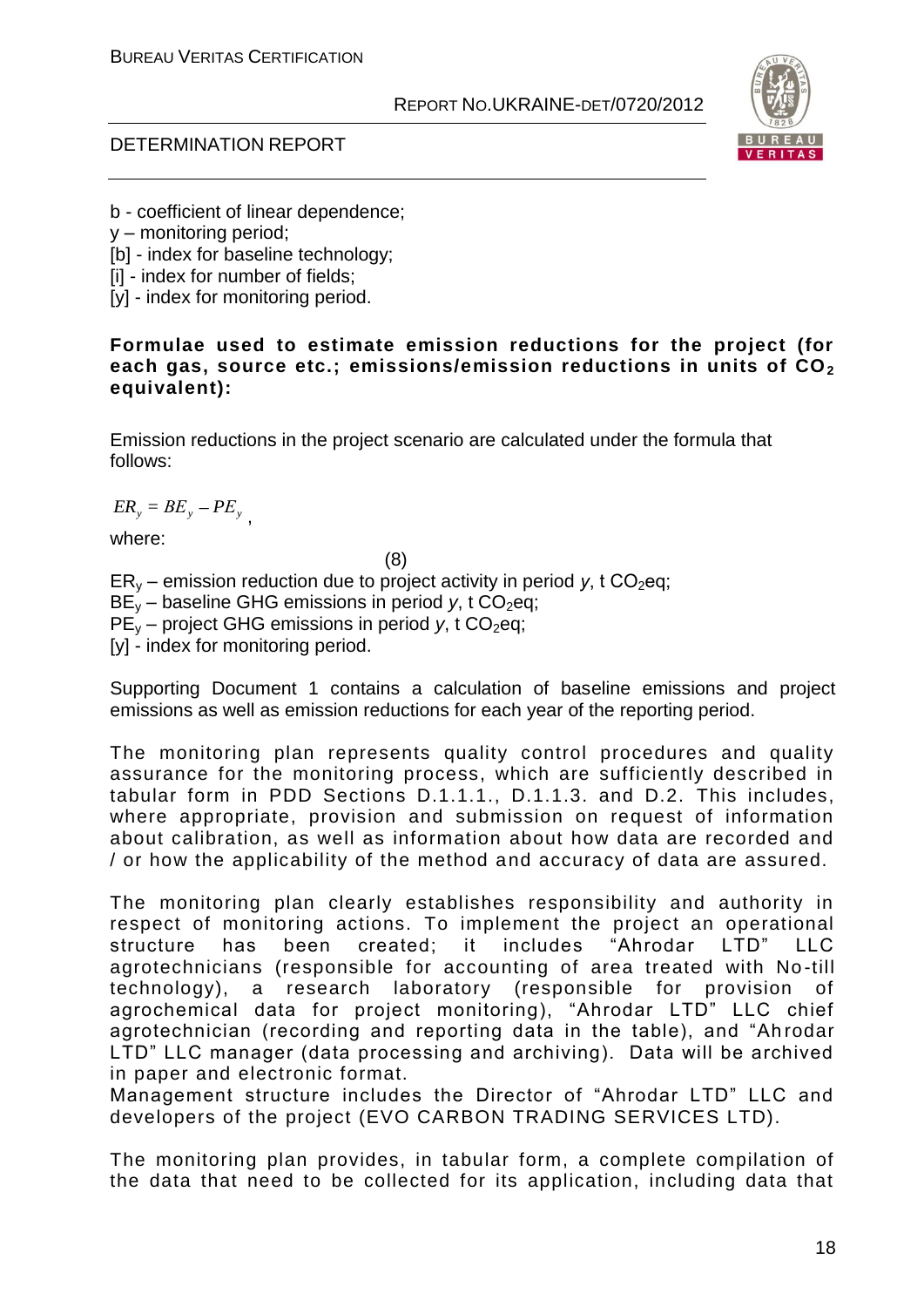

#### DETERMINATION REPORT

are measured or sampled and data that are collected from other sources (e.g. official statistics, expert judgment, proprietary data, IPCC, commercial and scientific literature etc.) but not including data that are calculated with equasions.

The monitoring plan indicates that the data monitored and required for verification are to be kept for two years after the last transfer of ERUs for the project.

The identified areas of concern as to the monitoring plan, project participants' response and Bureau Veritas Certification's conclusion are described in Appendix A to Determination Report (refer to CAR 29 - CAR 31).

# **4.8 Leakage (40-41)**

The PDD appropriately describes an assessment of the potential leakage of the project and appropriately explains which sources of leakage are to be calculated, and which can be neglected.

According to the selected specific approach used in this JI project, there are no potential sources of leakage from the project activity.

# **4.9 Estimation of emission reductions or enhancements of net removals (42-47)**

The PDD indicates assessment of emissions in the baseline scenario and in the project scenario as the approach chosen to estimate the emission reductions generated by the project.

The PDD provides the ex ante estimates of:

(a) Emissions or net removals for the project scenario (within the project boundary), which are 0 tons of  $CO<sub>2</sub>$ eq for 2006-2007, 0 tons of  $CO<sub>2</sub>$ eq for 2008-2012, 0 tons of  $CO_2$ eq for 2013-2025;

(b) Leakage is not expected in the project boundary;

(c) Emissions or net removals for the baseline scenario (within the project boundary), which are 61 267 tons of  $CO<sub>2</sub>$ eq for 2006-2007, 509 008 tons of  $CO_2$ eq for 2008-2012, 1 894 412 tons of  $CO_2$ eq for 2013-2025;

(d) Emission reductions adjusted by leakage (based on (a)-(c) above), which are 61 267 tons of  $CO<sub>2</sub>$ eq in 2006-2007, 509 008 tons of  $CO<sub>2</sub>$ eq in 2008-2012, 1 894 412 tons of  $CO_2$ eq in 2013-2025.

The estimates referred to above are given: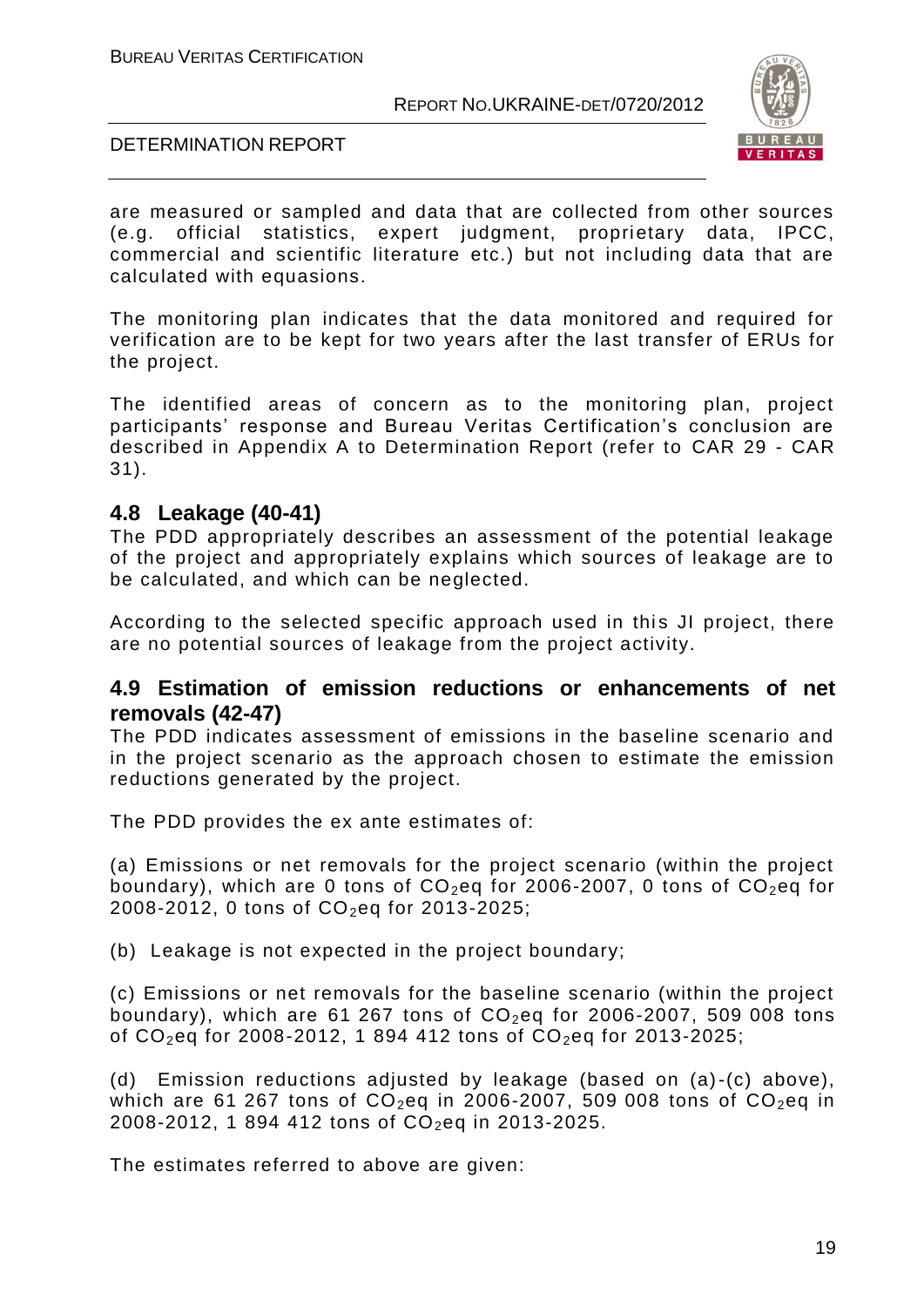

#### DETERMINATION REPORT

- (a) on an annual basis;
- (b) from 01/01/2006 to 31/12/2025, covering the entire crediting period;
- (c) based on primary sources and sources;
- (d) for each GHG, which is CO2;

(e) in tonnes of CO<sup>2</sup> equivalent using global warming potentials defined by decision 2/CP.3 or as subsequently revised in accordance with Article 5 of the Kyoto Protocol.

The formulae used for calculating the estimates referred above are given in Section 4.7. All formulae are consistent throughout the PDD.

For calculating the estimates referred to above, such key factors as the Ukrainian environmental legislation and other national legislation, as well as key relevant factors such as availability of funds for implementation of measures envisaged by the project, prices that are set by the state, modern technology and the ability to implement know-how in the agricultural sector, influencing the baseline emissions and the activity level of the project and the emissions as well as risks associated with the project were taken into account, as appropriate.

Data sources used for calculating the estimates referred to above, such as documents and archival data of the enterprise, standards and statistical forms, results of periodic verifications are clearly identified, reliable and transparent.

The estimation referred to above is based on conservative assumptions and the most plausible scenarios in a transparent manner.

The estimates referred to above are consistent throughout the PDD .

The annual average of estimated emission reductions or enhancements of net removals over the crediting period is calculated by dividing the total estimated emission reductions over the crediting period by the total months of the crediting period, and multiplying by twelve.

Detailed algorithms of calculations and their results are described in sections D, E and Supporting Documents to the PDD.

The identified areas of concern as to the evaluation of emission reductions, project participants' response and Bureau Veritas Certification's conclusion are described in Appendix A to Determination Report (refer to CAR 32).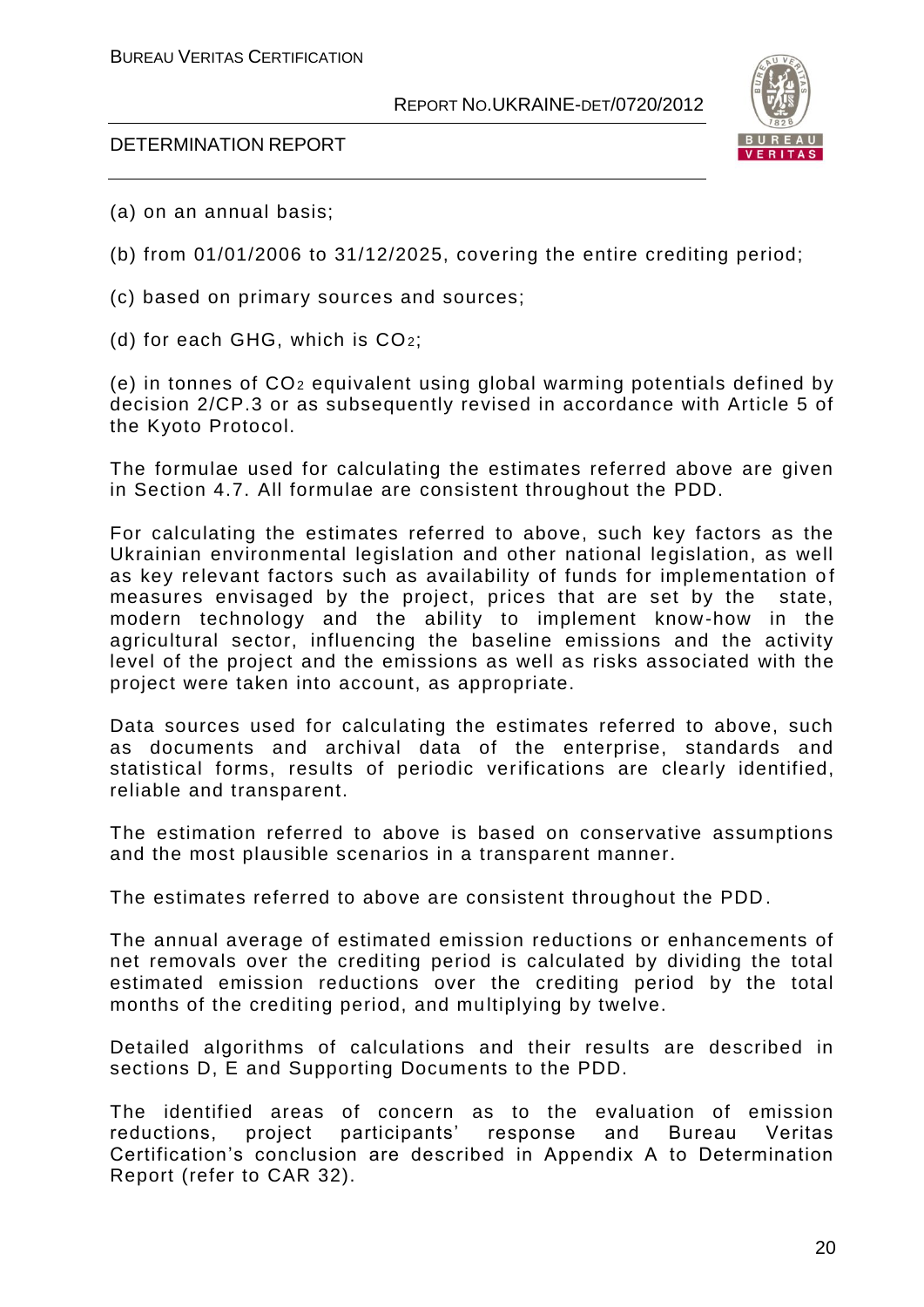

#### DETERMINATION REPORT

# **4.10 Environmental impacts (48)**

Sections F.1. and F.2. of the PDD provide information about documentation on the analysis of the environmental impacts of the project, including transboundary impacts, in accordance with procedures as determined by the host Party.

The PDD states that according to the law of Ukraine "On Environmental Protection" and DBN А.2.2-1-2003 "Composition and content of the materials of environment impact assessment (EIA) for design and construction of plants, buildings and structures", "Ahrodar LTD" LLC is not obliged to carry out EIA development for this type of project.

In general, the project will have positive impact on the environment because the replacement of conventional tillage with No -till technology will result in lower GHG emissions into the atmosphere and lower diesel fuel consumption for LLC "Vishva Ananda" farmland cultivation.

Transboundary impacts from the project activity, according to their definition in the text of "Convention on long-range transboundary pollution" ratified by Ukraine, will not take place.

The PDD provides opinions and references to supporting documents on environmental impact assessment, which is carried out in accordance with the procedures set by the host Party.

The problem issues revealed as to environmental impacts, comments of project participants and the opinion of Bureau Veritas Certification are described in Annex A of the Determination Report (refer to CL 05).

#### **4.11 Stakeholder consultation (49)**

"Ahrodar LTD" LLC informed the community through mass media. All comments relating to the project implementation were positive. No negative comments were received.

# **4.12 Determination regarding small-scale projects (50-57)**

Not applicable.

# **4.13 Determination regarding land use, land-use change and forestry (LULUCF) projects (58-64)**

Not applicable.

# **4.14 Determination regarding programmes of activities (65-73)**

Not applicable.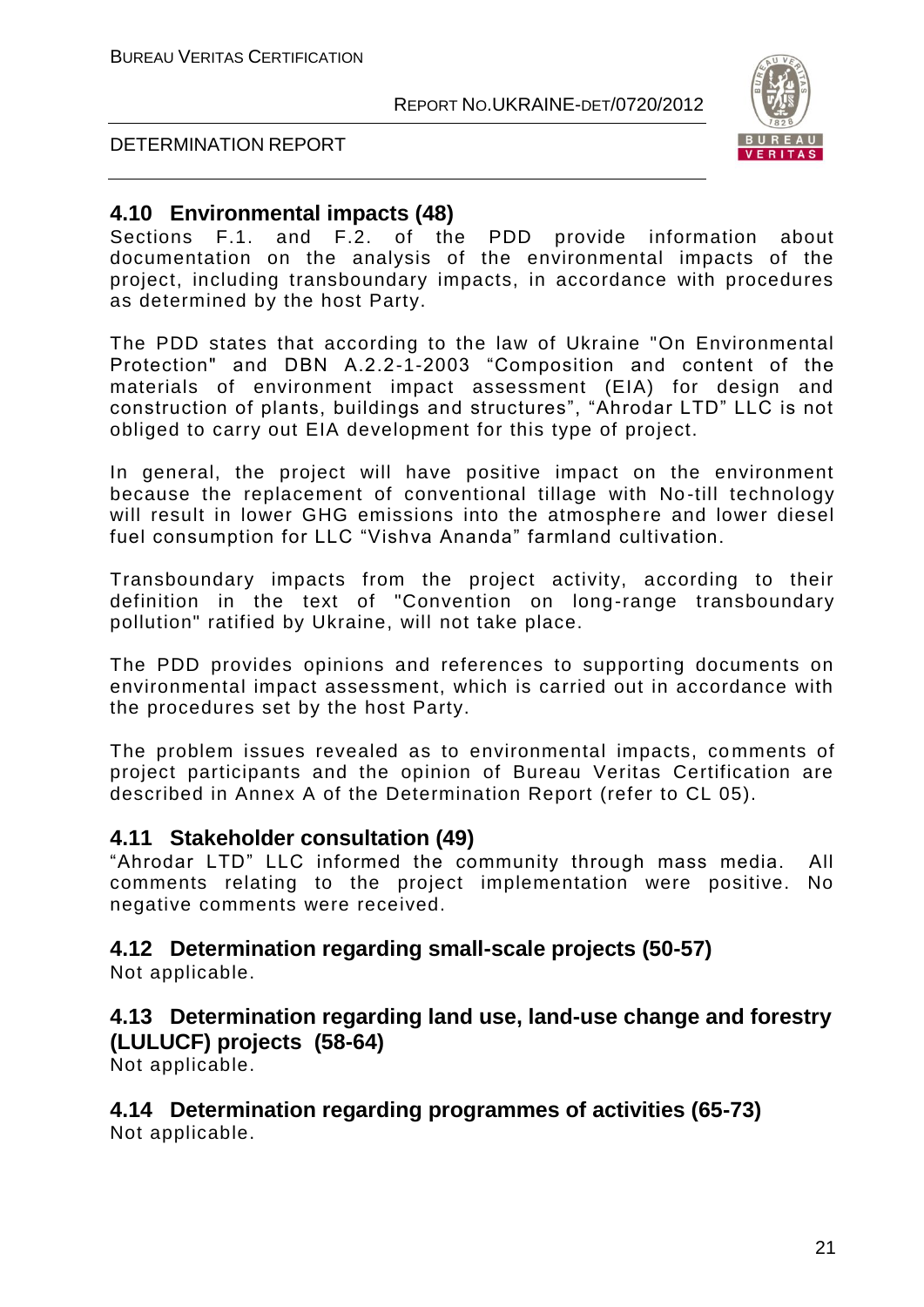

#### DETERMINATION REPORT

# **5 SUMMARY AND REPORT OF HOW DUE ACCOUNT WAS TAKEN OF COMMENTS RECEIVED PURSUANT TO PARAGRAPH 32 OF THE JI GUIDELINES**

No comments, pursuant to paragraph 32 of the JI Guidelines, were received.

# **6 DETERMINATION OPINION**

Bureau Veritas Certification has performed a determination of the project "Reduction of CO2 emissions by systematic utilization of No-till technology in agriculture at LLC"Ahrodar LTD". The determination was performed on the basis of UNFCCC criteria and host country criteria and also on the criteria given to provide for consistent project operations, monitoring and reporting.

The determination consisted of the following three phases: i) a desk review of the project design and the baseline and monitoring plan; ii) follow-up interviews with project stakeholders; iii) the resolution of outstanding issues and the issuance of the final determination report and opinion.

Project participant/s used the latest tool for demonstration of the additionality. In line with this tool, the PDD provides investment analysis and common practice analysis to determine that the project activity is not the baseline scenario.

Emission reductions attributable to the project are hence additional to any that would occur in the absence of the project activity. Given that the project is implemented and maintained as designed, the project is likely to achieve the estimated amount of emission reductions.

The determination revealed one pending issue related to the current determination stage of the project: the issue of the written approval of the project by the host Party (Ukraine). If the written approval by the host Country is provided, it is our opinion that the project as described in the Project Design Document, version 02 dated 19/10/2012 meets all the relevant UNFCCC requirements for the determination stage and the relevant host Country criteria as well as expectations of the stakeholders.

The review of the project design documentation (version 02 dated 19/10/2012) and the subsequent follow-up interviews have provided Bureau Veritas Certification with sufficient evidence to determine the fulfillment of stated criteria. In our opinion, the project correctly applies and meets the relevant UNFCCC requirements for the JI and the relevant host country criteria.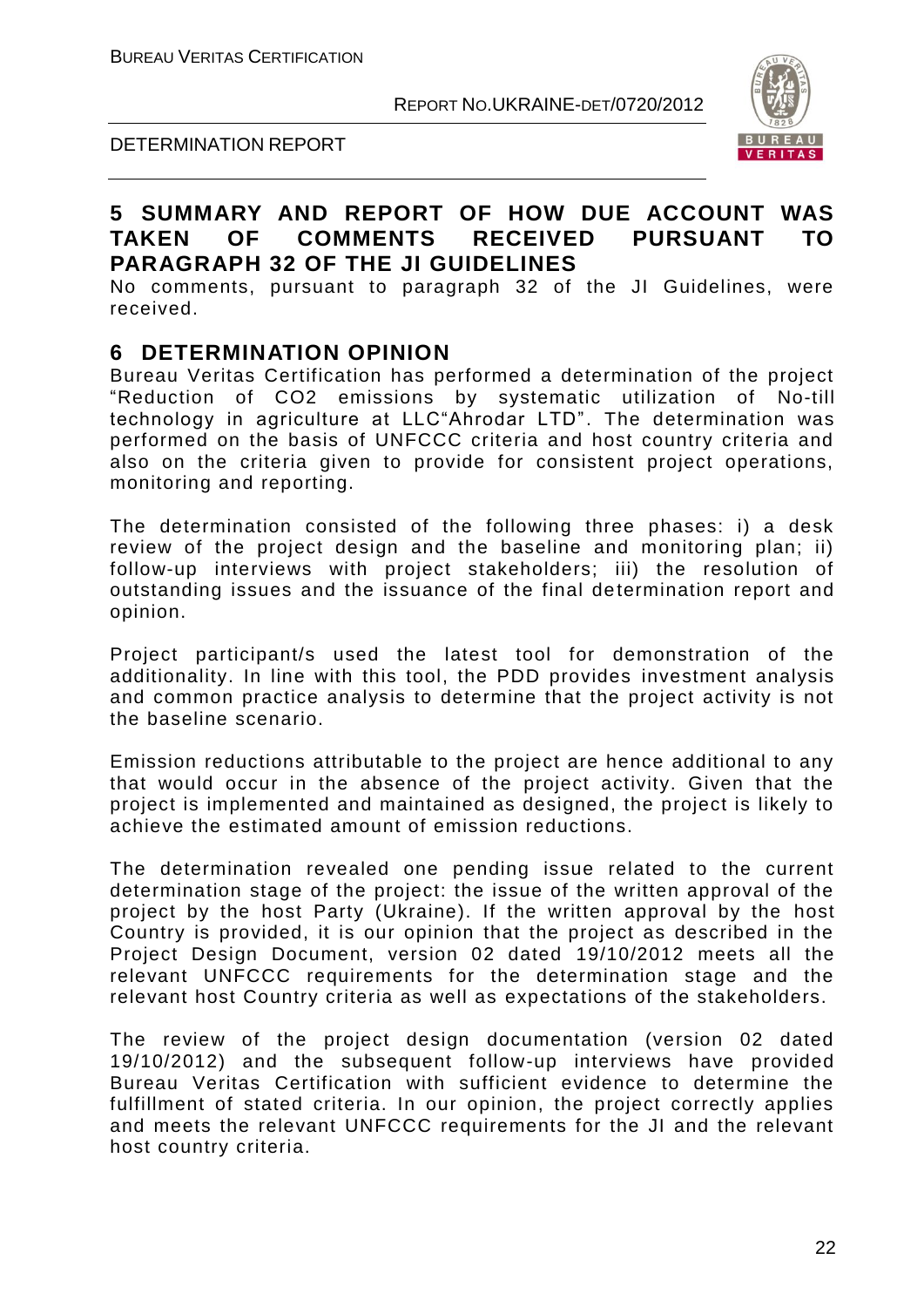BUREAU VERITAS CERTIFICATION

REPORT NO.UKRAINE-DET/0720/2012





DETERMINATION REPORT

The determination is based on the information made available to us and the engagement conditions detailed in this report.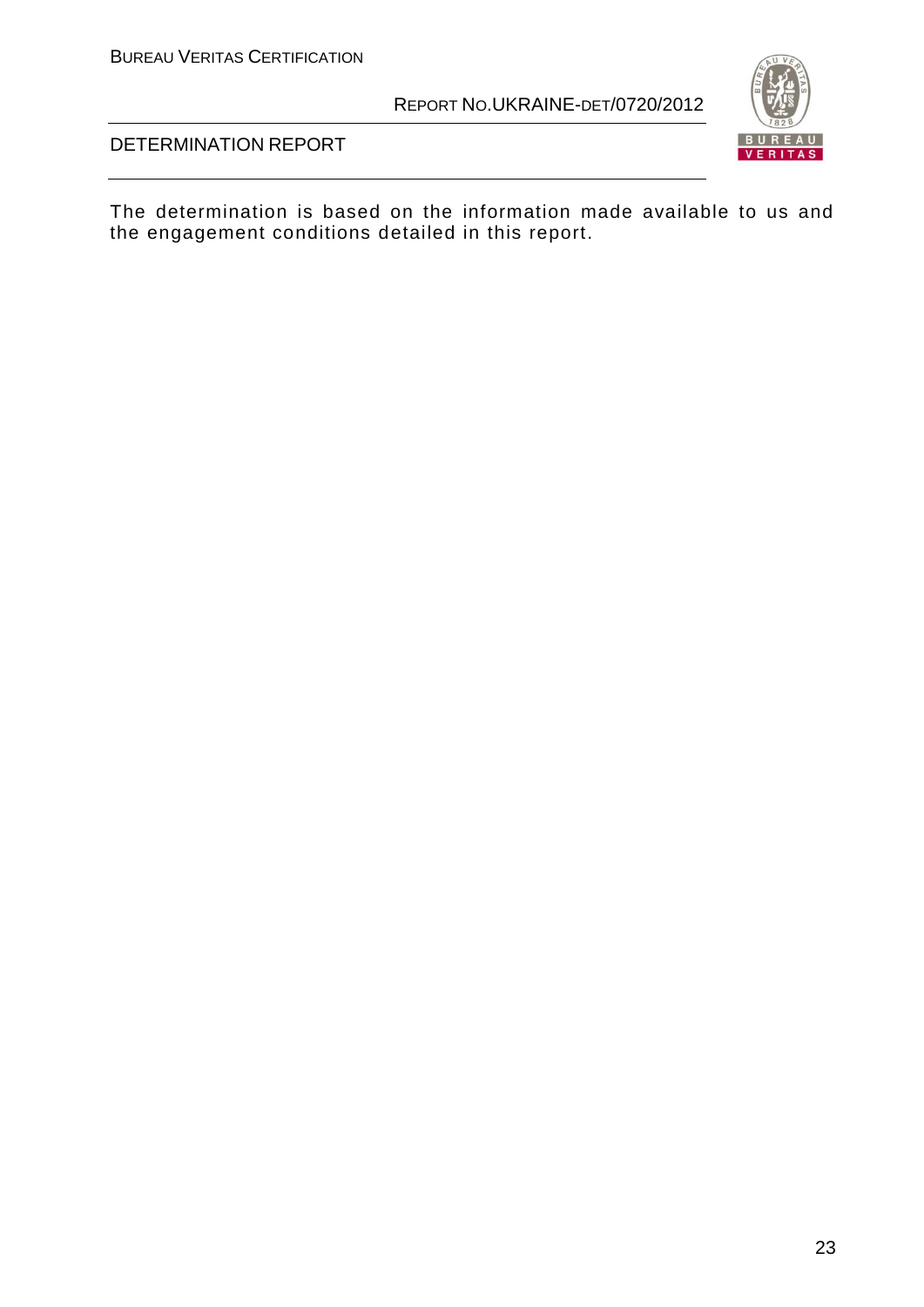

#### DETERMINATION REPORT

#### **7 REFERENCES Category 1 Documents:**

Documents provided by CEP CARBON EMISSIONS PARTNERS S.A. that relate directly to the GHG components of the project.

| /1/            | PDD "Reduction of CO2 emissions by systematic utilization of No-       |
|----------------|------------------------------------------------------------------------|
|                | till technology in agriculture at LLC"Ahrodar LTD", version 01         |
|                | dated 10/09/2012                                                       |
| /2/            | PDD "Reduction of CO2 emissions by systematic utilization of No-       |
|                | till technology in agriculture at LLC"Ahrodar LTD", version 02         |
|                | dated 19/10/2012                                                       |
| /3/            | Supporting Document 1. "Calculation of GHG emission reductions         |
|                | under the "Reduction of CO2 emissions by systematic utilization of     |
|                | No-till technology in agriculture at LLC"Ahrodar LTD" project          |
| $\frac{14}{3}$ | Tool for estimation of change in soil organic carbon stocks due to the |
|                | implementation of A/R CDM project activities (Version 01.1.0).         |
| /5/            | of Endorsement No. 3086/23/7 issued by the State<br>Letter             |
|                | Environmental Investment Agency of Ukraine dated 18/10/2012.           |
| /6/            | Guidelines for users of the JI PDD form. Version 04, JISC.             |
| 7              | Tool for the demonstration and assessment of additionality,            |
|                | <b>Version 06.0.0.</b>                                                 |
|                |                                                                        |
| /8/            | Kyoto Protocol                                                         |
| /9/            | Marrakech Accords, JI Methods                                          |
| /10/           | National inventory report of anthropogenic emissions by sources        |
|                | and removals by sinks of greenhouse gases in Ukraine for 1990-         |
|                | 2010                                                                   |
| /11/           | Ukraine's Third National Communication on Climate Change under         |
|                | the Kyoto Protocol                                                     |
|                | Ukraine's Fourth National Communication on Climate Change              |
| /12/           | under the Kyoto Protocol                                               |
|                |                                                                        |
| /13/           | Ukraine's Fifth National Communication on Climate Change under         |
|                | the Kyoto Protocol                                                     |
| /14/           | Law of Ukraine "On the basic principles of the governmental            |
|                | agrarian policy for the period untill 2015"                            |
|                | /15/ Law of Ukraine "On environmental protection"                      |
| /16/           | Strategic guidelines for the development of agriculture of Ukraine     |
|                | till 2020                                                              |
|                |                                                                        |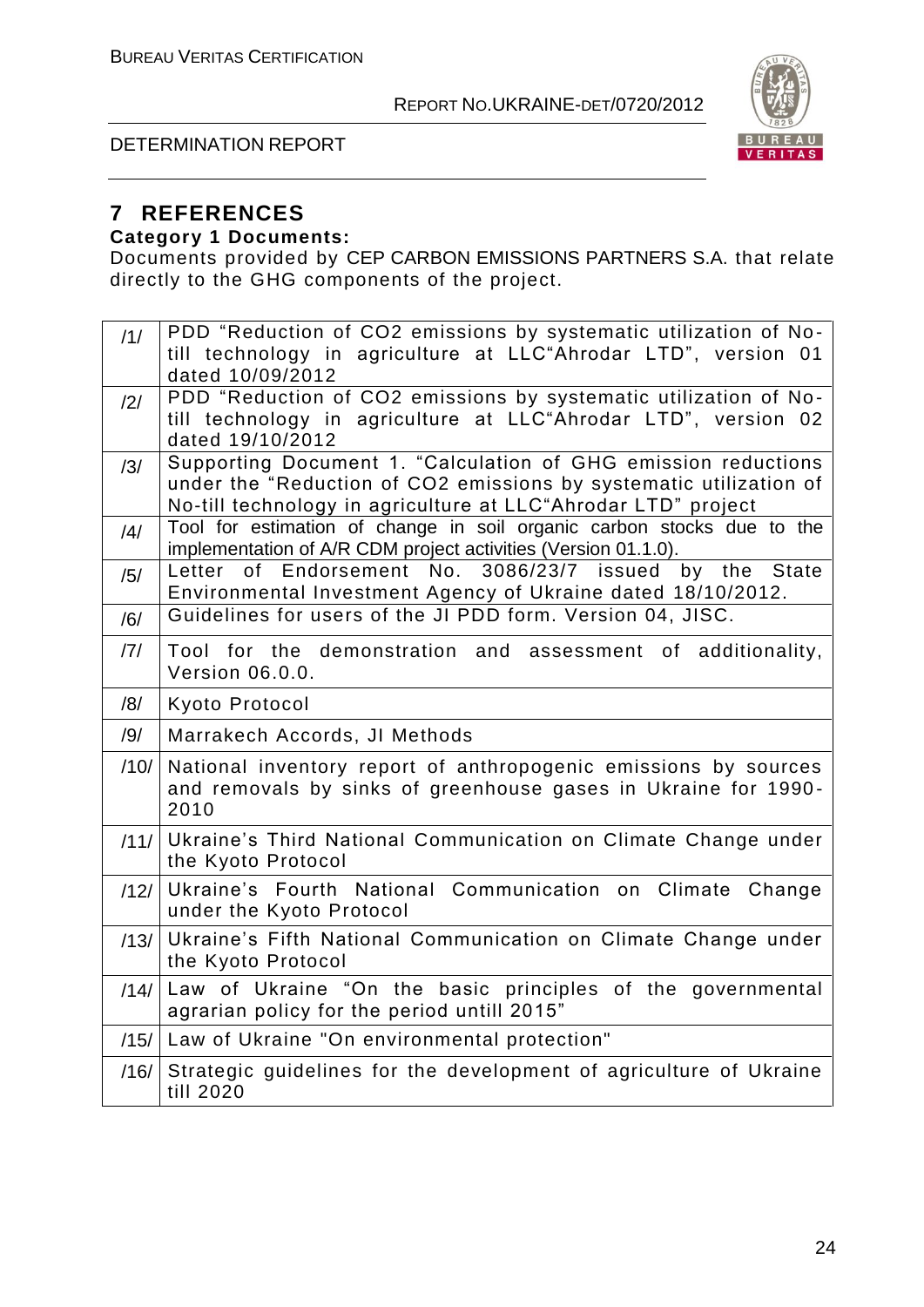

#### DETERMINATION REPORT

| $1/17/$ JI Guidelines. Appendix to decision 9/CDM.1                                |
|------------------------------------------------------------------------------------|
| $18/ $ JI Guidance for determination and verification, version 01                  |
| /19/ Guidance on criteria for baseline setting and monitoring, JISC.<br>Version 03 |

# **Category 2 Documents:**

Background documents related to the design and/or methodologies employed in the design or other reference documents.

| /1/              | Goods delivery note #5-0619 (Belarus-1025 tractor) dated 29/08/2005                                                                   |
|------------------|---------------------------------------------------------------------------------------------------------------------------------------|
| /2/              | Goods delivery note #68 (NX 8rgs Trailer drill - 2 un.) dated 31/03/2011                                                              |
| /3/              | Goods delivery note #81 (John Deere 1890 air seed drill, John Deere 1910<br>commodity air cart 3 tanks, 250 bushels) dated 23/05/2012 |
| /4/              | Goods delivery note #149 (John Deere W650 WTS harvester) dated<br>01/06/2011                                                          |
| /5/              | Goods delivery note #54863 (Great Plains 200-3407 seed drill) dated<br>21/03/2011                                                     |
| /6/              | Goods delivery note #44 (John Deere 8335R wheel tractor) dated<br>06/04/2012                                                          |
| 7                | Goods delivery note #AT-0000016 (KINZE seed drill) dated 20/02/2008                                                                   |
| /8/              | Goods delivery note #PJI-0001100 (Case MX310#Z8RZ04403 tractor) dated<br>18/09/2008                                                   |
| /9/              | Goods delivery note #PJI-0001152 (MAP II 3250 self-propelled sprayer)<br>dated 25/09/2008                                             |
| $\overline{11}0$ | Goods delivery note #BH-10023-00294 (RS-XL 3200 fertilizer spreader)<br>dated 27/03/2008                                              |
| $\overline{111}$ | Goods delivery note #ALI-0001101 (Kuhn RM610 mulcher)<br>dated<br>01/11/2011                                                          |
| /12/             | Goods delivery note #BH/015/T205 (John Deere 1890 Air Seed Drill) dated<br>20/09/2007                                                 |
| /13/             | Sale-purchase agreement #430/k (KNIZE seed drill) dated 11/02/2010                                                                    |
| /14/             | Goods delivery note #90 (MAP II 3250 Self-propelled sprayer) dated<br>26/04/2011                                                      |
| /15/             | Goods delivery note #234 (John Deere 8320#RW8320RABP017469 tractor)<br>dated 31/08/2011                                               |
| /16/             | Goods delivery note AT-0000136 (KNIZE seed drill, 16-row) dated<br>14/04/2010                                                         |
| /17/             | Goods delivery note #BH/015/T151 (John Deere RW8430 tractor) dated<br>03/08/2007                                                      |
| /18/             | Goods delivery note #55 (John Deere 8310R tractor) dated 24/04/2012                                                                   |
| /19/             | Goods delivery note #BH/015/T151 (John Deere 625R reapers (2 un.),<br>W650i (2 un.)) dated 20/06/2012                                 |
| /20/             | Goods delivery note #TexK000052 (Belarus-1025 tractor) dated 05/03/2007                                                               |
| /21/             | Certificate of delivery and acceptance (Belarus-82,1 tractor)<br>dated<br>21/10/2011                                                  |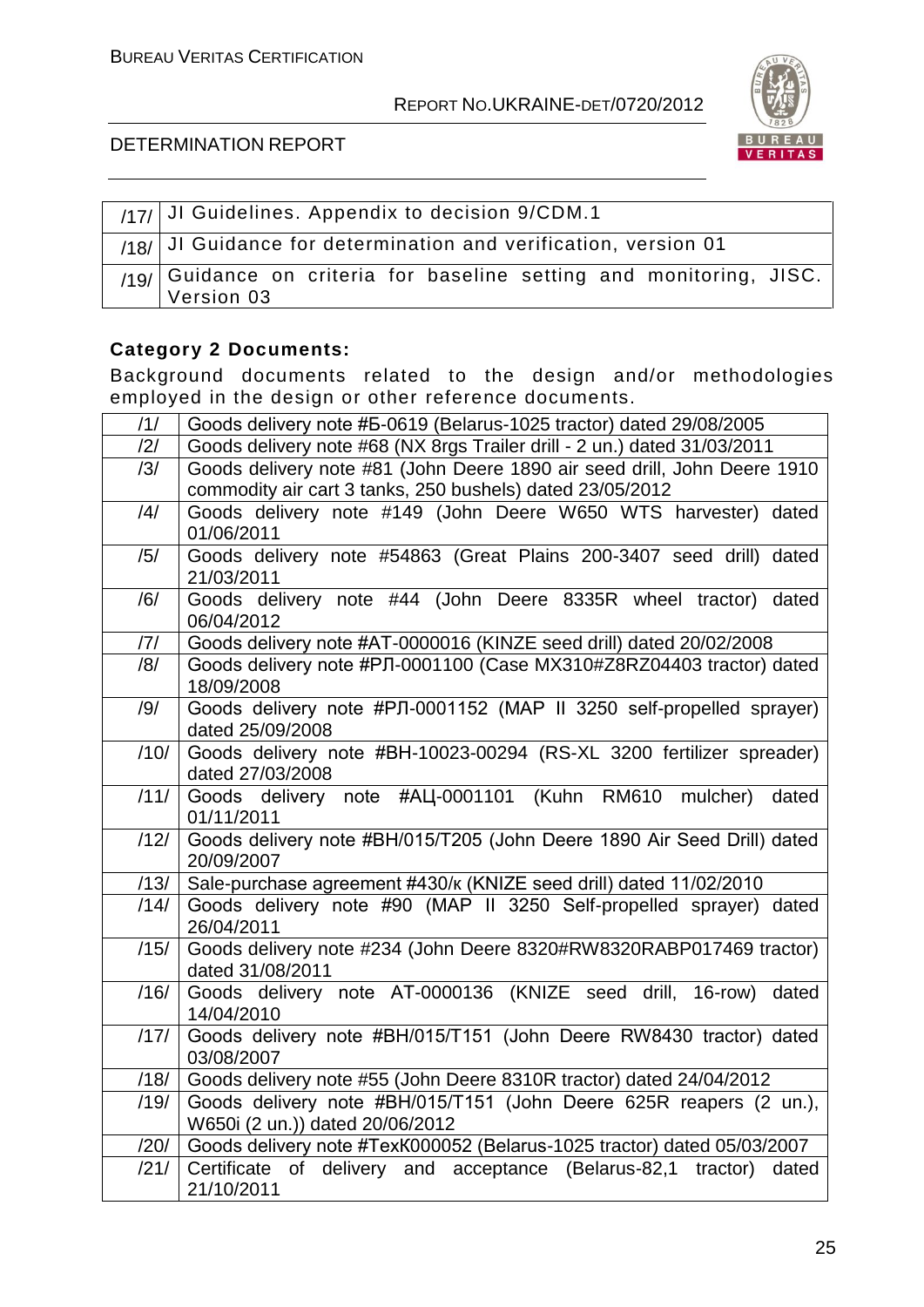

#### DETERMINATION REPORT

#### /22/ Goods delivery note #ТехК000091 (Belarus-82,1 tractor) dated 20/04/2012

#### **Persons interviewed:**

List of persons interviewed during the determination or persons that contributed with other information that are not included in the documents listed above.

|     | <b>Name</b>                 | Organisation      | <b>Title</b>                                                      |
|-----|-----------------------------|-------------------|-------------------------------------------------------------------|
| /1/ | Volodymyr<br>Miroshnichenko | "Ahrodar LTD" LLC | Director, Working Team<br>member                                  |
| /2/ | Oksana Naidenko             | "Ahrodar LTD" LLC | <b>Chief Accountant</b>                                           |
| /3/ | Mykola Shashlo              | "Ahrodar LTD" LLC | <b>Deputy Director</b>                                            |
| /4/ | Leonid Barannyk             | "Ahrodar LTD" LLC | Import equipment<br>maintenance engineer                          |
| /7/ | Iryna Naumenko              | "CEP" LLC         | <b>CEP CARBON</b><br><b>EMISSIONS PARTNERS</b><br>S.A. Consultant |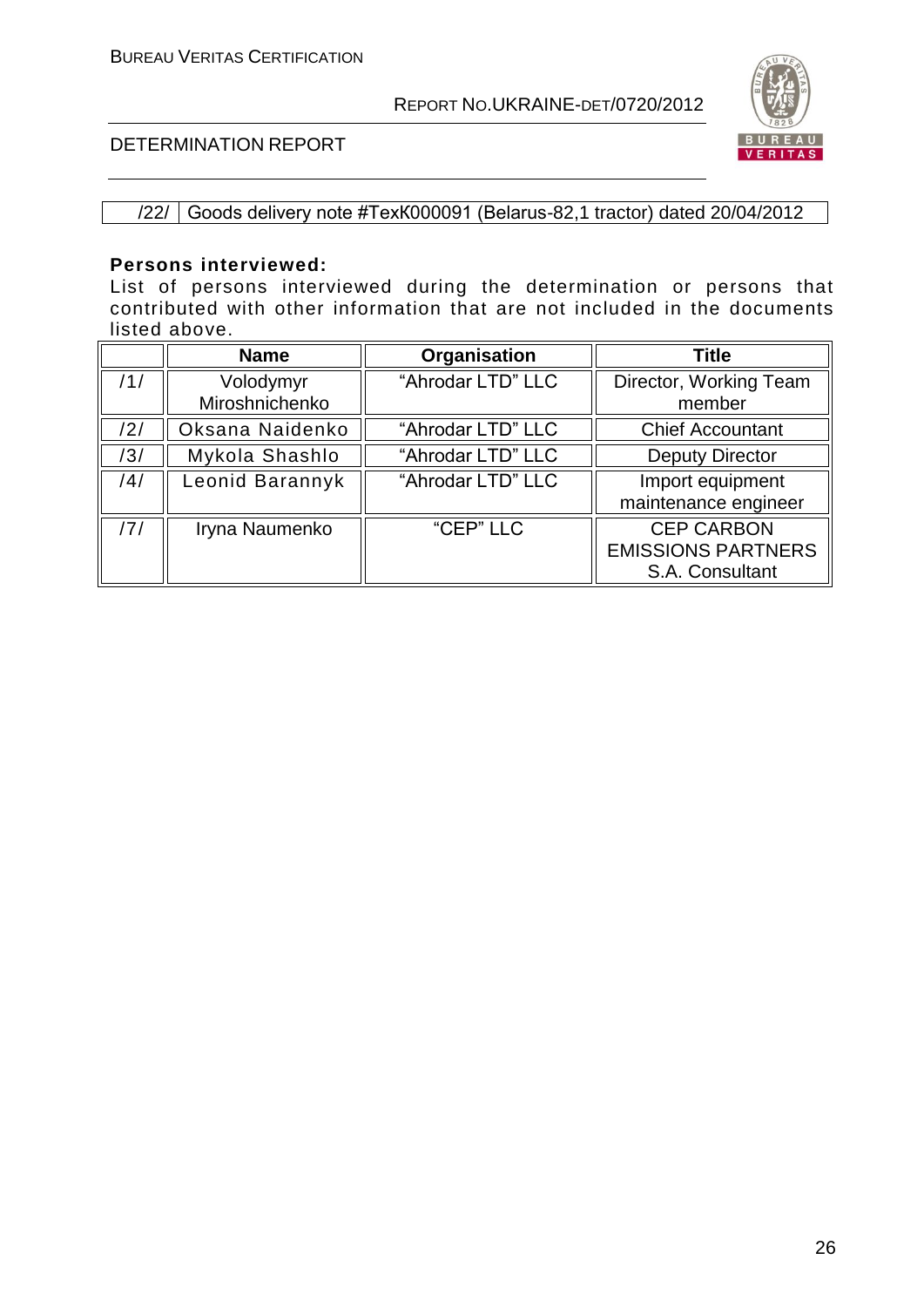

#### DETERMINATION REPORT

# APPENDIX A: COMPANY PROJECT DETERMINATION PROTOCOL

**BUREAU VERITAS CERTIFICATION HOLDING SAS**

**Check list for determination, according to the JOINT IMPLEMENTATION DETERMINATION AND VERIFICATION MANUAL (Version 01)**

| <b>Guidelines</b><br>for Users | <b>Check Item</b>                                                  | <b>Initial finding</b>                                                                                                                                | <b>Project</b><br>participants' | <b>Final</b><br><b>Conclusion</b> |
|--------------------------------|--------------------------------------------------------------------|-------------------------------------------------------------------------------------------------------------------------------------------------------|---------------------------------|-----------------------------------|
| of the JI                      |                                                                    |                                                                                                                                                       | actions                         |                                   |
| <b>PDD</b> form                |                                                                    |                                                                                                                                                       | review                          |                                   |
| or DVM                         |                                                                    |                                                                                                                                                       |                                 |                                   |
| Paragraph                      |                                                                    |                                                                                                                                                       |                                 |                                   |
|                                | <b>Guidelines for Users of the JI PDD form</b>                     |                                                                                                                                                       |                                 |                                   |
|                                | Section A General description of the project                       |                                                                                                                                                       |                                 |                                   |
|                                | A.1. Title of the project                                          |                                                                                                                                                       |                                 |                                   |
| A.1                            | Is the title of the project presented?                             | The project title is presented: "Reduction of CO2<br>emissions by systematic utilization of No-till technology<br>in agriculture at LLC"Ahrodar LTD"" | <b>OK</b>                       | <b>OK</b>                         |
| A.1                            | Is the sectoral scope to which the project<br>pertains presented?  | <b>CAR 01.</b> Please indicate the sectoral scope in Section<br>A.1.                                                                                  | <b>CAR 01</b>                   | <b>OK</b>                         |
| A.1                            | the current version<br>number of the<br>ls.<br>document presented? | The current version of the document: PDD, Version 02<br>dated 19/10/2012. See Section A.1.                                                            | <b>OK</b>                       | <b>OK</b>                         |
| A.1                            | Is the date when the<br>document<br>was<br>created presented?      | date<br>when<br>The<br>the<br>document<br>created:<br>was<br>19/10/2012.                                                                              | <b>OK</b>                       | <b>OK</b>                         |
|                                | A.2. Description of the project                                    |                                                                                                                                                       |                                 |                                   |
| A.2                            | Is the purpose of the project included with                        | The purpose of the Joint Implementation (JI) Project is                                                                                               | <b>CAR 02</b>                   | OK.                               |
|                                | a concise, summarizing explanation (max.                           | to reduce anthropogenic greenhouse gas (GHG)                                                                                                          | <b>CAR 03</b>                   | <b>OK</b>                         |
|                                | 1-2 pages) of the:                                                 | emissions resulting from agricultural activities by                                                                                                   |                                 |                                   |
|                                | a) Situation existing prior to the starting                        | changing the agricultural land management system,                                                                                                     |                                 |                                   |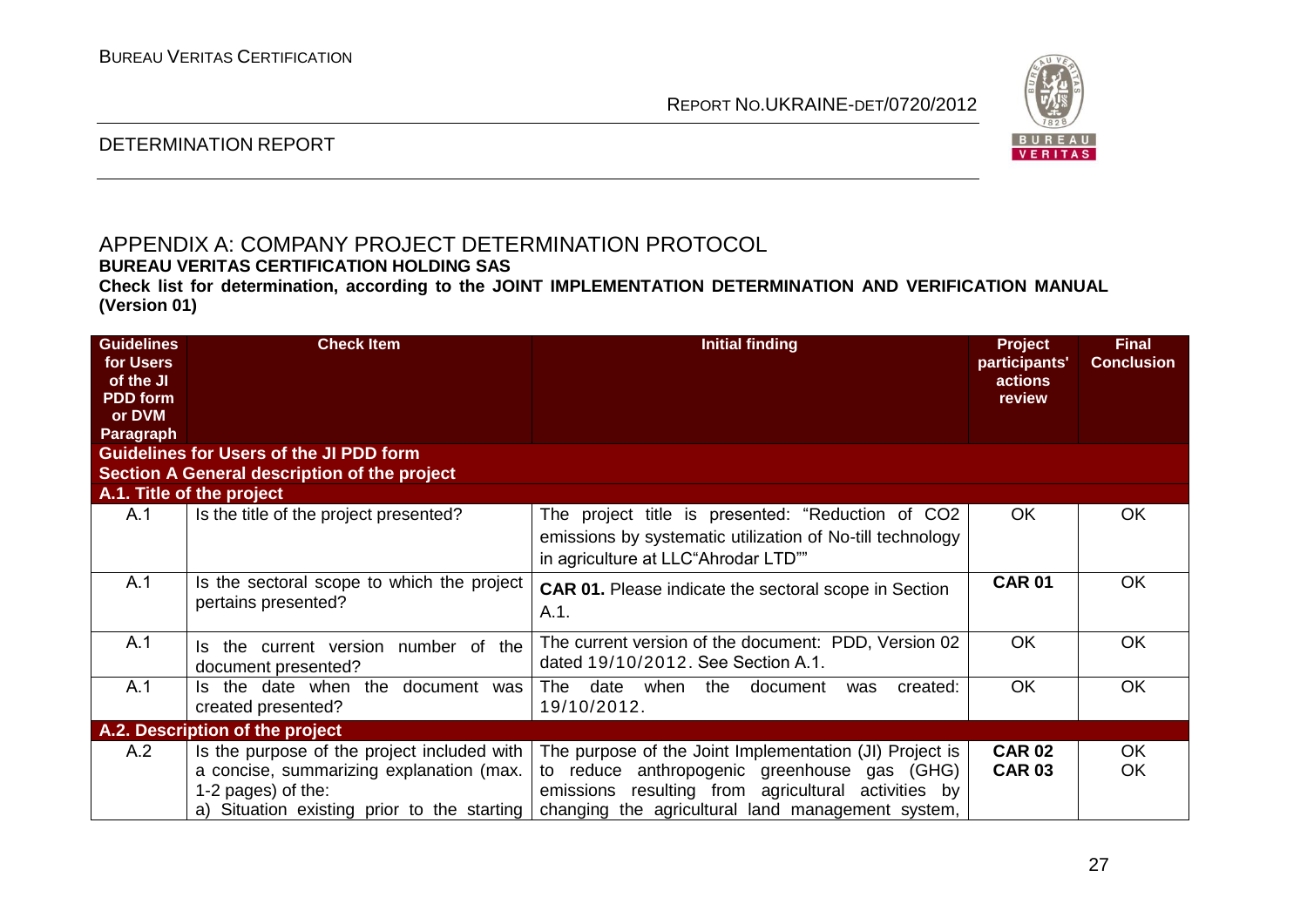

| <b>Guidelines</b><br>for Users | <b>Check Item</b>                                                             | <b>Initial finding</b>                                                                                               | Project<br>participants' | <b>Final</b><br><b>Conclusion</b> |
|--------------------------------|-------------------------------------------------------------------------------|----------------------------------------------------------------------------------------------------------------------|--------------------------|-----------------------------------|
| of the JI<br><b>PDD</b> form   |                                                                               |                                                                                                                      | actions<br>review        |                                   |
| or DVM                         |                                                                               |                                                                                                                      |                          |                                   |
| Paragraph                      | date of the project                                                           | namely replacement of traditional soil tillage in                                                                    |                          |                                   |
|                                | b) Baseline scenario and                                                      | agriculture with No-till technology (also referred to as                                                             |                          |                                   |
|                                | c) Project scenario (expected outcome,<br>including a technical description)? | direct sowing technology. Emissions are reduced due<br>to                                                            |                          |                                   |
|                                |                                                                               | lower carbon dioxide emissions from farmland by lower                                                                |                          |                                   |
|                                |                                                                               | (almost zero) topsoil disturbance by tillage in the                                                                  |                          |                                   |
|                                |                                                                               | course of crops growing.                                                                                             |                          |                                   |
|                                |                                                                               | In 2006, the Farm started to grow crops applying No-till<br>technology. This technology differs from the traditional |                          |                                   |
|                                |                                                                               | technology with fewer technological procedures, which                                                                |                          |                                   |
|                                |                                                                               | prevents the topsoil from a major disturbance, as well                                                               |                          |                                   |
|                                |                                                                               | as with the way to utilize plant residues. The number of                                                             |                          |                                   |
|                                |                                                                               | technological operations on cropping and harvesting is<br>almost the same in both technologies. The number of        |                          |                                   |
|                                |                                                                               | technological procedures of plant growing and                                                                        |                          |                                   |
|                                |                                                                               | harvesting is almost the same in the two technologies,                                                               |                          |                                   |
|                                |                                                                               | the main difference being that the traditional technology                                                            |                          |                                   |
|                                |                                                                               | separates fertilizer application,<br>land<br>ploughing,                                                              |                          |                                   |
|                                |                                                                               | cultivation, furrowing and seeding (multiple passage of<br>the machinery across the field) in contrast to direct     |                          |                                   |
|                                |                                                                               | sowing with simultaneous fertilizer application (single                                                              |                          |                                   |
|                                |                                                                               | passage of the machinery). The lower number of                                                                       |                          |                                   |
|                                |                                                                               | technological procedures in No-till provides for up to                                                               |                          |                                   |
|                                |                                                                               | 60% lower fuel consumption in internal combustion                                                                    |                          |                                   |
|                                |                                                                               | engines of tractors and other agricultural machinery.                                                                |                          |                                   |
|                                |                                                                               | Detailed information on the baseline and project                                                                     |                          |                                   |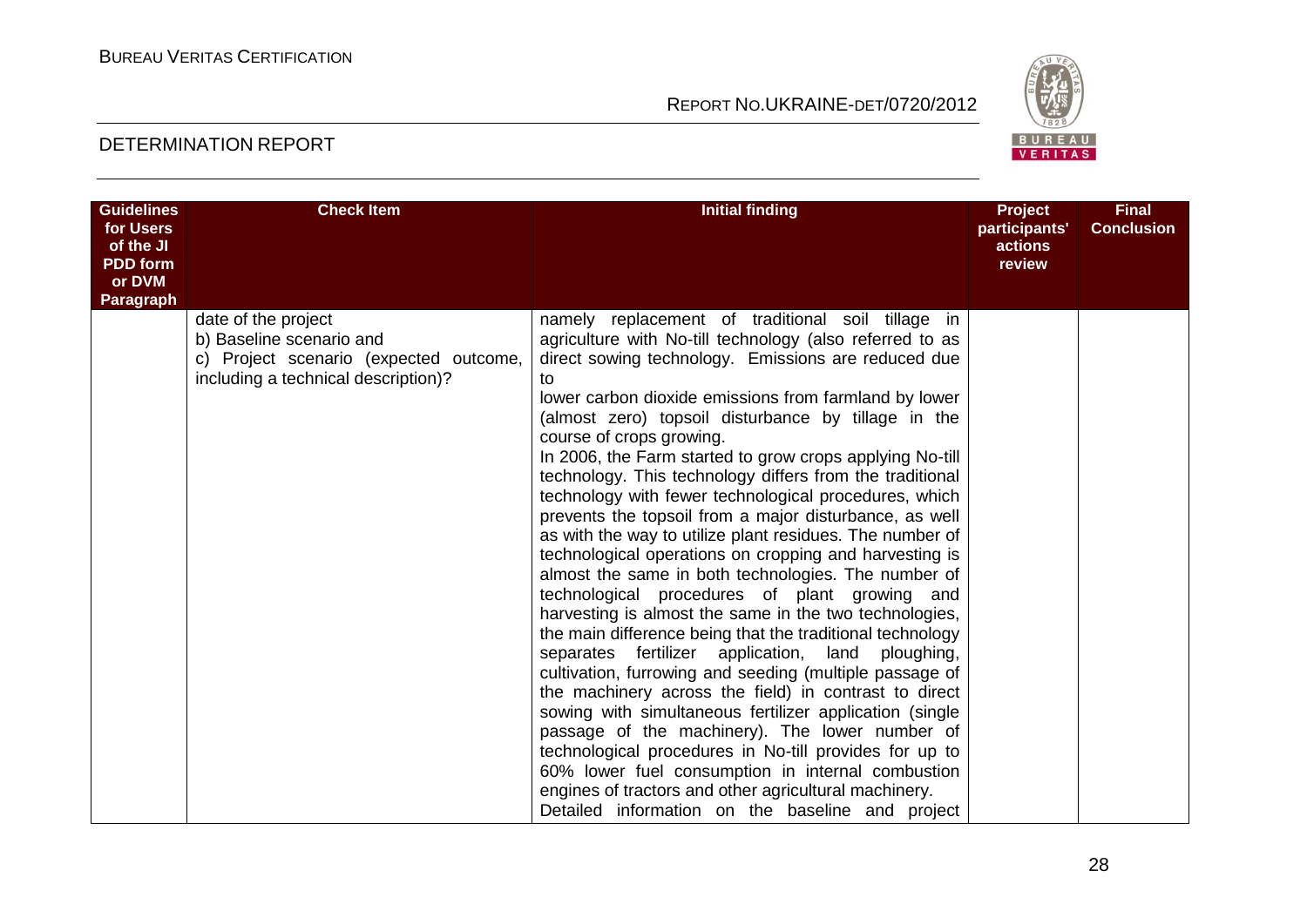

| <b>Guidelines</b><br>for Users<br>of the JI<br><b>PDD</b> form<br>or DVM<br>Paragraph | <b>Check Item</b>                                                          | <b>Initial finding</b>                                                                                                                                                                                                                                                                                                                                                                                                                                                                                                     | Project<br>participants'<br><b>actions</b><br>review | <b>Final</b><br><b>Conclusion</b> |
|---------------------------------------------------------------------------------------|----------------------------------------------------------------------------|----------------------------------------------------------------------------------------------------------------------------------------------------------------------------------------------------------------------------------------------------------------------------------------------------------------------------------------------------------------------------------------------------------------------------------------------------------------------------------------------------------------------------|------------------------------------------------------|-----------------------------------|
| A.2                                                                                   | Is the history of the project (incl. its JI                                | scenarios with technical description is provided in<br>Sections A.2 and A.4.2. of the PDD.<br><b>CAR 02.</b> Please include information on soil cultivation<br>system applied prior to the project in Section A.2.<br><b>CAR 03.</b> PDD Section A.2. indicates that the Farm<br>started to purchase agricultural machinery in 2006,<br>whereas the start of the project is dated 2005, which is<br>confirmed by the purchase of new agricultural<br>equipment.<br><b>CAR 04.</b> The document mentioned in PDD Table 2 to | <b>CAR 04</b>                                        | <b>OK</b>                         |
|                                                                                       | component) briefly summarized?                                             | confirm the project starting date has an incorrect title.                                                                                                                                                                                                                                                                                                                                                                                                                                                                  |                                                      |                                   |
|                                                                                       | A.3. Project participants                                                  |                                                                                                                                                                                                                                                                                                                                                                                                                                                                                                                            |                                                      |                                   |
| A.3                                                                                   | Are project participants and Party(ies)<br>involved in the project listed? | CAR 05. In PDD Section A.3 please provide<br>information on the type of commercial activity of<br>"Ahrodar LTD" LLC.                                                                                                                                                                                                                                                                                                                                                                                                       | <b>CAR 05</b>                                        | <b>OK</b>                         |
| A.3                                                                                   | Is the data of the project participants<br>presented in tabular format?    | The data of the project participants is presented in<br>tabular format.                                                                                                                                                                                                                                                                                                                                                                                                                                                    | <b>OK</b>                                            | <b>OK</b>                         |
| A.3                                                                                   | Is contact information provided in Annex 1<br>of the PDD?                  | Annex 1 to the PDD provides contact information of<br>"Ahrodar LTD" LLC, EVO CARBON TRADING<br>SERVICES LTD, CEP Carbon Emissions Partners<br>S.A., LHCarbon OÜ.                                                                                                                                                                                                                                                                                                                                                           | <b>CAR 06</b>                                        | <b>OK</b>                         |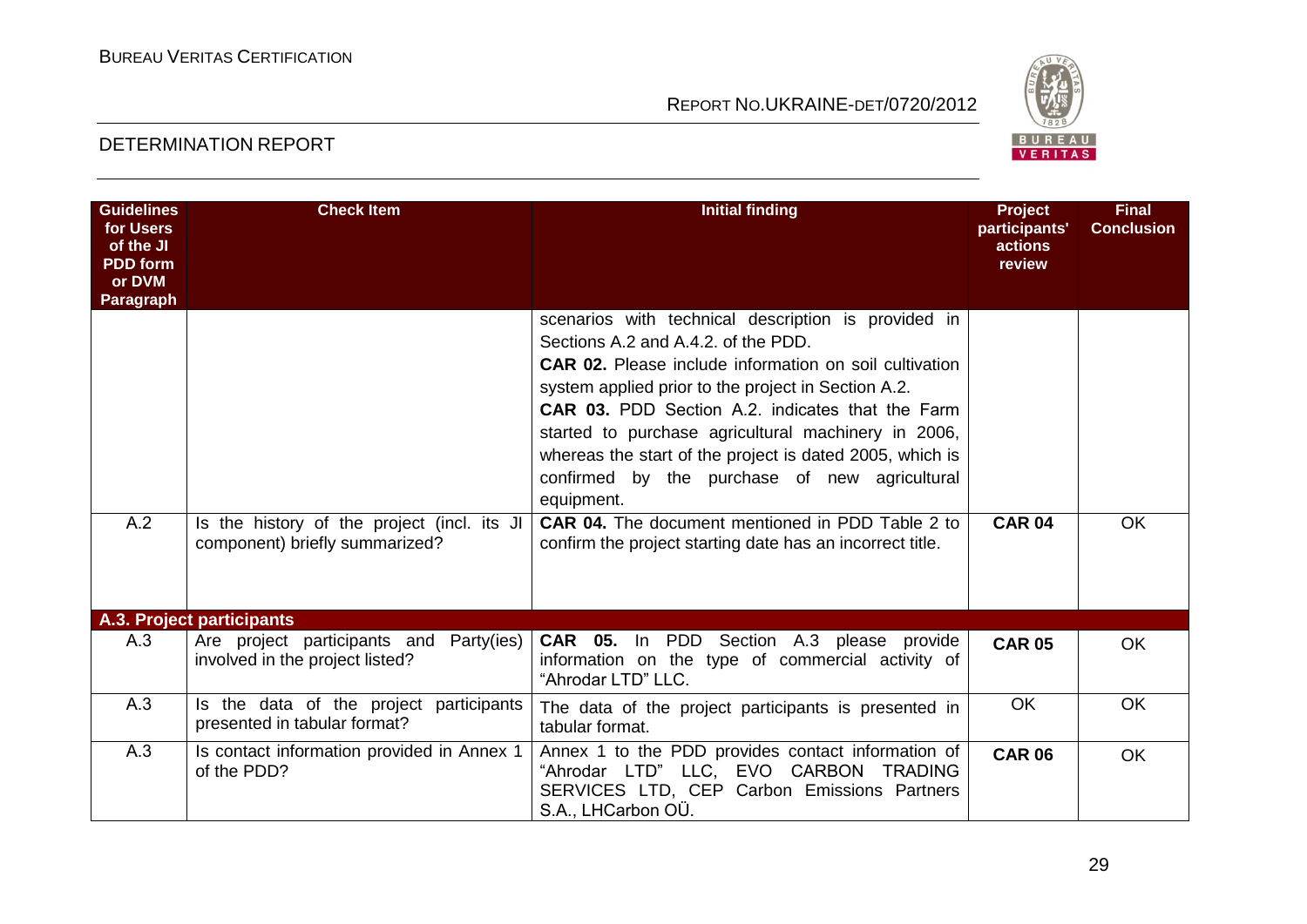

| <b>Guidelines</b><br>for Users<br>of the JI<br><b>PDD</b> form<br>or DVM<br>Paragraph | <b>Check Item</b>                                                                                                                                                                                                     | <b>Initial finding</b>                                                                                                                                                                                                                                                                                                                                                                                                                              | <b>Project</b><br>participants'<br>actions<br>review                                                                                               | <b>Final</b><br><b>Conclusion</b>                                                                          |
|---------------------------------------------------------------------------------------|-----------------------------------------------------------------------------------------------------------------------------------------------------------------------------------------------------------------------|-----------------------------------------------------------------------------------------------------------------------------------------------------------------------------------------------------------------------------------------------------------------------------------------------------------------------------------------------------------------------------------------------------------------------------------------------------|----------------------------------------------------------------------------------------------------------------------------------------------------|------------------------------------------------------------------------------------------------------------|
|                                                                                       |                                                                                                                                                                                                                       | <b>CAR 06.</b> Please provide direct e-mail of Natalia<br>Egorova in Annex 1.                                                                                                                                                                                                                                                                                                                                                                       |                                                                                                                                                    |                                                                                                            |
| A.3                                                                                   | Is it indicated, if it is the case, that the<br>Party involved is a host Party?                                                                                                                                       | Ukraine is the Host Party.                                                                                                                                                                                                                                                                                                                                                                                                                          | <b>OK</b>                                                                                                                                          | <b>OK</b>                                                                                                  |
|                                                                                       | A.4 Technical description of the project                                                                                                                                                                              |                                                                                                                                                                                                                                                                                                                                                                                                                                                     |                                                                                                                                                    |                                                                                                            |
| Location of the project                                                               |                                                                                                                                                                                                                       |                                                                                                                                                                                                                                                                                                                                                                                                                                                     |                                                                                                                                                    |                                                                                                            |
| A.4.1.1                                                                               | Host Party(ies)                                                                                                                                                                                                       | Ukraine is the Host Party.                                                                                                                                                                                                                                                                                                                                                                                                                          | <b>OK</b>                                                                                                                                          | <b>OK</b>                                                                                                  |
| A.4.1.2                                                                               | Region/State/Province etc.                                                                                                                                                                                            | Oleksandriiskyi and Onufriivskyi districts of Kirovohrad<br>region, Ukraine                                                                                                                                                                                                                                                                                                                                                                         | <b>OK</b>                                                                                                                                          | <b>OK</b>                                                                                                  |
| $A.4.1.\overline{3}$                                                                  | City/Town/Community etc.                                                                                                                                                                                              | Villages of Oleksandriiskyi and Onufriivskyi districts.                                                                                                                                                                                                                                                                                                                                                                                             | <b>OK</b>                                                                                                                                          | <b>OK</b>                                                                                                  |
| A.4.1.4                                                                               | Detail of the physical location, including<br>information<br>allowing<br>the<br>unique<br>identification of the project. (This section<br>should not exceed one page).                                                | Information about location is given in Section A.4.1.4 of<br>the PDD.                                                                                                                                                                                                                                                                                                                                                                               | <b>OK</b>                                                                                                                                          | <b>OK</b>                                                                                                  |
|                                                                                       |                                                                                                                                                                                                                       | A.4.2. Technologies to be employed, or measures, operations or actions to be implemented by the project                                                                                                                                                                                                                                                                                                                                             |                                                                                                                                                    |                                                                                                            |
| A.4.2                                                                                 | Are the technology(ies) to be employed, or<br>measures, operations or actions to be<br>implemented by the project, including all<br>technical<br>data<br>relevant<br>and<br>the<br>implementation schedule described? | PDD Section A.4.2 provides the description of the main<br>stages of the project implementation, the annual project<br>activities schedule, some relevant technical data<br>relating to key equipment to be installed as well as<br>project activities.<br>Project engineering represents the current cutting-edge<br>practice.<br><b>CAR 07.</b> Section A.4.2. states that the systematic<br>implementation of No-till technology at all farmlands | <b>CAR 07</b><br><b>CAR 08</b><br><b>CAR 09</b><br><b>CAR 10</b><br><b>CAR 11</b><br><b>CAR 12</b><br><b>CL 01</b><br><b>CL 02</b><br><b>CL 03</b> | <b>OK</b><br><b>OK</b><br><b>OK</b><br><b>OK</b><br><b>OK</b><br><b>OK</b><br><b>OK</b><br><b>OK</b><br>OK |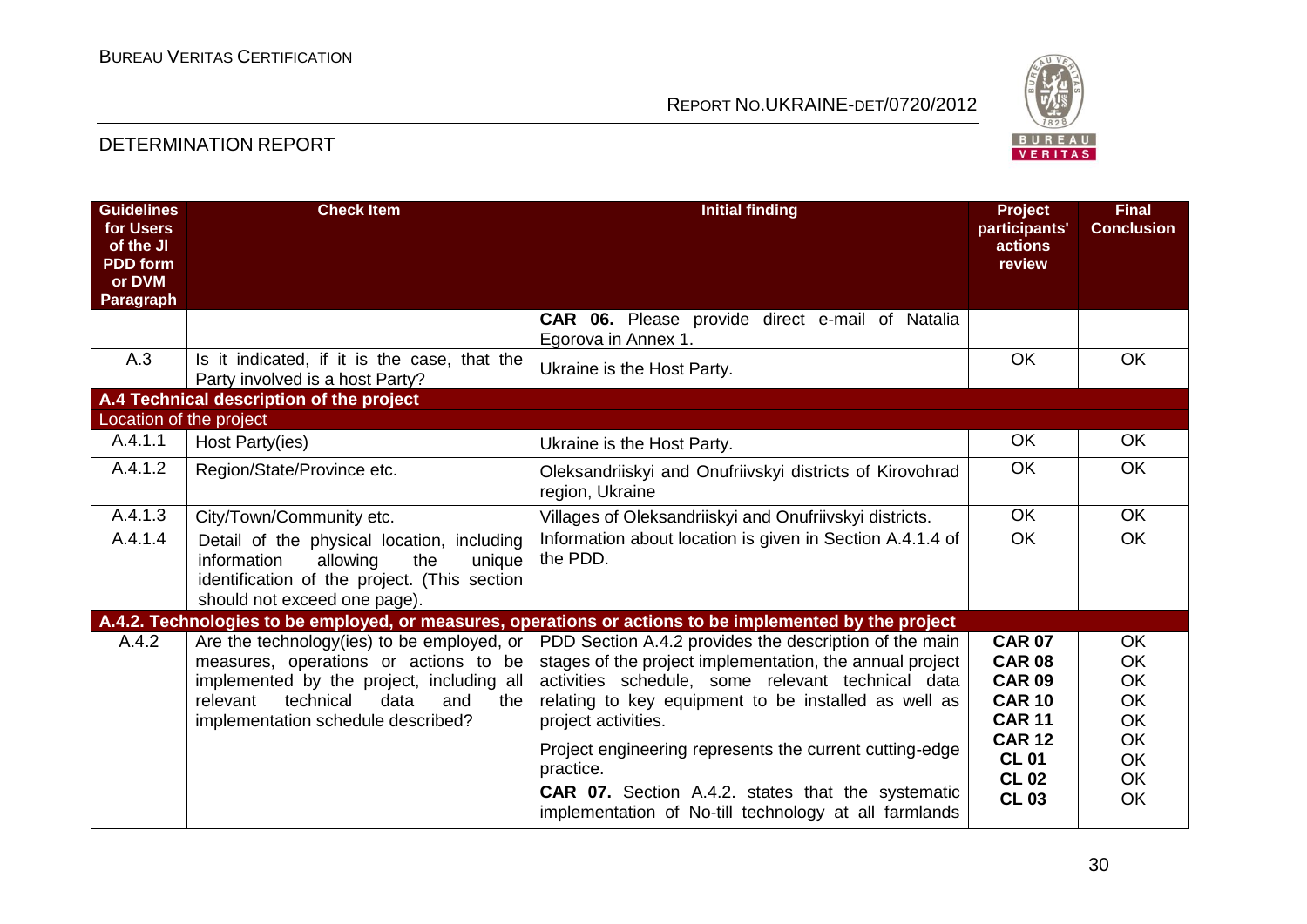

| <b>Guidelines</b><br>for Users<br>of the JI<br><b>PDD</b> form<br>or DVM<br>Paragraph | <b>Check Item</b> | <b>Initial finding</b>                                                                                                                                                                                                                                                                                                                                                                                                                                                                                                                                                                                                                                                                                      | <b>Project</b><br>participants'<br>actions<br>review | <b>Final</b><br><b>Conclusion</b> |
|---------------------------------------------------------------------------------------|-------------------|-------------------------------------------------------------------------------------------------------------------------------------------------------------------------------------------------------------------------------------------------------------------------------------------------------------------------------------------------------------------------------------------------------------------------------------------------------------------------------------------------------------------------------------------------------------------------------------------------------------------------------------------------------------------------------------------------------------|------------------------------------------------------|-----------------------------------|
|                                                                                       |                   | was carried out using sowing complexes of foreign<br>manufacture by Case and John Deere, whereas the<br>document confirming the starting date of project activity<br>mentions a purchase of machinery manufactured by<br>"Belarus" company. Please provide information on this<br>company.<br>CAR 08. Sub-section 6 of Section A.4.2. mentions<br>machinery which has no confirmation documents.<br>Please provide information in accordance with<br>documents provided.<br><b>CAR 09.</b> Please provide the correct reference to the<br>web-site of Case 8940 tractor manufacturer.<br><b>CAR 10.</b> Please include the information on seeding<br>speed to specifications of John Deere 1890 Seed Drill. |                                                      |                                   |
|                                                                                       |                   | <b>CAR 11.</b> Please provide legend to Figure 1 of Annex 4<br>to the PDD.                                                                                                                                                                                                                                                                                                                                                                                                                                                                                                                                                                                                                                  |                                                      |                                   |
|                                                                                       |                   | <b>CAR 12.</b> Please provide the project schedule in tabular<br>form with indication of start dates and end dates for<br>each activity and stage.<br>CL 01. Please provide information on possible<br>replacements of project equipment.                                                                                                                                                                                                                                                                                                                                                                                                                                                                   |                                                      |                                   |
|                                                                                       |                   | CL 02. Please provide information on necessary<br>training of "Ahrodar LTD" LLC personnel.                                                                                                                                                                                                                                                                                                                                                                                                                                                                                                                                                                                                                  |                                                      |                                   |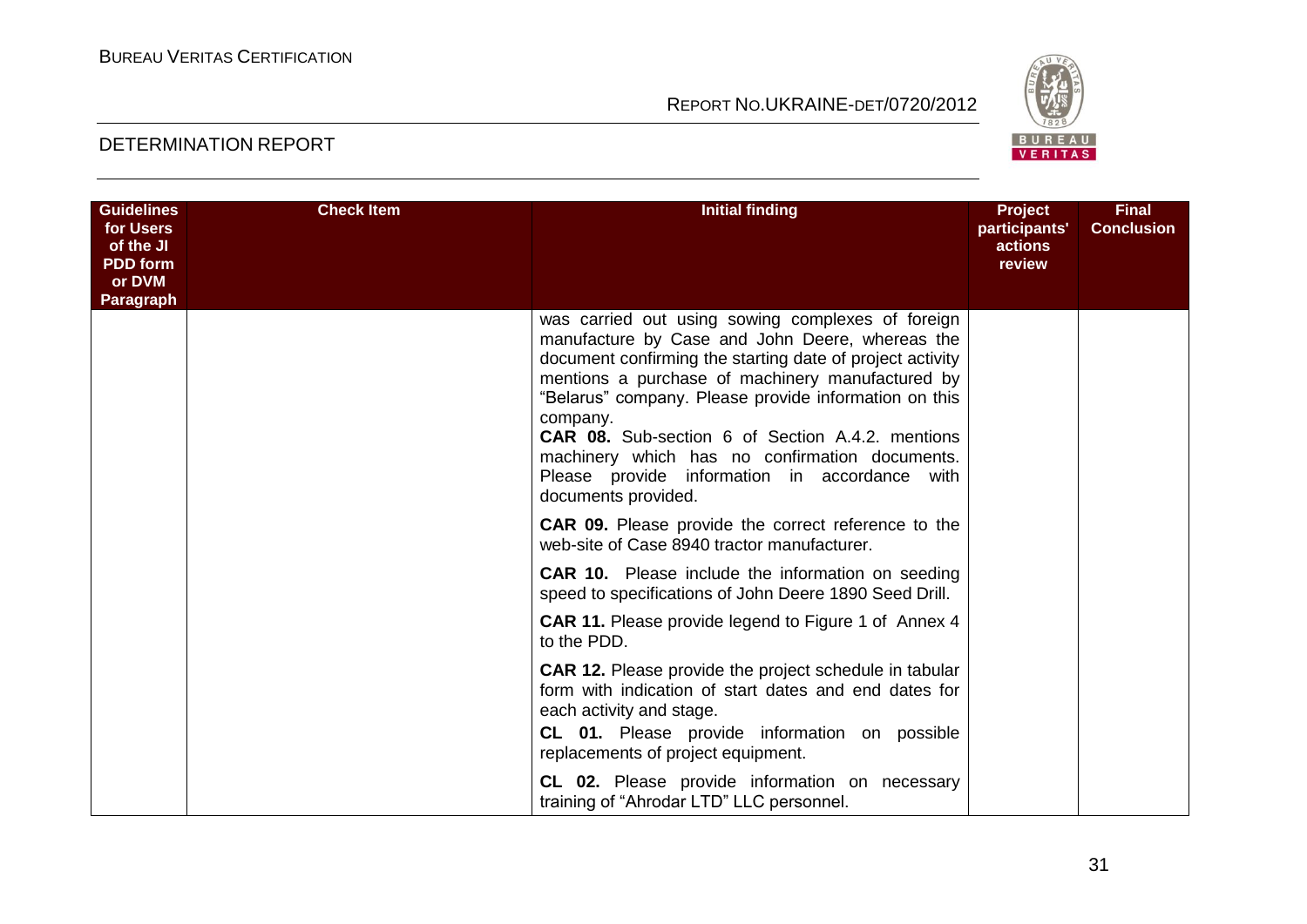

| <b>Guidelines</b><br>for Users<br>of the JI<br><b>PDD</b> form<br>or DVM<br><b>Paragraph</b> | <b>Check Item</b>                                                                                                          | <b>Initial finding</b>                                                                                                                                                                                                                                                                                                                                                                                                                                                                                                                                                                                                                                                                                                                                                                                                                                                                                                                                                                                                                                                                                        | Project<br>participants'<br>actions<br>review | <b>Final</b><br><b>Conclusion</b> |
|----------------------------------------------------------------------------------------------|----------------------------------------------------------------------------------------------------------------------------|---------------------------------------------------------------------------------------------------------------------------------------------------------------------------------------------------------------------------------------------------------------------------------------------------------------------------------------------------------------------------------------------------------------------------------------------------------------------------------------------------------------------------------------------------------------------------------------------------------------------------------------------------------------------------------------------------------------------------------------------------------------------------------------------------------------------------------------------------------------------------------------------------------------------------------------------------------------------------------------------------------------------------------------------------------------------------------------------------------------|-----------------------------------------------|-----------------------------------|
|                                                                                              |                                                                                                                            | CL 03. Clarify whether the project equipment is in line<br>with the global practice.                                                                                                                                                                                                                                                                                                                                                                                                                                                                                                                                                                                                                                                                                                                                                                                                                                                                                                                                                                                                                          |                                               |                                   |
|                                                                                              | and/or sectoral policies and circumstances                                                                                 | A.4.3. Brief explanation of how the anthropogenic emissions of greenhouse gases by sources are to be reduced by the proposed JI<br>project, including why the emission reductions would not occur in the absence of the proposed project, taking into account national                                                                                                                                                                                                                                                                                                                                                                                                                                                                                                                                                                                                                                                                                                                                                                                                                                        |                                               |                                   |
| A.4.3                                                                                        | Is it stated how anthropogenic GHG<br>emission reductions are to be achieved?<br>(This section should not exceed one page) | Emissions are reduced due to lower (almost zero)<br>topsoil disturbance by tillage and, as a result, higher<br>carbon sequestration (storage) in the soil by plants that<br>take carbon from the atmosphere and transfer it into<br>the soil (with further fixation therein) in the course of<br>their biological activity.<br>The project is unlikely to be implemented without the JI<br>mechanism, which is a strong additional incentive. This<br>is caused by the following:<br>In Ukraine there are no legal requirements<br>associated with the introduction of direct sowing<br>technology instead of conventional mechanical<br>tillage systems. Implementation of this project<br>could only be an initiative of an enterprise itself. No<br>significant changes in the legislation that could<br>force enterprises to give up the existing tillage<br>practice, involving ploughing, are expected.<br>GHG emission restrictions are absent and not<br>expected to be implemented in Ukraine;<br>Implementation of the project requires considerable<br>investment in agricultural equipment and is | <b>OK</b>                                     | OK                                |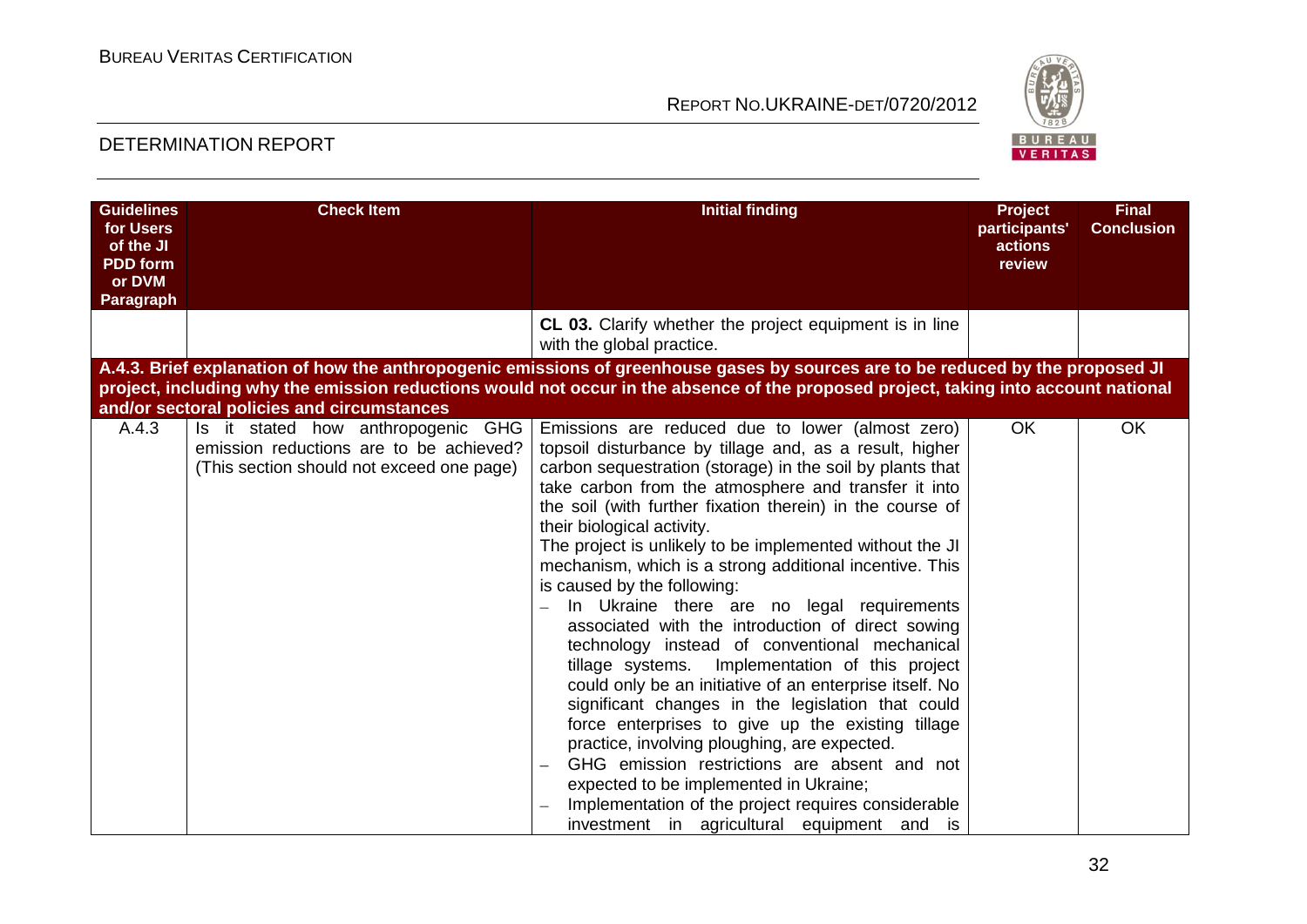

| <b>Guidelines</b><br>for Users<br>of the JI<br><b>PDD</b> form<br>or DVM<br>Paragraph | <b>Check Item</b>                                                                                    | <b>Initial finding</b>                                                                                                                                                                                                                                                                       | <b>Project</b><br>participants'<br>actions<br>review | <b>Final</b><br><b>Conclusion</b> |
|---------------------------------------------------------------------------------------|------------------------------------------------------------------------------------------------------|----------------------------------------------------------------------------------------------------------------------------------------------------------------------------------------------------------------------------------------------------------------------------------------------|------------------------------------------------------|-----------------------------------|
|                                                                                       |                                                                                                      | associated with financial risks and risks relating to<br>the operation of new technology, such as issues of<br>productivity and use of new machinery. The project<br>is not attractive enough in terms of investment<br>without the income from sales of emission reduction<br>units (ERUs). |                                                      |                                   |
| A.4.3                                                                                 | Is it provided the estimation of emission<br>reductions over the crediting period?                   | The estimation of emission reductions over the<br>crediting period is provided in Section A.4.3.1. of the<br>PDD.<br><b>CAR 13.</b> Table 9 of the PDD contains incorrect length<br>of the crediting period.                                                                                 | <b>CAR 13</b>                                        | <b>OK</b>                         |
| A.4.3                                                                                 | it provided the estimated annual<br>reduction for the chosen credit period in<br>tCO <sub>2</sub> e? | Estimated annual reduction for the chosen credit period<br>is presented in $tCO2e$ .                                                                                                                                                                                                         | <b>OK</b>                                            | <b>OK</b>                         |
| A.4.3                                                                                 | Are the data from questions above<br>presented in tabular format?                                    | CAR 14. Table 7 in PDD Section A.4.3.1 does not<br>comply with the Guidelines for Users of the JI PDD<br>form.<br>Information for the credit period and after the credit<br>period is presented in tabular format. See PDD<br>(Version 02) Tables 7, 8 and 9, Section A.4.3.1.               | <b>CAR 14</b>                                        | <b>OK</b>                         |
|                                                                                       |                                                                                                      | A.4.3.1. Estimated amount of emission reductions over the crediting period                                                                                                                                                                                                                   |                                                      |                                   |
| A.4.3.1                                                                               | Is the length of the crediting period<br>Indicated?                                                  | The length of the crediting period is indicated in the<br>PDD Section A.4.3.1. and Section C.                                                                                                                                                                                                | <b>OK</b>                                            | <b>OK</b>                         |
| A.4.3.1                                                                               | Are estimates of total as well as annual<br>and average annual emission reductions in                | Total as well as annual and average annual emission<br>reductions in tonnes of CO <sub>2</sub> equivalent are provided in                                                                                                                                                                    | <b>OK</b>                                            | OK                                |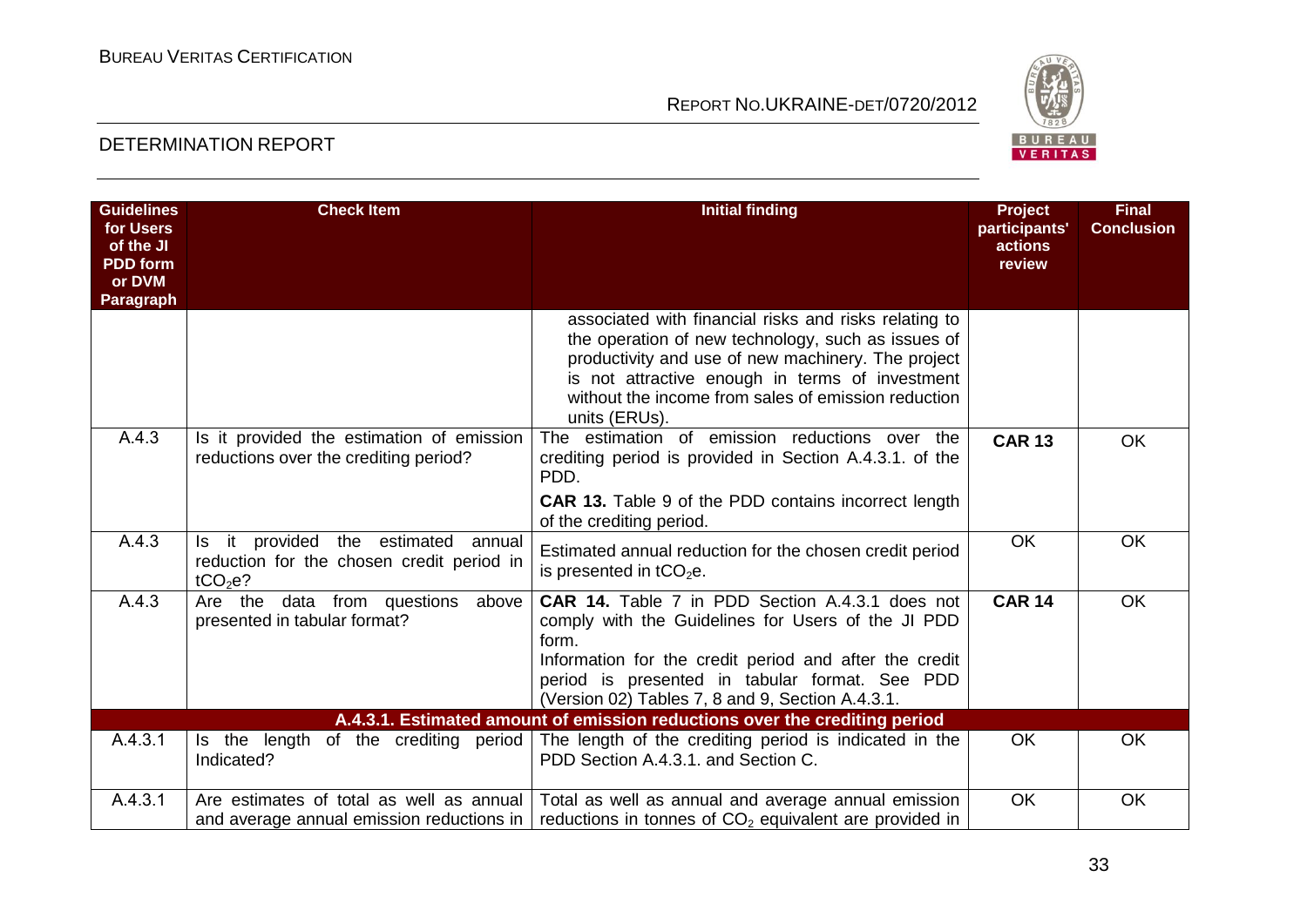

| <b>Guidelines</b><br>for Users<br>of the JI<br><b>PDD</b> form<br>or DVM<br>Paragraph | <b>Check Item</b>                                                                                                                         | <b>Initial finding</b>                                                                                                                                                                                                                                                                                                                                                                                                                                                                                                                                                                                                    | <b>Project</b><br>participants'<br>actions<br>review | <b>Final</b><br><b>Conclusion</b> |
|---------------------------------------------------------------------------------------|-------------------------------------------------------------------------------------------------------------------------------------------|---------------------------------------------------------------------------------------------------------------------------------------------------------------------------------------------------------------------------------------------------------------------------------------------------------------------------------------------------------------------------------------------------------------------------------------------------------------------------------------------------------------------------------------------------------------------------------------------------------------------------|------------------------------------------------------|-----------------------------------|
|                                                                                       | tonnes of CO <sub>2</sub> equivalent provided?                                                                                            | accordance with the calculated values in the tables of<br>Section A of PDD and the Supporting documents.                                                                                                                                                                                                                                                                                                                                                                                                                                                                                                                  |                                                      |                                   |
|                                                                                       | <b>Project approvals by Parties</b>                                                                                                       |                                                                                                                                                                                                                                                                                                                                                                                                                                                                                                                                                                                                                           |                                                      |                                   |
| 19                                                                                    | Have the DFPs of all Parties listed as<br>"Parties involved" in the PDD<br>provided<br>written project approvals?                         | <b>CAR 15.</b> The project has no approval of the Host Party<br>and the investing country.<br>To obtain the Letter of Approval the final Determination<br>report must be submitted to the State Environmental<br>Investment Agency of Ukraine that includes this<br>Determination Protocol and the list of sources of<br>Reference Information.<br>A Letter of Approval by the Government of another<br>party involved from the country-participant has not<br>been obtained at the current stage of the Project either.<br><b>CAR 15</b> will be closed after the Letter of Approval is<br>issued by the Party involved. | <b>CAR 15</b>                                        | Pending<br>decision.              |
| 19                                                                                    | Does the PDD identify at least the host<br>Party as a "Party involved"?                                                                   | The Host Party involved is Ukraine.                                                                                                                                                                                                                                                                                                                                                                                                                                                                                                                                                                                       | <b>OK</b>                                            | OK                                |
| 19                                                                                    | Has the DFP of the host Party issued a<br>written project approval?                                                                       | Reference to CAR 15.                                                                                                                                                                                                                                                                                                                                                                                                                                                                                                                                                                                                      | <b>CAR 15</b>                                        | Pending<br>decision.              |
| 20                                                                                    | Are all the written project approvals by<br>Parties involved unconditional?                                                               | Reference to CAR 15.                                                                                                                                                                                                                                                                                                                                                                                                                                                                                                                                                                                                      | <b>CAR 15</b>                                        | Pending<br>decision.              |
|                                                                                       | <b>Authorization of project participants by Parties involved</b>                                                                          |                                                                                                                                                                                                                                                                                                                                                                                                                                                                                                                                                                                                                           |                                                      |                                   |
| 21                                                                                    | Is each of the legal entities listed as project<br>participants in the PDD authorized by a<br>Party involved, which is also listed in the | Party involved 1: Ukraine (the Host Party), legal entity<br>is "Ahrodar LTD" LLC.                                                                                                                                                                                                                                                                                                                                                                                                                                                                                                                                         | <b>CAR 15</b>                                        | Pending<br>decision.              |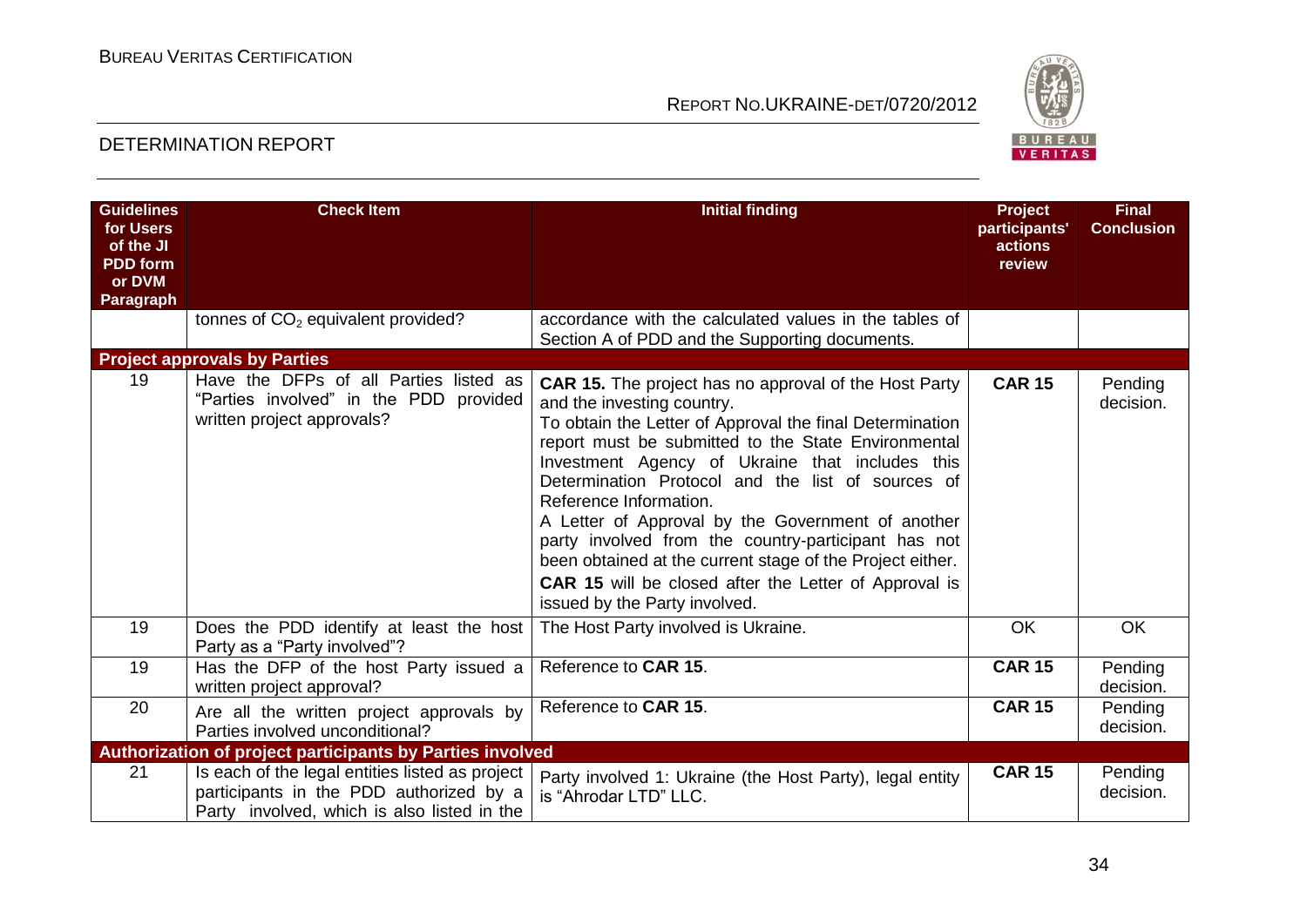

| <b>Guidelines</b><br>for Users<br>of the JI<br><b>PDD</b> form<br>or DVM<br>Paragraph | <b>Check Item</b>                                                                                                                                                                                                                                         | <b>Initial finding</b>                                                                                                                                                                                                                                                                                                                                                                                                                                                   | <b>Project</b><br>participants'<br>actions<br>review | <b>Final</b><br><b>Conclusion</b> |
|---------------------------------------------------------------------------------------|-----------------------------------------------------------------------------------------------------------------------------------------------------------------------------------------------------------------------------------------------------------|--------------------------------------------------------------------------------------------------------------------------------------------------------------------------------------------------------------------------------------------------------------------------------------------------------------------------------------------------------------------------------------------------------------------------------------------------------------------------|------------------------------------------------------|-----------------------------------|
|                                                                                       | PDD, through:<br>A written project approval by a Party<br>involved, explicitly indicating the name of<br>the legal entity?<br>- Any other form of project participant<br>authorization in writing, explicitly indicating<br>the name of the legal entity? | Party involved 2: Estonia, legal entity is LHCarbon OU<br>The project participants will be authorized in<br>accordance with the relevant project approvals.<br>Pending CAR 15.                                                                                                                                                                                                                                                                                           |                                                      |                                   |
| <b>Baseline setting</b>                                                               |                                                                                                                                                                                                                                                           |                                                                                                                                                                                                                                                                                                                                                                                                                                                                          |                                                      |                                   |
| 22                                                                                    | Does the PDD explicitly indicate which of<br>the following approaches is used for<br>identifying the baseline?<br>- JI specific approach<br>- Approved CDM methodology approach                                                                           | The baseline chosen is described in Section B.1 of the<br>PDD. A specific JI approach is used for setting the<br>baseline.                                                                                                                                                                                                                                                                                                                                               | OK                                                   | <b>OK</b>                         |
|                                                                                       | JI specific approach only                                                                                                                                                                                                                                 |                                                                                                                                                                                                                                                                                                                                                                                                                                                                          |                                                      |                                   |
| 23                                                                                    | Does the PDD provide a detailed<br>theoretical description in a complete and<br>transparent manner?                                                                                                                                                       | The choice of the applicable baseline for the project is<br>justified; theoretical description is provided in Section<br>B.1 of PDD version 02.<br><b>CAR 16.</b> PDD Section B.1 states that the result of the<br>benchmark analysis done according to the "Tool for the<br>demonstration and assessment of additionality"<br>(Version 06.0.0) in Section B.2 indicate the project<br>scenario is additional, whereas Section B.2. applies the<br>simple cost analysis. | <b>CAR 16</b>                                        | <b>OK</b>                         |
| 23                                                                                    | Does the PDD provide justification that the                                                                                                                                                                                                               | The PDD provides a detailed theoretical description in                                                                                                                                                                                                                                                                                                                                                                                                                   | <b>CAR 17</b>                                        | <b>OK</b>                         |
|                                                                                       | baseline is established:<br>(a) By listing and describing plausible                                                                                                                                                                                       | a complete and transparent manner, as well as<br>justification, that the baseline was established:                                                                                                                                                                                                                                                                                                                                                                       |                                                      |                                   |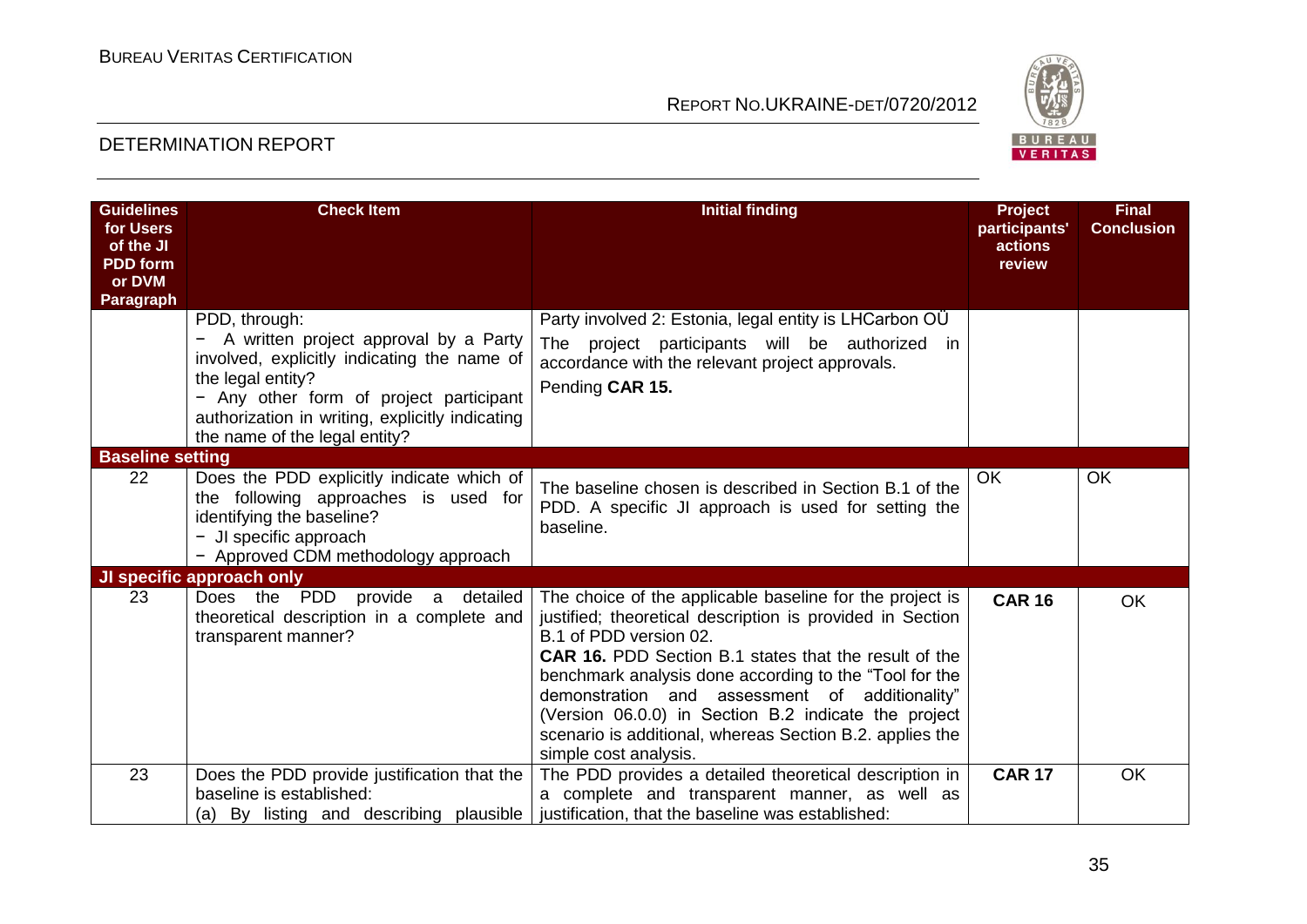

| <b>Guidelines</b><br>for Users | <b>Check Item</b>                                                                                                                                                                                                                                                                                                                                                                                                                                                                                                                                                                                                                                                                                                                                                                                                                                                                                            | <b>Initial finding</b>                                                                                                                                                                                                                                                                                                                                                                                                                                                                                                                                                                                                                                                                                                                                                                                                                                                                                                                                                                                                                                                                                                                                                                                                                                                                               | Project<br>participants' | <b>Final</b><br><b>Conclusion</b> |
|--------------------------------|--------------------------------------------------------------------------------------------------------------------------------------------------------------------------------------------------------------------------------------------------------------------------------------------------------------------------------------------------------------------------------------------------------------------------------------------------------------------------------------------------------------------------------------------------------------------------------------------------------------------------------------------------------------------------------------------------------------------------------------------------------------------------------------------------------------------------------------------------------------------------------------------------------------|------------------------------------------------------------------------------------------------------------------------------------------------------------------------------------------------------------------------------------------------------------------------------------------------------------------------------------------------------------------------------------------------------------------------------------------------------------------------------------------------------------------------------------------------------------------------------------------------------------------------------------------------------------------------------------------------------------------------------------------------------------------------------------------------------------------------------------------------------------------------------------------------------------------------------------------------------------------------------------------------------------------------------------------------------------------------------------------------------------------------------------------------------------------------------------------------------------------------------------------------------------------------------------------------------|--------------------------|-----------------------------------|
| of the JI                      |                                                                                                                                                                                                                                                                                                                                                                                                                                                                                                                                                                                                                                                                                                                                                                                                                                                                                                              |                                                                                                                                                                                                                                                                                                                                                                                                                                                                                                                                                                                                                                                                                                                                                                                                                                                                                                                                                                                                                                                                                                                                                                                                                                                                                                      | actions                  |                                   |
| <b>PDD</b> form                |                                                                                                                                                                                                                                                                                                                                                                                                                                                                                                                                                                                                                                                                                                                                                                                                                                                                                                              |                                                                                                                                                                                                                                                                                                                                                                                                                                                                                                                                                                                                                                                                                                                                                                                                                                                                                                                                                                                                                                                                                                                                                                                                                                                                                                      | review                   |                                   |
| or DVM                         |                                                                                                                                                                                                                                                                                                                                                                                                                                                                                                                                                                                                                                                                                                                                                                                                                                                                                                              |                                                                                                                                                                                                                                                                                                                                                                                                                                                                                                                                                                                                                                                                                                                                                                                                                                                                                                                                                                                                                                                                                                                                                                                                                                                                                                      |                          |                                   |
| Paragraph                      | the<br>basis<br>scenarios<br>of<br>future<br>on<br>conservative assumptions and selecting<br>the most plausible one?<br>(b) Taking into account relevant national<br>and/or sectoral policies and circumstance?<br>Are key factors that affect a baseline<br>taken into account?<br>(c) In a transparent manner with regard to<br>the choice of approaches, assumptions,<br>methodologies, parameters, date sources<br>and key factors?<br>(d) In a transparent manner with regard to<br>the choice of approaches, assumptions,<br>methodologies, parameters, date sources<br>and key factors?<br>(e) In such a way that ERUs cannot be<br>earned for decreases in activity levels<br>outside the project or due to force<br>majeure?<br>By drawing on the list of standard<br>(f)<br>variables contained in appendix B to<br>"Guidance on criteria for baseline setting<br>and monitoring", as appropriate? | a) by listing and describing the following<br>plausible future scenarios on the basis of<br>conservative assumptions and selecting the<br>most plausible one:<br>- Alternative 1.1: Continuation of the current<br>situation, without the JI project implementation.<br>- Alternative 1.2: Proposed project activity without<br>the use of the JI mechanism.<br>- Alternative 1.3: Partial implementation of the<br>project (only some of project activities implemented)<br>without the use of the JI mechanism.<br>b) taking into account relevant national and/or<br>sectoral policies and circumstances, such as<br>sectoral reform<br>initiatives,<br>local<br>fuel<br>availability, power sector expansion plans,<br>and the economic situation in the project<br>In this context, the following key<br>sector.<br>factors that affect a baseline are taken into<br>account:<br>- Agriculture is one of the leading industries in Ukraine;<br>agriculture in general and agro-industrial complex (AIC)<br>in particular are a political factor of sovereignty.<br>- In the framework of the existing market model for the<br>growing of AIC products, the effective competition<br>among the producers can't be achieved; this market<br>model can't also provide for the competitive pricing, |                          |                                   |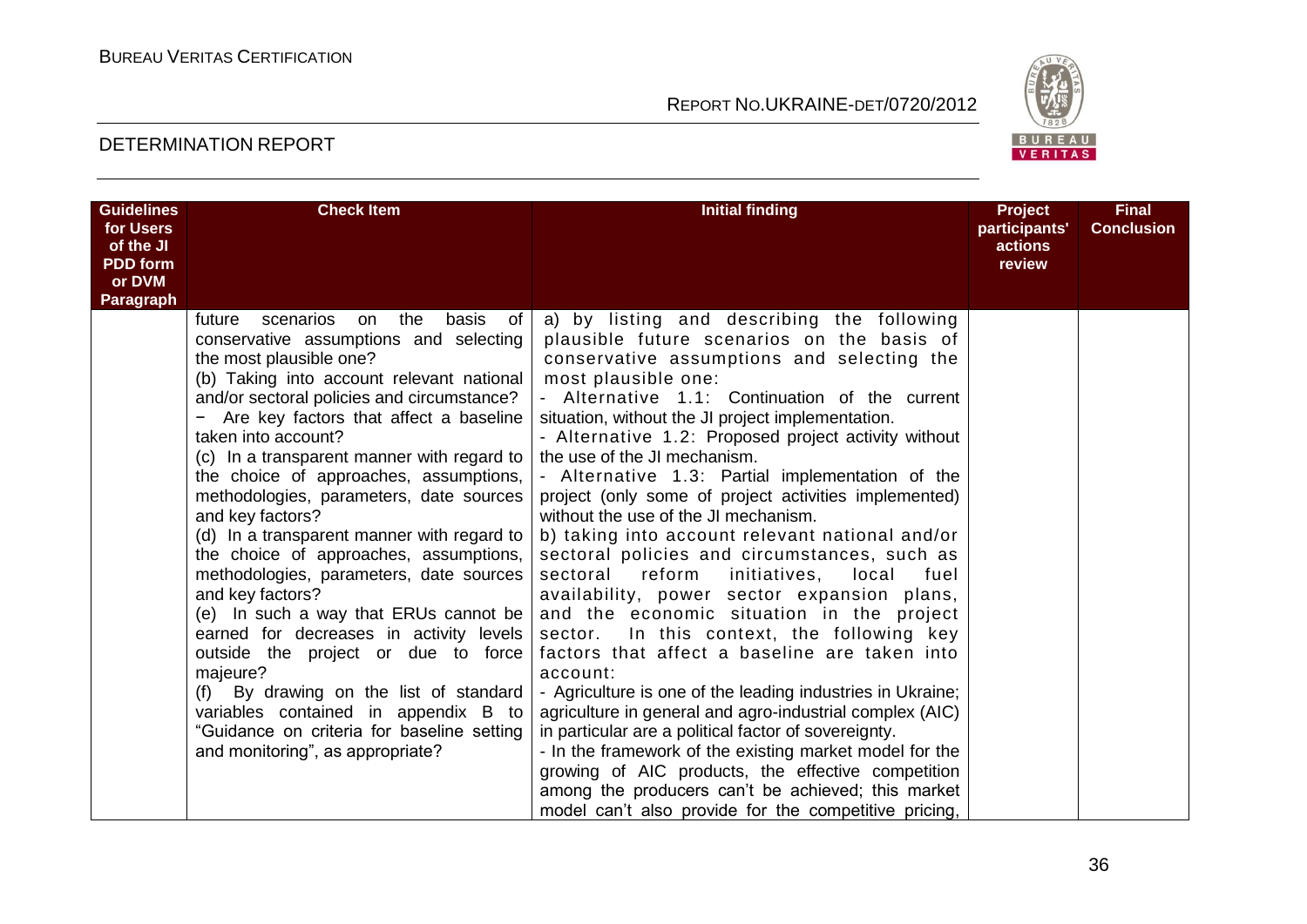

| <b>Guidelines</b><br>for Users<br>of the JI<br><b>PDD</b> form<br>or DVM<br>Paragraph | <b>Check Item</b>                       | <b>Initial finding</b>                                                                                                                                                                                                                                                                                                                                                                                                                                                                                                                                                                                                                                                                                                                                                                              | <b>Project</b><br>participants'<br>actions<br>review | <b>Final</b><br><b>Conclusion</b> |
|---------------------------------------------------------------------------------------|-----------------------------------------|-----------------------------------------------------------------------------------------------------------------------------------------------------------------------------------------------------------------------------------------------------------------------------------------------------------------------------------------------------------------------------------------------------------------------------------------------------------------------------------------------------------------------------------------------------------------------------------------------------------------------------------------------------------------------------------------------------------------------------------------------------------------------------------------------------|------------------------------------------------------|-----------------------------------|
|                                                                                       |                                         | which would stimulate the producers to improve<br>efficiency and increase investment in the sector.<br>- Existing prices for AIC product growing are regulated<br>by the state.<br>- The current Ukrainian system of formation of prices<br>for AIC products does not include an investment<br>component for the development of agriculture.<br>- State support in the agricultural sector is provided in<br>amounts of funds provided by the law of Ukraine on<br>State Budget of Ukraine for the relevant year.<br>In a transparent manner with regard to the choice<br>(C) =<br>of JI approach and assumptions, parameters, data<br>sources and key factors for identifying initial conditions<br>listed in tabular format in Section B.1.<br>(d) Taking into account of uncertainties and using |                                                      |                                   |
|                                                                                       |                                         | conservative assumptions<br>(e) In such a way that ERUs cannot be earned for<br>decreases in activity levels outside the project or due to<br>force majeure                                                                                                                                                                                                                                                                                                                                                                                                                                                                                                                                                                                                                                         |                                                      |                                   |
|                                                                                       |                                         | (f) By drawing on the list of standard variables.<br>The baseline is identified, the description is given in<br>Section B of the PDD.<br><b>CAR 17.</b> Please provide respective conclusions after<br>the description of possible baseline scenarios.                                                                                                                                                                                                                                                                                                                                                                                                                                                                                                                                              |                                                      |                                   |
| 24                                                                                    | If selected elements or combinations of | The baseline assumptions of the developed JI specific                                                                                                                                                                                                                                                                                                                                                                                                                                                                                                                                                                                                                                                                                                                                               | <b>CAR 18</b>                                        | OK                                |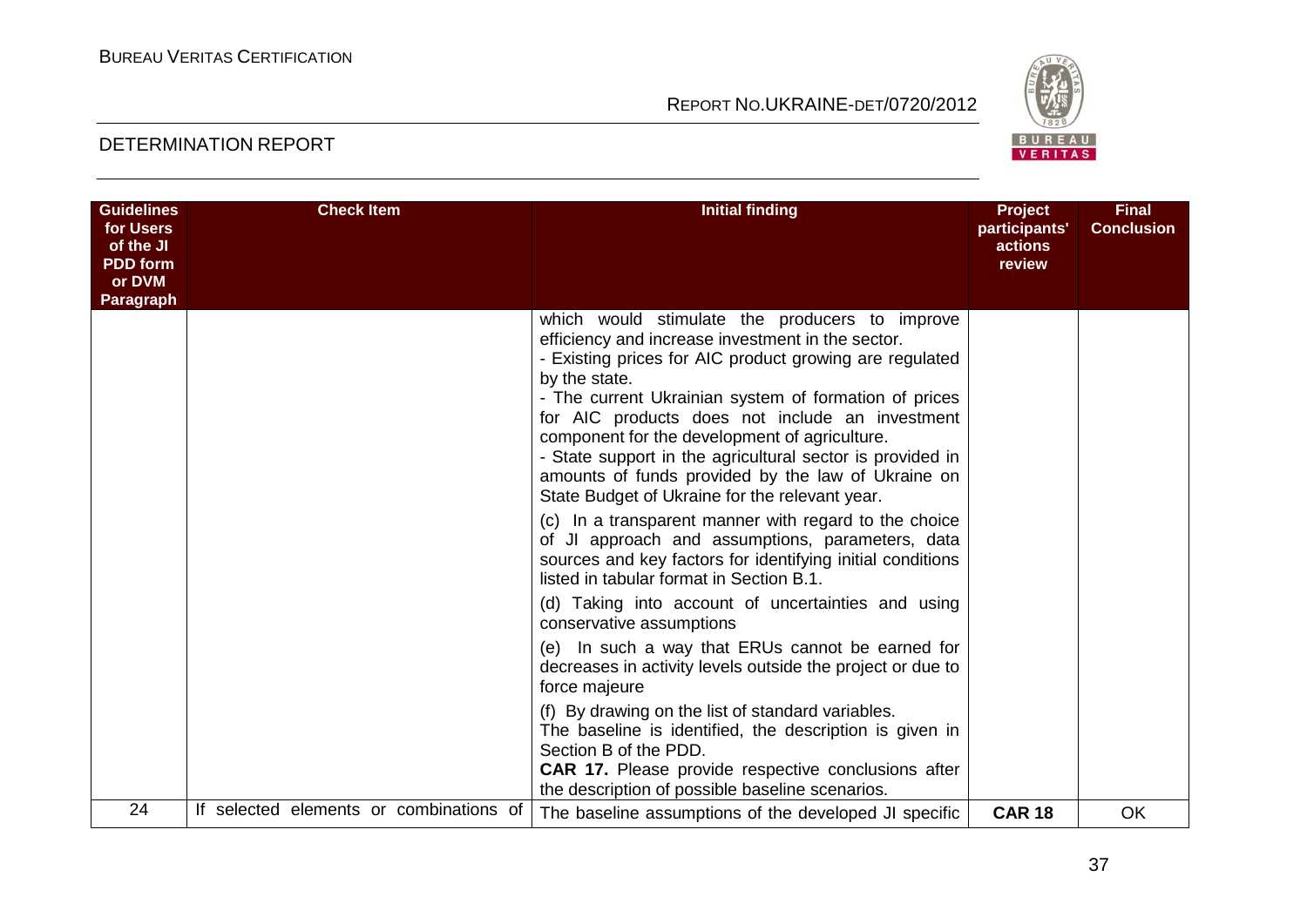

| <b>Guidelines</b><br>for Users<br>of the JI<br><b>PDD</b> form<br>or DVM<br><b>Paragraph</b> | <b>Check Item</b>                                                                                                                                                                                                                                                                    | <b>Initial finding</b>                                                                                                                                                                                                                                                                                                                                                                                                                                                                      | Project<br>participants'<br>actions<br>review                                                     | <b>Final</b><br><b>Conclusion</b>                            |
|----------------------------------------------------------------------------------------------|--------------------------------------------------------------------------------------------------------------------------------------------------------------------------------------------------------------------------------------------------------------------------------------|---------------------------------------------------------------------------------------------------------------------------------------------------------------------------------------------------------------------------------------------------------------------------------------------------------------------------------------------------------------------------------------------------------------------------------------------------------------------------------------------|---------------------------------------------------------------------------------------------------|--------------------------------------------------------------|
|                                                                                              | <b>CDM</b><br>methodologies<br>approved<br>or<br>methodological tools for baseline setting<br>are used, are the selected elements or<br>combinations together with the elements<br>supplementary developed by the project<br>participants in line with 23 above?                     | approach are clearly described in full in Section B.1 of<br>the PDD version 02.<br><b>CAR 18.</b> Description of index <i>D</i> for the system of diesel<br>fuel consumption in the 3rd formula is excessive since<br>this index is not used in it.<br><b>CAR 19.</b> Please provide data units for the parameter<br>SOC <i>p,y,i</i> in formula 4.<br><b>CAR 20.</b> Description of parameter $kb, i, y$ is incorrect.<br><b>CAR 21.</b> Please provide information on parameter $K_{0,1}$ | <b>CAR 19</b><br><b>CAR 20</b><br><b>CAR 21</b><br><b>CAR 22</b>                                  | <b>OK</b><br><b>OK</b><br><b>OK</b><br>OK                    |
|                                                                                              |                                                                                                                                                                                                                                                                                      | in Section B.1, of the PDD.<br><b>CAR</b><br>22.<br>Please<br>indicate<br>of<br>the<br>time<br>determination/monitoring for parameter $\rho_i$ .                                                                                                                                                                                                                                                                                                                                            |                                                                                                   |                                                              |
| 25                                                                                           | If a multi-project emission factor is used,<br>the<br>PDD<br>provide<br>appropriate<br>does<br>justification?                                                                                                                                                                        | The PDD applies the multi-project emission factor to<br>calculate GHG emission reductions.                                                                                                                                                                                                                                                                                                                                                                                                  | OK                                                                                                | OK                                                           |
|                                                                                              | <b>CDM</b> methodology approach only                                                                                                                                                                                                                                                 |                                                                                                                                                                                                                                                                                                                                                                                                                                                                                             |                                                                                                   |                                                              |
| <b>Additionality</b>                                                                         |                                                                                                                                                                                                                                                                                      |                                                                                                                                                                                                                                                                                                                                                                                                                                                                                             |                                                                                                   |                                                              |
|                                                                                              | JI specific approach only                                                                                                                                                                                                                                                            |                                                                                                                                                                                                                                                                                                                                                                                                                                                                                             |                                                                                                   |                                                              |
| 28                                                                                           | Does the PDD indicate which of the<br>following approaches for demonstrating<br>additionality is used?<br>(a) Provision of traceable and transparent<br>information showing the baseline was<br>identified on the basis of conservative<br>assumptions, that the project scenario is | The PDD indicates that the project scenario is not a<br>part of the established baseline scenario. It is also<br>stated that the project will lead to emission reductions.<br>Additionality of the project activity is demonstrated and<br>assessed in Section B.2. of the PDD using the "Tool for<br>the demonstration and assessment of additionality"<br>(Version 06.0.0).                                                                                                               | <b>CL 06</b><br><b>CAR 23</b><br><b>CAR 24</b><br><b>CAR 25</b><br><b>CAR 26</b><br><b>CAR 27</b> | <b>OK</b><br><b>OK</b><br>OK<br><b>OK</b><br><b>OK</b><br>OK |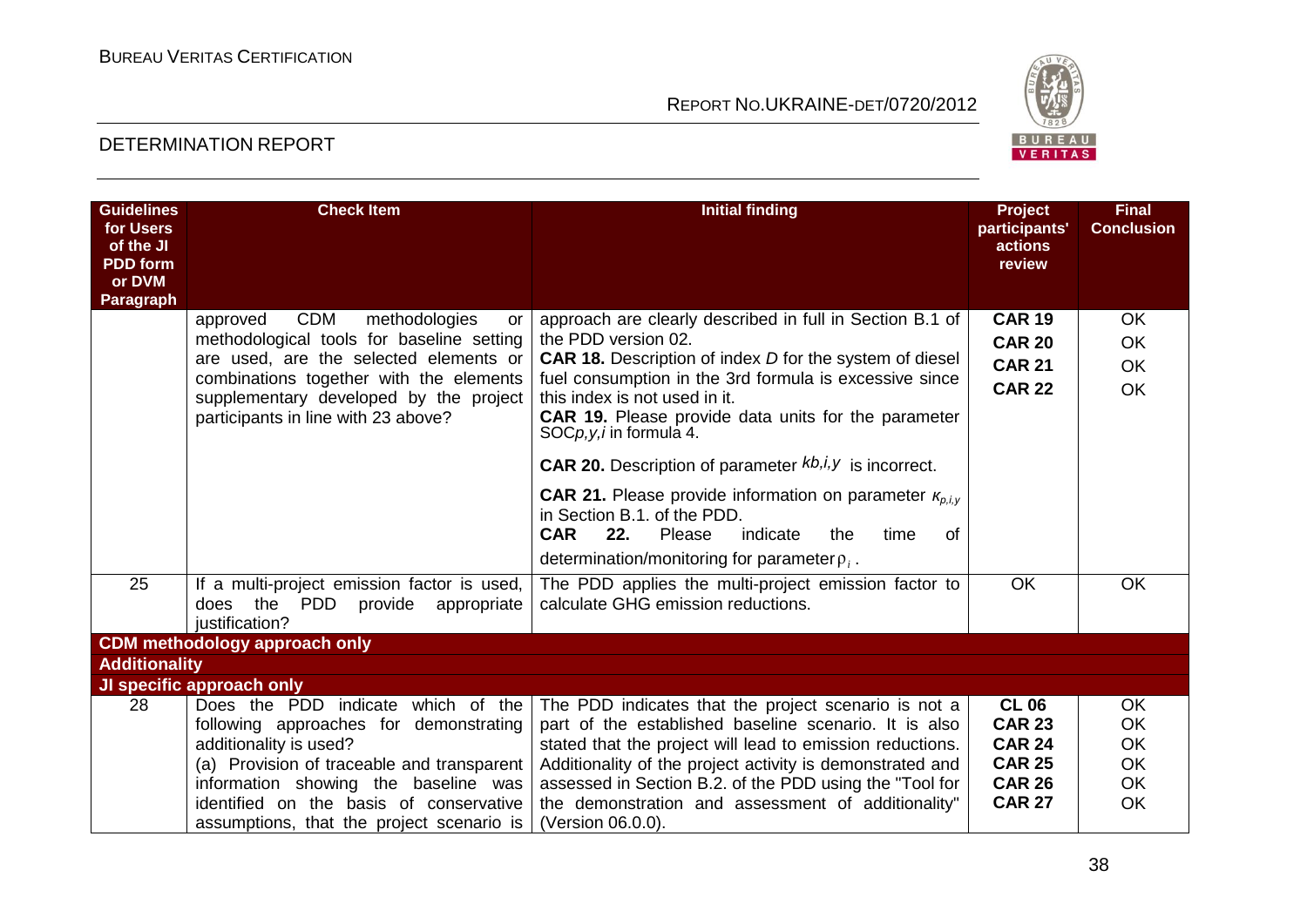

| <b>Guidelines</b><br>for Users<br>of the JI<br><b>PDD</b> form<br>or DVM<br>Paragraph | <b>Check Item</b>                                                                                                                                                                                                                                                                                                                                                                                                                                                                                                                                                                                                                   | <b>Initial finding</b>                                                                                                                                                                                                                                                                                                                                                                                                                                                                                                                                                                                                                                                                                                                                                     | <b>Project</b><br>participants'<br>actions<br>review | <b>Final</b><br><b>Conclusion</b> |
|---------------------------------------------------------------------------------------|-------------------------------------------------------------------------------------------------------------------------------------------------------------------------------------------------------------------------------------------------------------------------------------------------------------------------------------------------------------------------------------------------------------------------------------------------------------------------------------------------------------------------------------------------------------------------------------------------------------------------------------|----------------------------------------------------------------------------------------------------------------------------------------------------------------------------------------------------------------------------------------------------------------------------------------------------------------------------------------------------------------------------------------------------------------------------------------------------------------------------------------------------------------------------------------------------------------------------------------------------------------------------------------------------------------------------------------------------------------------------------------------------------------------------|------------------------------------------------------|-----------------------------------|
|                                                                                       | not part of the identified baseline scenario<br>and that the project will lead to emission<br>reductions or enhancements of removals<br>(b) Provision of traceable and transparent<br>information that an AIE has already<br>positively determined that a comparable<br>be) implemented<br>under<br>project (to<br>comparable<br>circumstances<br>has<br>additionality<br>(c) Application of the most recent version<br>of the "Tool for the demonstration and<br>assessment of additionality. (allowing for a<br>two-month grace period) or any other<br>method for proving additionality approved<br>by the CDM Executive Board". | CL 04. Please provide a reference to the "Tool for the<br>demonstration and assessment of additionality".<br>CAR 23. Description of Alternative 1.1. mentions<br>incorrect project location.<br><b>CAR 24.</b> The total investment indicated in Section B.2.<br>of the PDD is incorrect.<br><b>CAR 25.</b> Please provide the outcome of Sub-step 2b.<br><b>CAR 26.</b> Art. 22 of Law of Ukraine "On the basic<br>principles of the governmental agrarian policy for the<br>period untill 2015" does not contain the information<br>mentioned in the PDD. Please verify the information<br>and provide the correct reference.<br><b>CAR 27.</b> Numbering of steps is somewhat inconsistent<br>with the "Tool for the demonstration and assessment of<br>additionality". |                                                      |                                   |
| 29(a)                                                                                 | Does the PDD provide a justification of the<br>applicability of the approach with a clear<br>and transparent description?                                                                                                                                                                                                                                                                                                                                                                                                                                                                                                           | Detailed analysis described in Section A.4.3, B.1 and<br>B.2, shows that emissions of the baseline scenario are<br>likely to exceed emissions of the project scenario due<br>to the implementation of project activities.                                                                                                                                                                                                                                                                                                                                                                                                                                                                                                                                                  | <b>OK</b>                                            | <b>OK</b>                         |
| 29(b)                                                                                 | Are additionality proofs provided?                                                                                                                                                                                                                                                                                                                                                                                                                                                                                                                                                                                                  | Yes. Refer to section B.2. of the PDD.                                                                                                                                                                                                                                                                                                                                                                                                                                                                                                                                                                                                                                                                                                                                     | <b>OK</b>                                            | <b>OK</b>                         |
| 29 <sub>(c)</sub>                                                                     | the<br>additionality<br>demonstrated<br>ls.<br>appropriately as a result?                                                                                                                                                                                                                                                                                                                                                                                                                                                                                                                                                           | The fact that the project activity itself is not the baseline<br>scenario is clearly demonstrated in sections A.2, B.1,<br>B.2 of the PDD.                                                                                                                                                                                                                                                                                                                                                                                                                                                                                                                                                                                                                                 | <b>OK</b>                                            | OK                                |
| 30                                                                                    | If the approach 28 (c) is chosen, are all<br>explanations, descriptions and analyses                                                                                                                                                                                                                                                                                                                                                                                                                                                                                                                                                | All explanations, descriptions and analyses are made<br>in accordance with the newest version of the "Tools for                                                                                                                                                                                                                                                                                                                                                                                                                                                                                                                                                                                                                                                            | OK                                                   | OK                                |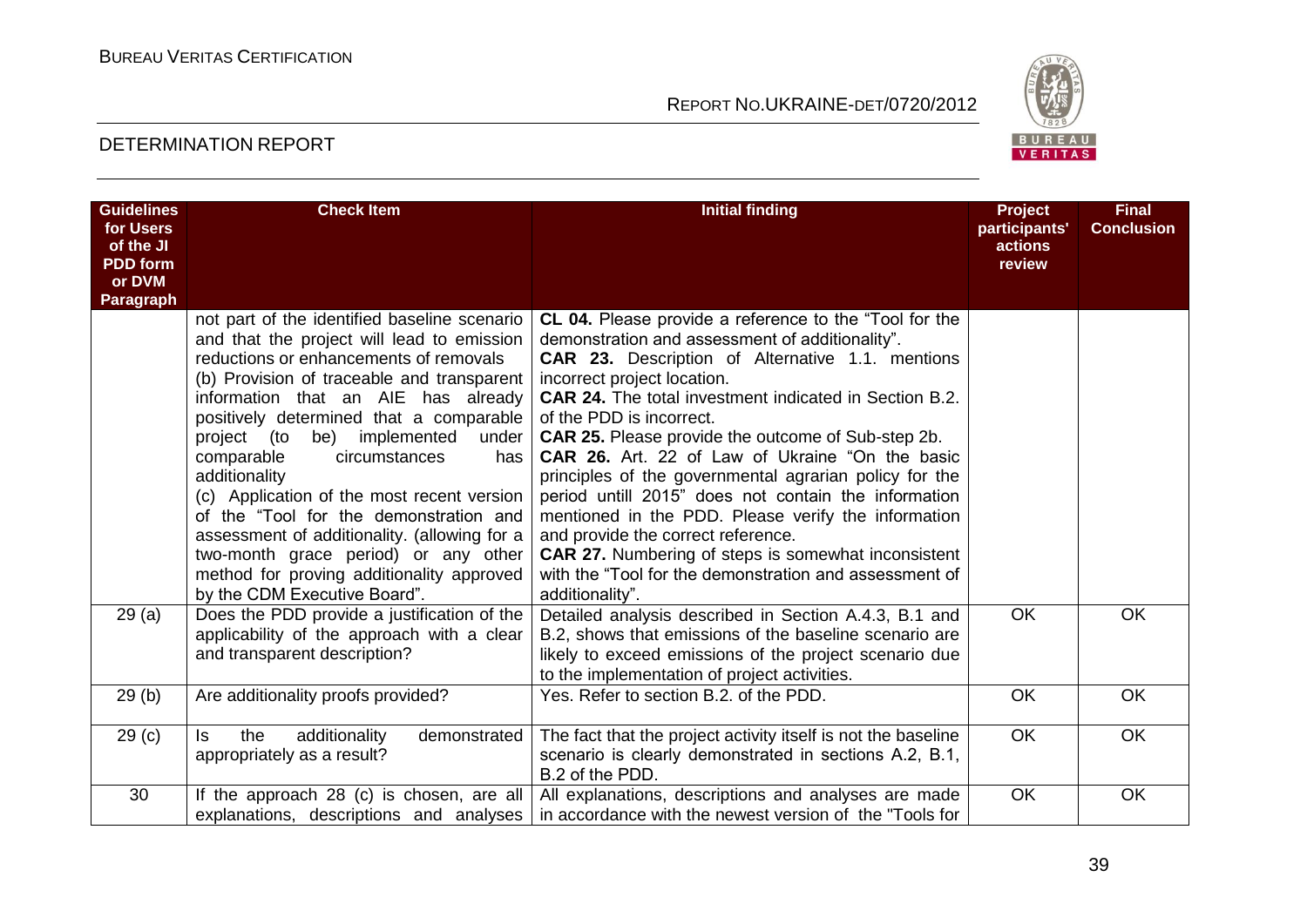

| <b>Guidelines</b><br>for Users<br>of the JI | <b>Check Item</b>                                                                     | <b>Initial finding</b>                                                                                             | Project<br>participants'<br>actions | <b>Final</b><br><b>Conclusion</b> |
|---------------------------------------------|---------------------------------------------------------------------------------------|--------------------------------------------------------------------------------------------------------------------|-------------------------------------|-----------------------------------|
| <b>PDD</b> form<br>or DVM                   |                                                                                       |                                                                                                                    | review                              |                                   |
| Paragraph                                   |                                                                                       |                                                                                                                    |                                     |                                   |
|                                             | or method?                                                                            | made in accordance with the selected tool   the demonstration and assessment of additionality"<br>(Version 06.0.0) |                                     |                                   |
|                                             | Approved CDM methodology approach only_ Paragraphs 31(a) - 31(e)_Not applicable       |                                                                                                                    |                                     |                                   |
|                                             | Project boundary (applicable except for JI LULUCF projects)                           |                                                                                                                    |                                     |                                   |
|                                             | JI specific approach only                                                             |                                                                                                                    |                                     |                                   |
| 32(a)                                       | Does the project boundary defined in the<br><b>PDD</b><br>encompass all anthropogenic | The project boundary defined in the PDD encompasses<br>all anthropogenic emissions by sources of GHGs that         |                                     |                                   |
|                                             | emissions by sources of GHGs that are:                                                | are:                                                                                                               |                                     |                                   |
|                                             | Under the control of the project<br>(i)                                               | Under the control of the project<br>(i)                                                                            |                                     |                                   |
|                                             | participants?                                                                         | participants, such as:                                                                                             |                                     |                                   |
|                                             | (ii) Reasonably attributable to the project?                                          | $-CO2$ emissions due to mechanical                                                                                 |                                     |                                   |
|                                             | (iii) Significant?                                                                    | treatment that involves tillage in the                                                                             |                                     |                                   |
|                                             |                                                                                       | process of crop growing.                                                                                           |                                     |                                   |
|                                             |                                                                                       | Reasonably attributable to the<br>(ii)                                                                             |                                     |                                   |
|                                             |                                                                                       | project, such as:                                                                                                  |                                     |                                   |
|                                             |                                                                                       | $CO2$ emissions due to mechanical soil                                                                             |                                     |                                   |
|                                             |                                                                                       | treatment (No-till technology) in the process of                                                                   |                                     |                                   |
|                                             |                                                                                       | crop growing. Such emissions are absent;                                                                           |                                     |                                   |
|                                             |                                                                                       |                                                                                                                    |                                     |                                   |
|                                             |                                                                                       | (iii) Significant, i.e., as a rule of thumb,                                                                       |                                     |                                   |
|                                             |                                                                                       | would by each source account on<br>average per year over the crediting                                             |                                     |                                   |
|                                             |                                                                                       | period for more than 1 per cent of the                                                                             |                                     |                                   |
|                                             |                                                                                       | annual average anthropogenic emissions                                                                             |                                     |                                   |
|                                             |                                                                                       | by sources of GHGs, or exceed an                                                                                   |                                     |                                   |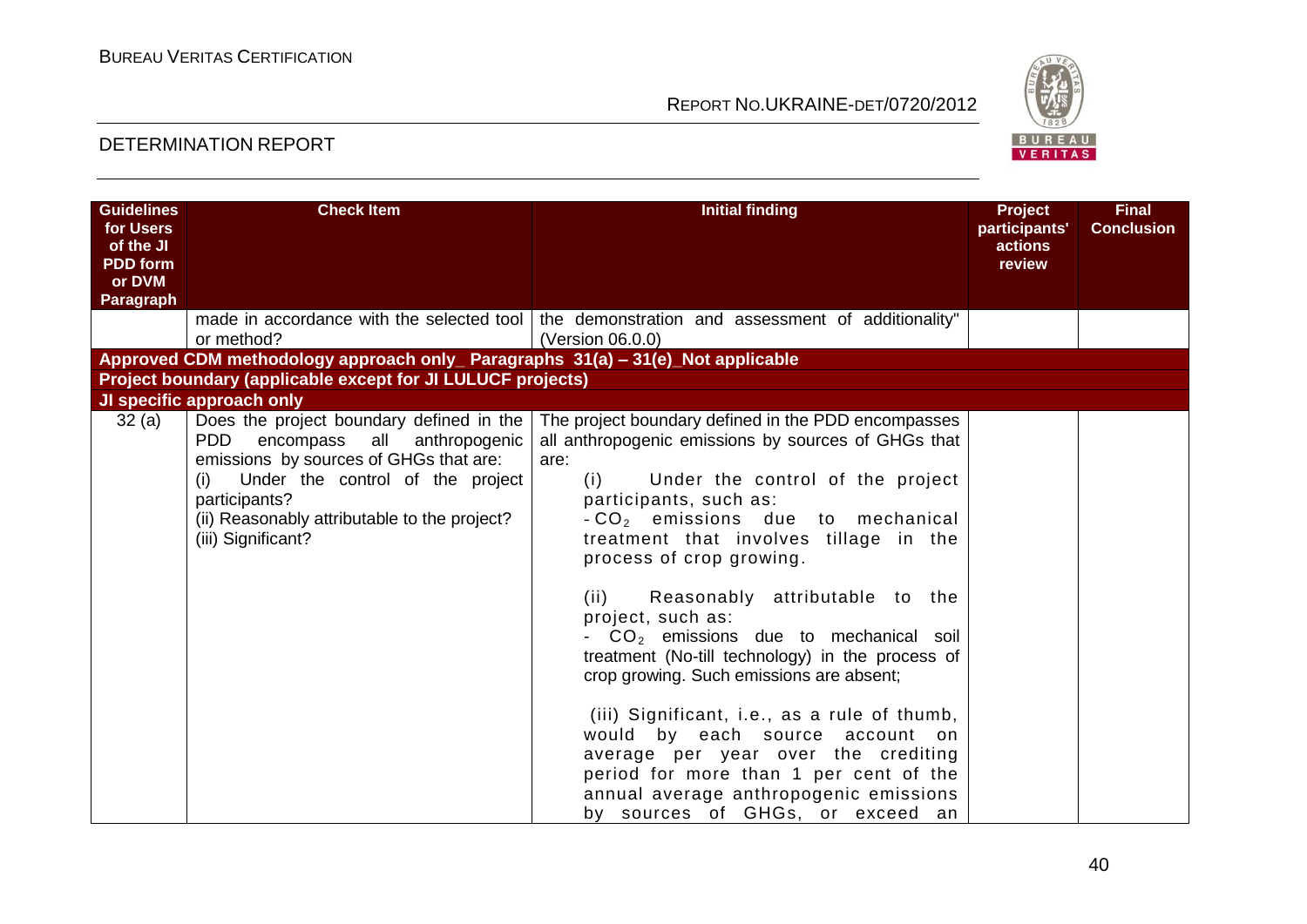

| <b>Guidelines</b><br>for Users<br>of the JI<br><b>PDD</b> form<br>or DVM<br>Paragraph | <b>Check Item</b>                                                                                                                                                                              | <b>Initial finding</b>                                                                                                                                                                                                                                                                                            | <b>Project</b><br>participants'<br>actions<br>review | <b>Final</b><br><b>Conclusion</b> |
|---------------------------------------------------------------------------------------|------------------------------------------------------------------------------------------------------------------------------------------------------------------------------------------------|-------------------------------------------------------------------------------------------------------------------------------------------------------------------------------------------------------------------------------------------------------------------------------------------------------------------|------------------------------------------------------|-----------------------------------|
|                                                                                       |                                                                                                                                                                                                | 2,000<br>CO <sub>2</sub><br>of<br>of<br>amount<br>tonnes<br>equivalent, whichever is lower.                                                                                                                                                                                                                       |                                                      |                                   |
| 32(b)                                                                                 | Is the project boundary defined on the<br>basis of a case-by-case assessment with<br>regard to the criteria referred to in 32 (a)<br>above?                                                    | Project boundary is defined on the basis of case-by-<br>case assessment of different emission sources.                                                                                                                                                                                                            | OK                                                   | OK                                |
| 32(c)                                                                                 | Are the delineation of the project boundary<br>and the gases and sources included<br>appropriately described and justified in the<br>PDD by using a figure or flow chart if it is<br>possible? | The project boundary is presented in a tabular form<br>and are understandable enough so that there is no<br>need of graphic presentation.                                                                                                                                                                         | <b>OK</b>                                            | <b>OK</b>                         |
| 32 <sub>(d)</sub>                                                                     | Are all gases and sources included<br>explicitly stated, and the exclusions of any<br>sources related to the baseline or the<br>project are appropriately justified?                           | All gases and sources included are explicitly stated.<br>See Section B of the PDD.                                                                                                                                                                                                                                | <b>OK</b>                                            | <b>OK</b>                         |
| <b>Crediting period</b>                                                               | Approved CDM methodology approach only_Paragraph 33_ Not applicable                                                                                                                            |                                                                                                                                                                                                                                                                                                                   |                                                      |                                   |
| 34(a)                                                                                 | Does the PDD state the starting date of the<br>project as the date on which the<br>implementation or construction or real<br>action of the project will begin or began?                        | The starting date of the project was identified using the<br>"Glossary of Joint Implementation Terms" version 03<br>and is 29/08/2005, when "Ahrodar LTD" LLC started to<br>purchase the machinery for Ni-till farming.<br>The project's starting date is identified and specified in<br>Section C. 1 of the PDD. | <b>OK</b>                                            | <b>OK</b>                         |
| 34(a)                                                                                 | Is the starting date after 2000?                                                                                                                                                               | The starting date is after 2000.                                                                                                                                                                                                                                                                                  | OK                                                   | OK                                |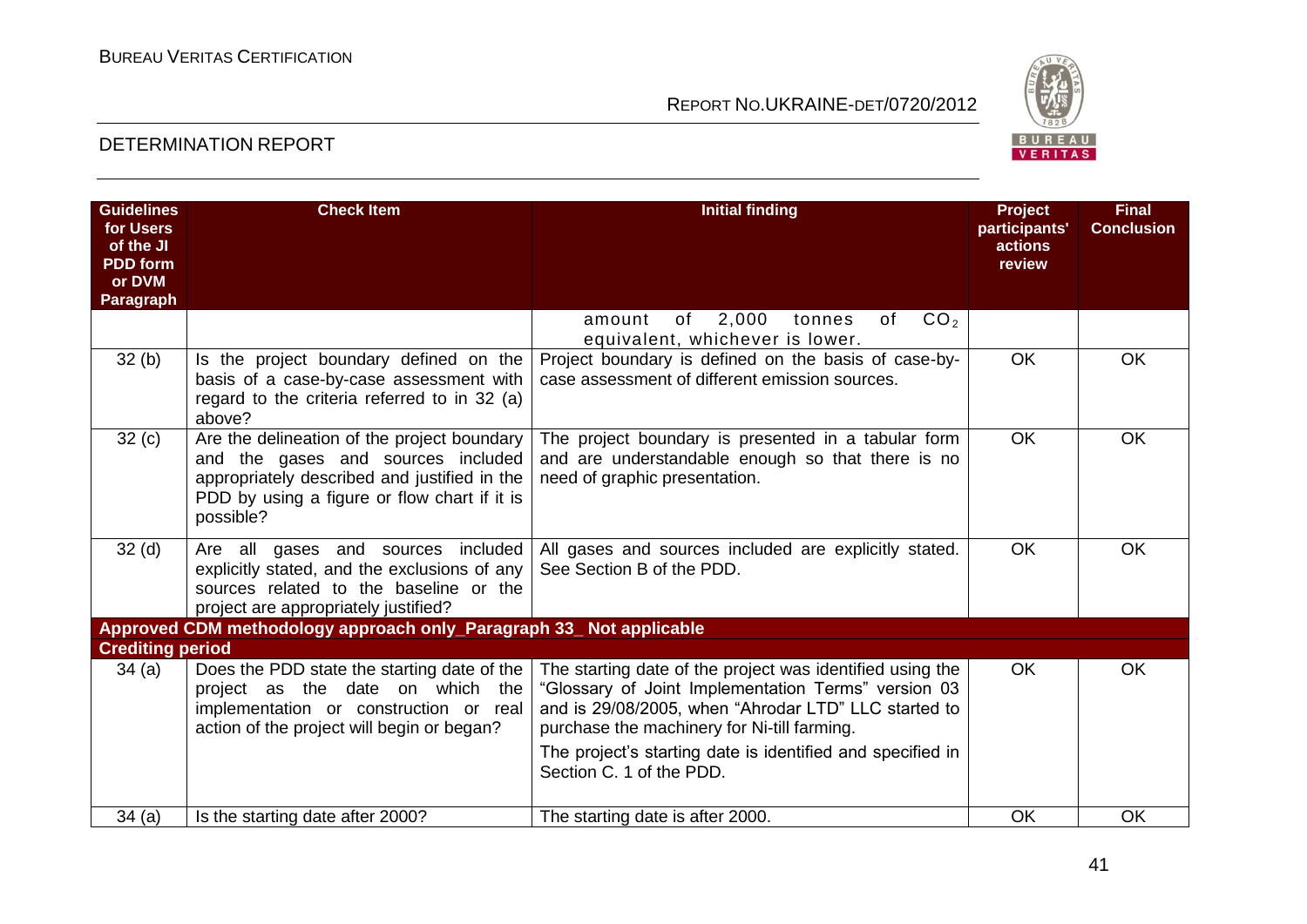

| <b>Guidelines</b><br>for Users<br>of the JI<br><b>PDD</b> form<br>or DVM<br>Paragraph | <b>Check Item</b>                                                                                                                                                                                                                                                                       | <b>Initial finding</b>                                                                                                                                                                                                                                                                                                                                                                                                                                               | Project<br>participants'<br>actions<br>review | <b>Final</b><br><b>Conclusion</b> |
|---------------------------------------------------------------------------------------|-----------------------------------------------------------------------------------------------------------------------------------------------------------------------------------------------------------------------------------------------------------------------------------------|----------------------------------------------------------------------------------------------------------------------------------------------------------------------------------------------------------------------------------------------------------------------------------------------------------------------------------------------------------------------------------------------------------------------------------------------------------------------|-----------------------------------------------|-----------------------------------|
| 34 <sub>(b)</sub>                                                                     | PDD state the expected<br>the<br>Does<br>operational lifetime of the project in years<br>and months?                                                                                                                                                                                    | The expected operational lifetime of the project in years<br>and months is 20 years /.<br><b>CAR 28.</b> Please provide the starting date and the end<br>date of the project lifetime.                                                                                                                                                                                                                                                                               | <b>CAR 28</b>                                 | <b>OK</b>                         |
| 34 <sub>(c)</sub>                                                                     | Does the PDD state the length of the<br>crediting period in years and months?                                                                                                                                                                                                           | The length of the crediting period in years and months<br>is stated in Section C.3.                                                                                                                                                                                                                                                                                                                                                                                  | OK                                            | <b>OK</b>                         |
| 34(c)                                                                                 | Is the starting date of the crediting period<br>on or after the date of the first emission<br>reductions or enhancements<br>of net<br>removals generated by the project?                                                                                                                | The starting date of the crediting period is the date<br>when the first emission reductions are expected to be<br>generated, namely January 01, 2008.                                                                                                                                                                                                                                                                                                                | <b>OK</b>                                     | OK                                |
| 34 <sub>(d)</sub>                                                                     | Does the PDD state that the crediting<br>period for issuance of ERUs starts only<br>after the beginning of 2008 and does not<br>extend beyond the operational lifetime of<br>the project?                                                                                               | ERU generation belongs to the first commitment period<br>of 5 years (January 1, 2008 – December 31, 2012).                                                                                                                                                                                                                                                                                                                                                           | OK                                            | <b>OK</b>                         |
| 34 <sub>(d)</sub>                                                                     | If the crediting period extends beyond<br>2012, does the PDD state that the<br>extension is subject to the host Party<br>approval?<br>Are the estimates of emission reductions or<br>enhancements of net removals presented<br>separately for those until 2012 and those<br>after 2012? | The PDD states that the prolongation of the crediting<br>period beyond 2012 is subject to approval of the host<br>party and estimation of emission reductions is<br>presented separately for those until 2012 and those<br>after 2012 in the relevant sections of the PDD.<br>If after the first commitment period the Kyoto Protocol<br>is prolonged, the crediting period under the project will<br>be extended by 13 years/180 months until December<br>31, 2025. | OK                                            | <b>OK</b>                         |
| <b>Monitoring plan</b>                                                                |                                                                                                                                                                                                                                                                                         |                                                                                                                                                                                                                                                                                                                                                                                                                                                                      |                                               |                                   |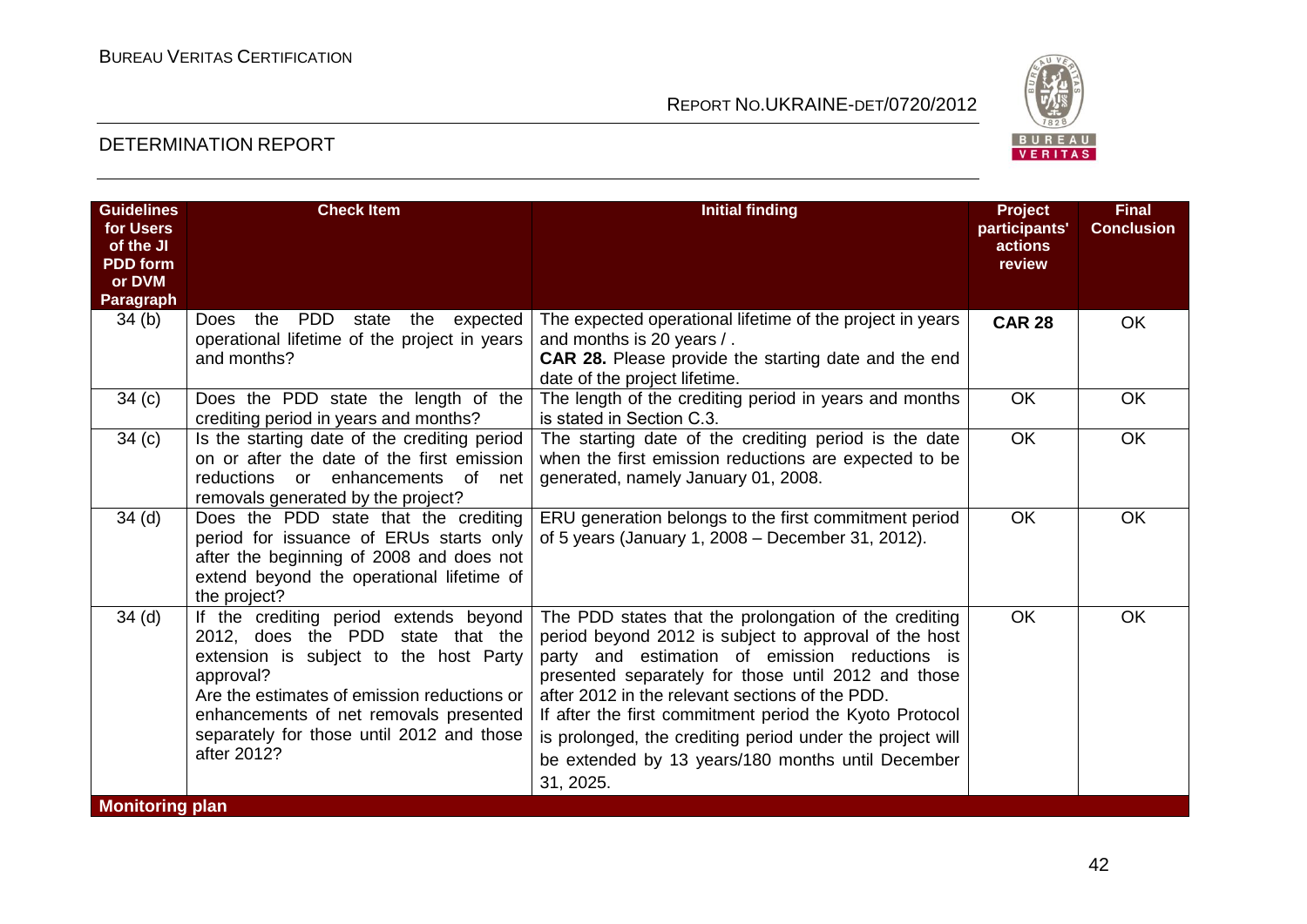

| <b>Guidelines</b><br>for Users<br>of the JI<br><b>PDD</b> form<br>or DVM<br>Paragraph | <b>Check Item</b>                                                                                                                                                                                                                                                                                                | <b>Initial finding</b>                                                                                                                                                                                                                                                                                                                                                                                                                                                                                                                                                         | <b>Project</b><br>participants'<br>actions<br>review | <b>Final</b><br><b>Conclusion</b> |
|---------------------------------------------------------------------------------------|------------------------------------------------------------------------------------------------------------------------------------------------------------------------------------------------------------------------------------------------------------------------------------------------------------------|--------------------------------------------------------------------------------------------------------------------------------------------------------------------------------------------------------------------------------------------------------------------------------------------------------------------------------------------------------------------------------------------------------------------------------------------------------------------------------------------------------------------------------------------------------------------------------|------------------------------------------------------|-----------------------------------|
| 35                                                                                    | Does the PDD clearly indicate which of the<br>following approaches is used?<br>- JI specific approach<br>- Approved CDM methodology approach.                                                                                                                                                                    | The proposed project uses a JI-specific approach in<br>accordance with paragraph 9 (a) of the JI "Guidance on<br>criteria for baseline setting and monitoring", Version 03.                                                                                                                                                                                                                                                                                                                                                                                                    | OK.                                                  | <b>OK</b>                         |
| 36(a)                                                                                 | JI specific approach only<br>Does the monitoring plan describe:<br>All<br>relevant<br>factors<br>and<br>key<br>$\blacksquare$<br>characteristics that will be monitored?<br>The period in which they will<br>be<br>monitored?<br>- All decisive factors for the control and<br>reporting of project performance? | The monitoring plan specifies all decisive factors for the<br>control and reporting of project performance: quality<br>control (QC) and quality assurance (QA) procedures;<br>operational and management structures that will be<br>applied when implementing the monitoring plan.                                                                                                                                                                                                                                                                                             | <b>OK</b>                                            | <b>OK</b>                         |
| 36 <sub>(b)</sub>                                                                     | Does the monitoring plan specify the<br>indicators, constants and variables used<br>that are reliable, valid<br>and<br>provide<br>picture of the<br>emission<br>transparent<br>reductions or enhancements<br>of net<br>removals to be monitored?                                                                 | The monitoring plan specifies indicators, constants and<br>variables used that are reliable, valid and provide<br>transparent picture of the emission reductions or<br>enhancement of net removals to be monitored.<br>Data to be monitored are presented in PDD Section D.<br>CAR 29. Please verify the units for monitoring data and<br>parameters in Sections D.1.1.1 and D.1.1.3 of the PDD<br>in accordance with the formulae stated in the PDD.<br><b>CAR 30.</b> Please provide information on data source for<br>the parameter $\rho_i$ in Section D.1.1.3 of the PDD. | <b>CAR 29</b><br><b>CAR 30</b>                       | <b>OK</b><br><b>OK</b>            |
| 36 <sub>(b)</sub>                                                                     | If defailt values are used:<br>reasonableness<br>Are accuracy and<br>carefully balanced in their selection?<br>Do the default values originate from                                                                                                                                                              | Default values are provided in the table of Annex 3 to<br>the PDD. They originate from recognized sources and<br>are presented in a transparent manner.                                                                                                                                                                                                                                                                                                                                                                                                                        | <b>OK</b>                                            | OK                                |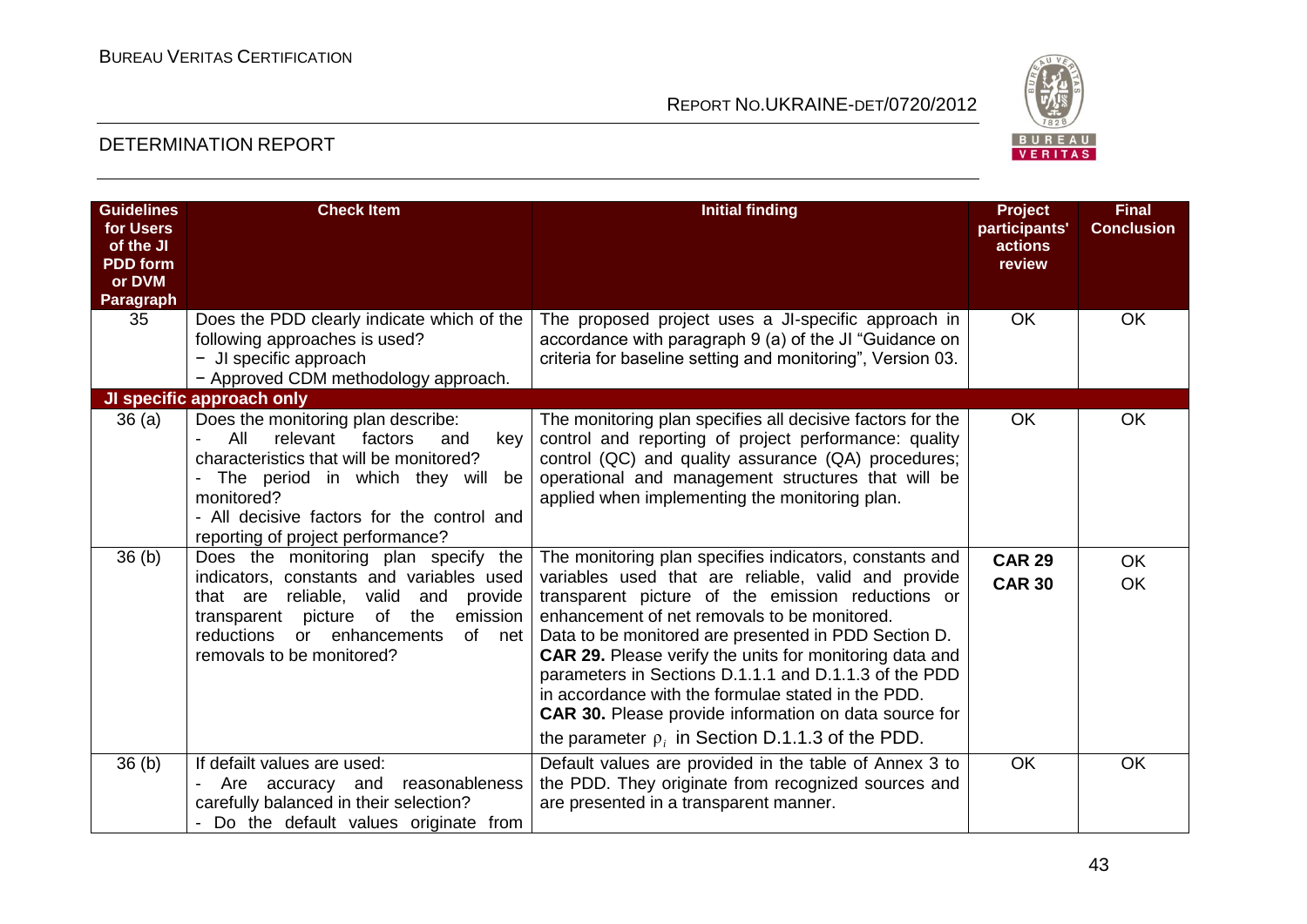

| <b>Guidelines</b><br>for Users<br>of the JI<br><b>PDD</b> form<br>or DVM<br>Paragraph | <b>Check Item</b>                                                                                                                                                                                  | <b>Initial finding</b>                                                                                                                                                              | <b>Project</b><br>participants'<br>actions<br>review | <b>Final</b><br><b>Conclusion</b> |
|---------------------------------------------------------------------------------------|----------------------------------------------------------------------------------------------------------------------------------------------------------------------------------------------------|-------------------------------------------------------------------------------------------------------------------------------------------------------------------------------------|------------------------------------------------------|-----------------------------------|
|                                                                                       | recognized sources?<br>- Are the default values supported by<br>statistical analyses providing reasonable<br>confidence levels?<br>- Are the default values presented in a<br>transparent manner?  |                                                                                                                                                                                     |                                                      |                                   |
| $36$ (b) (i)                                                                          | For those values that are to be provided by<br>does the<br>project<br>participants,<br>the<br>monitoring plan clearly indicate how the<br>values are to be selected and justified?                 | The monitoring plan clearly indicates how the values<br>are to be selected and justified.                                                                                           | <b>OK</b>                                            | <b>OK</b>                         |
| $36$ (b) (ii)                                                                         | For other values,<br>- Does the monitoring plan clearly indicate<br>the precise references from which these<br>values are taken?<br>- Is the conservativeness of the values<br>provided justified? | <b>CAR 31.</b> Please number all the formulae in Section D<br>of the PDD.                                                                                                           | <b>CAR 31</b>                                        | <b>OK</b>                         |
| 36 (b) (iii)                                                                          | For all data sources, does the monitoring<br>plan specify the procedures to be followed<br>if expected data are unavailable?                                                                       | Refer to section D of the PDD.                                                                                                                                                      | <b>OK</b>                                            | OK                                |
| $36$ (b) (iv)                                                                         | Are International System Unit (SI units)<br>used?                                                                                                                                                  | The International System Units are used for some<br>parameters.                                                                                                                     | <b>OK</b>                                            | <b>OK</b>                         |
| 36 <sub>(b)</sub> <sub>(v)</sub>                                                      | Does the monitoring<br>plan note<br>any<br>parameters, coefficients, variables, etc.<br>that are used to calculate<br>baseline<br>emissions or net removals but are obtained                       | Relevant data necessary for determining the baseline<br>of anthropogenic emissions of greenhouse gases<br>within the project boundary is presented in table<br>D.1.1.3. of the PDD. | <b>OK</b>                                            | <b>OK</b>                         |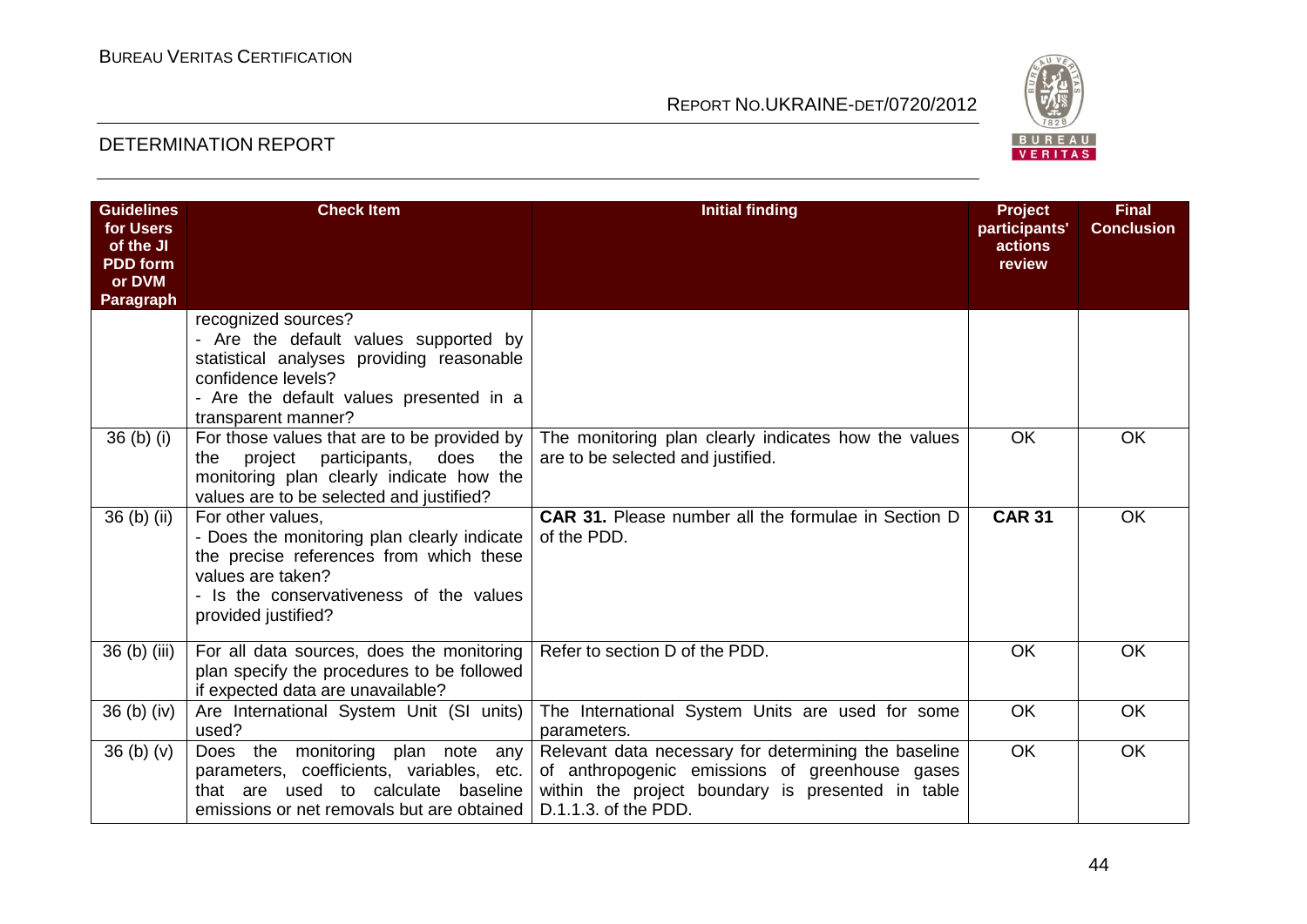

| <b>Guidelines</b><br>for Users<br>of the JI<br><b>PDD</b> form<br>or DVM | <b>Check Item</b>                                                                                                                                                                                                                                                                                                                                                                                                                                                                                                                                                                                                                                                    | <b>Initial finding</b>                                                                                                                                                                                                                                                                                                                                                                                                                                                                                                                                                                                                                                                                                                                | <b>Project</b><br>participants'<br>actions<br>review | <b>Final</b><br><b>Conclusion</b> |
|--------------------------------------------------------------------------|----------------------------------------------------------------------------------------------------------------------------------------------------------------------------------------------------------------------------------------------------------------------------------------------------------------------------------------------------------------------------------------------------------------------------------------------------------------------------------------------------------------------------------------------------------------------------------------------------------------------------------------------------------------------|---------------------------------------------------------------------------------------------------------------------------------------------------------------------------------------------------------------------------------------------------------------------------------------------------------------------------------------------------------------------------------------------------------------------------------------------------------------------------------------------------------------------------------------------------------------------------------------------------------------------------------------------------------------------------------------------------------------------------------------|------------------------------------------------------|-----------------------------------|
| Paragraph                                                                |                                                                                                                                                                                                                                                                                                                                                                                                                                                                                                                                                                                                                                                                      |                                                                                                                                                                                                                                                                                                                                                                                                                                                                                                                                                                                                                                                                                                                                       |                                                      |                                   |
|                                                                          | through monitoring?                                                                                                                                                                                                                                                                                                                                                                                                                                                                                                                                                                                                                                                  |                                                                                                                                                                                                                                                                                                                                                                                                                                                                                                                                                                                                                                                                                                                                       |                                                      |                                   |
| 36(b)(v)                                                                 | Is the use of parameters, coefficients,<br>variables, etc. consistent between the<br>baseline and monitoring plan?                                                                                                                                                                                                                                                                                                                                                                                                                                                                                                                                                   | The use of parameters, coefficients and variables is<br>consistent between the baseline and monitoring plan.                                                                                                                                                                                                                                                                                                                                                                                                                                                                                                                                                                                                                          | <b>OK</b>                                            | <b>OK</b>                         |
| 36 <sub>(c)</sub>                                                        | Does the monitoring plan draw on the list<br>variables<br>contained<br>of standard<br>in.<br>appendix B of "Guidance on criteria for<br>baseline setting and monitoring"?                                                                                                                                                                                                                                                                                                                                                                                                                                                                                            | The monitoring plan is identified on the basis of the<br>Guidance on criteria for baseline setting<br>and<br>monitoring, Version 03.                                                                                                                                                                                                                                                                                                                                                                                                                                                                                                                                                                                                  | <b>OK</b>                                            | <b>OK</b>                         |
| 36 <sub>(d)</sub>                                                        | Does the monitoring plan explicitly and<br>clearly distinguish:<br>(i) Data and parameters that are not<br>monitored throughout the crediting period,<br>but are determined only once (and thus<br>remain fixed throughout the crediting<br>period), and that are available already at<br>the stage of determination?<br>(ii) Data and parameters that are not<br>monitored throughout the crediting period,<br>but are determined only once (and thus<br>remain fixed throughout the crediting<br>period), but that are not already available<br>at the stage of determination?<br>(iii) Data and parameters that are<br>monitored throughout the crediting period? | Monitoring plan explicitly distinguishes between all<br>these three types of data and parameters. Refer to<br>Section D.1. of the PDD.<br>(i) Data and parameters that are not monitored<br>throughout the crediting period, but are determined<br>only once (and thus remain fixed throughout the<br>crediting period), and that are available already at the<br>stage of determination.<br>(iii) Data and parameters that are monitored throughout<br>the crediting period.<br>(ii) Data and parameters that are not monitored<br>throughout the crediting period, but are determined<br>only once (and thus remain fixed throughout the<br>crediting period), but that are not already available at<br>the stage of determination. | <b>OK</b>                                            | <b>OK</b>                         |
| 36 (e)                                                                   | Does the monitoring plan describe the                                                                                                                                                                                                                                                                                                                                                                                                                                                                                                                                                                                                                                | In tables of parameters provided in section D.1.1.1. of                                                                                                                                                                                                                                                                                                                                                                                                                                                                                                                                                                                                                                                                               | OK                                                   | OK                                |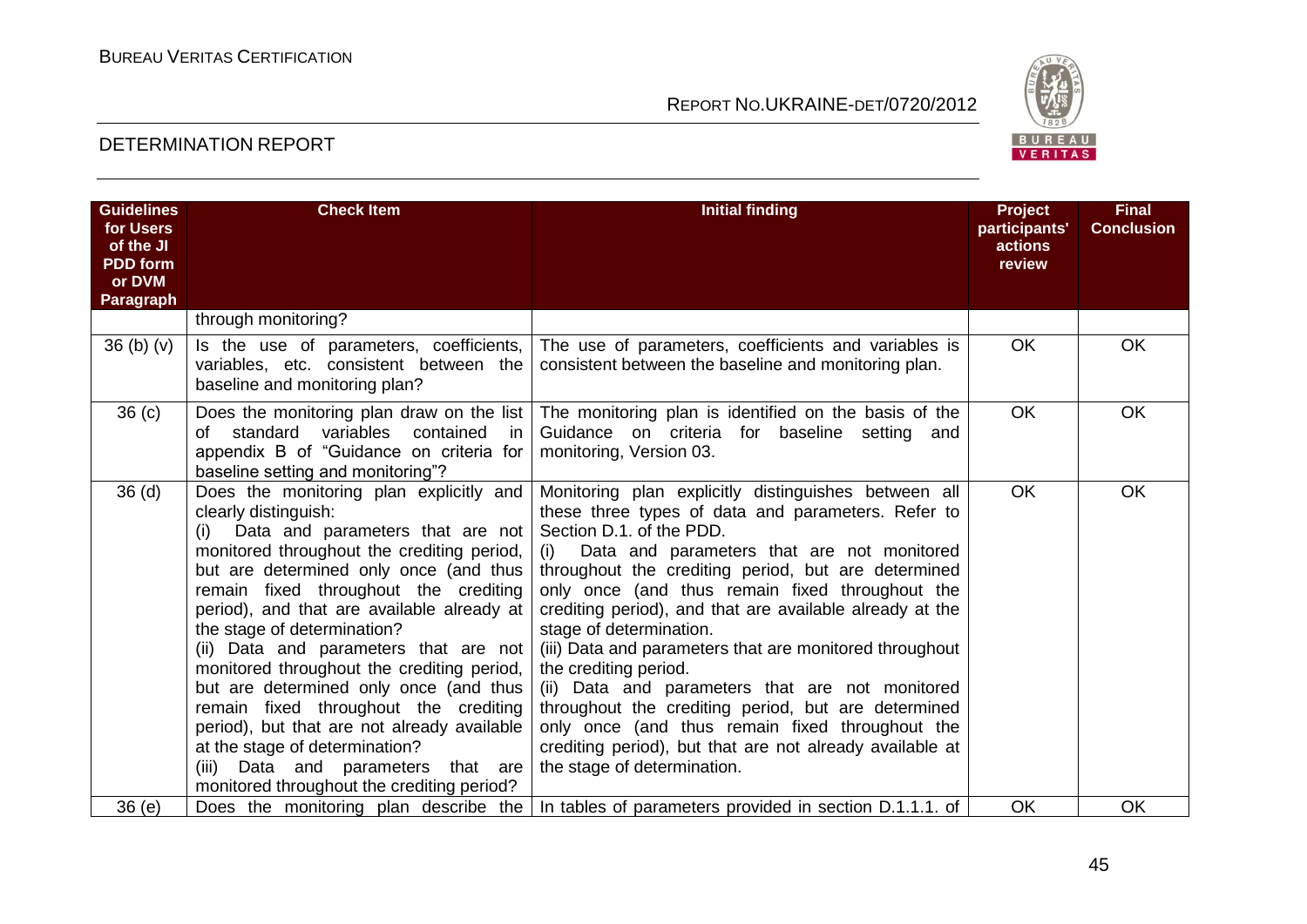

| <b>Guidelines</b><br>for Users<br>of the JI | <b>Check Item</b>                                                                                                                                                                                                                                                                     | <b>Initial finding</b>                                                                                                                                                                               | <b>Project</b><br>participants'<br>actions | <b>Final</b><br><b>Conclusion</b> |
|---------------------------------------------|---------------------------------------------------------------------------------------------------------------------------------------------------------------------------------------------------------------------------------------------------------------------------------------|------------------------------------------------------------------------------------------------------------------------------------------------------------------------------------------------------|--------------------------------------------|-----------------------------------|
| <b>PDD</b> form                             |                                                                                                                                                                                                                                                                                       |                                                                                                                                                                                                      | review                                     |                                   |
| or DVM<br>Paragraph                         |                                                                                                                                                                                                                                                                                       |                                                                                                                                                                                                      |                                            |                                   |
|                                             | methods employed for data monitoring<br>(including its frequency) and recording?                                                                                                                                                                                                      | the PDD the time of monitoring (frequency) and the<br>source of data to be used, as well as recording method<br>are indicated for all the monitored parameters and<br>data.                          |                                            |                                   |
| 36(f)                                       | Does the monitoring plan elaborate all<br>algorithms and formulae used for the<br>estimation/calculation<br>baseline<br>of<br>emissions/removals<br>and<br>project<br>emissions/removals or direct monitoring of<br>emission reductions from the project,<br>leakage, as appropriate? | All algorithms and formulae used for the estimation of<br>baseline and project emissions are indicated and<br>explained in the PDD. The description of formulae is<br>given in Section D of the PDD. | <b>OK</b>                                  | <b>OK</b>                         |
| 36(f)(i)                                    | the<br>Is the underlying<br>rationale<br>for<br>algorithms/formulae explained?                                                                                                                                                                                                        | Refer to section 36 (f) of this table.                                                                                                                                                               | OK                                         | OK                                |
| 36 (f) (ii)                                 | Are consistent variables, equation formats,<br>subscripts etc. used?                                                                                                                                                                                                                  | Consistent variables, equation formats, subscripts etc.<br>are used.                                                                                                                                 | OK                                         | OK                                |
| 36 (f) (iii)                                | Are all equations numbered?                                                                                                                                                                                                                                                           | See CAR 31.                                                                                                                                                                                          | OK                                         | <b>OK</b>                         |
| 36 (f) (iv)                                 | Are all variables, with units indicated<br>defined?                                                                                                                                                                                                                                   | Yes. Refer to section D of the PDD.                                                                                                                                                                  | OK                                         | OK                                |
| 36 $(f)(v)$                                 | ls.<br>conservativeness<br>of<br>the<br>the<br>algorithms/procedures justified?                                                                                                                                                                                                       | Yes, algorithms/procedures comply with state norms<br>and are conservative.                                                                                                                          | OK                                         | OK                                |
| 36 $(f)(v)$                                 | To the extent possible, are methods to<br>quantitatively account for uncertainty in key<br>parameters included?                                                                                                                                                                       | Uncertainty in parameters used is low taking into<br>account the algorithms of data monitoring.                                                                                                      | <b>OK</b>                                  | <b>OK</b>                         |
| 36 (f) (vi)                                 | Is consistency between the elaboration of<br>the baseline scenario and the procedure<br>for calculating the emissions or net                                                                                                                                                          | There is consistency between the elaboration on the<br>baseline scenario and calculating the<br>baseline<br>emission in the monitoring plan and in tables.                                           | <b>OK</b>                                  | OK                                |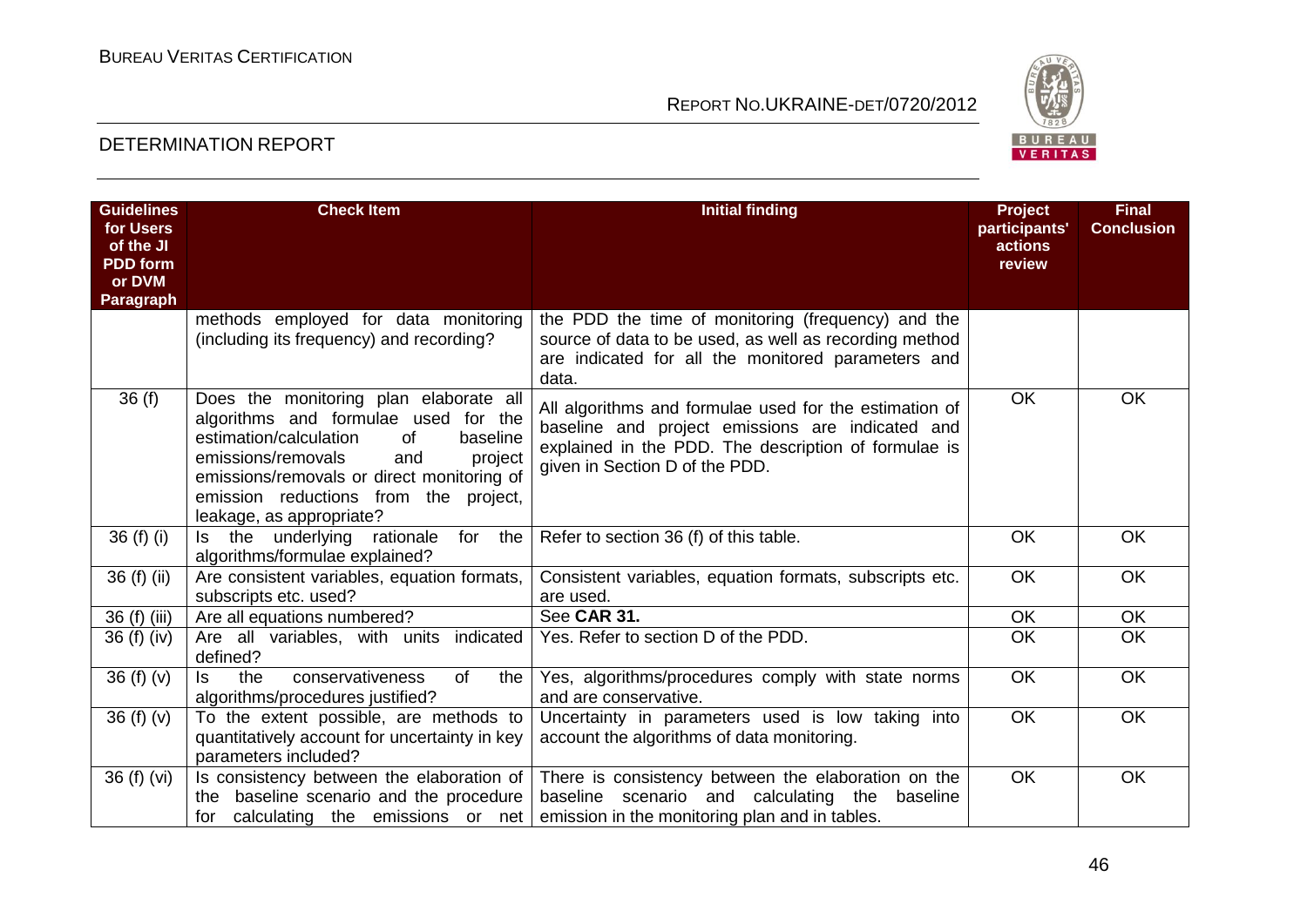

| <b>Guidelines</b><br>for Users<br>of the JI | <b>Check Item</b>                                                                                                                                                                                                                                    | <b>Initial finding</b>                                                                                                                                                                                                                                       | Project<br>participants'<br>actions | <b>Final</b><br><b>Conclusion</b> |
|---------------------------------------------|------------------------------------------------------------------------------------------------------------------------------------------------------------------------------------------------------------------------------------------------------|--------------------------------------------------------------------------------------------------------------------------------------------------------------------------------------------------------------------------------------------------------------|-------------------------------------|-----------------------------------|
| <b>PDD</b> form                             |                                                                                                                                                                                                                                                      |                                                                                                                                                                                                                                                              | review                              |                                   |
| or DVM<br>Paragraph                         |                                                                                                                                                                                                                                                      |                                                                                                                                                                                                                                                              |                                     |                                   |
|                                             | removals of the baseline ensured?                                                                                                                                                                                                                    |                                                                                                                                                                                                                                                              |                                     |                                   |
| 36 (f) (vii)                                | Are any parts of the algorithms or formulae<br>that are not self-evident explained?                                                                                                                                                                  | The formulae used in the PDD<br>are sufficiently<br>described.                                                                                                                                                                                               | OK                                  | <b>OK</b>                         |
| 36 (f) (vii)                                | Is it justified that the procedure is<br>with<br>standard<br>consistent<br>technical<br>procedures in the relevant sector?                                                                                                                           | Monitoring under the project does not require changes<br>in existing record-keeping and data collection system<br>existing at "Ahrodar LTD" LLC.                                                                                                             | $\overline{OK}$                     | OK                                |
| 36 (f) (vii)                                | Are references provided as necessary?                                                                                                                                                                                                                | Yes, all references are provided.                                                                                                                                                                                                                            | <b>OK</b>                           | <b>OK</b>                         |
| 36 (f) (vii)                                | Are implicit and explicit key assumptions<br>explained in a transparent manner?                                                                                                                                                                      | All key assumptions are explained in a transparent<br>manner.                                                                                                                                                                                                | $\overline{OK}$                     | OK                                |
| 36 (f) (vii)                                | Is it clearly stated which assumptions and<br>procedures have significant uncertainty<br>associated with them, and how such<br>uncertainty is to be addressed?                                                                                       | N/A                                                                                                                                                                                                                                                          | <b>OK</b>                           | <b>OK</b>                         |
| 36 (f) (vii)                                | Is the uncertainty of key parameters<br>described and, where possible, is an<br>uncertainty range at 95% confidence level<br>for key parameters for the calculation of<br>emission reductions or enhancements of<br>net removals provided?           | For the sake of conservativeness of parameters,<br>metering equipment is subject to regular calibration and<br>the latest versions of regulations and specifications are<br>used. If the latest versions are unavailable, the<br>previous versions are used. | <b>OK</b>                           | <b>OK</b>                         |
| 36(9)                                       | Does the monitoring plan identify a national<br>or international monitoring standard if such<br>standard has to be and/or is applied to<br>certain aspects of the project?<br>Does the monitoring plan provide a<br>reference as to where a detailed | The monitoring plan identifies that constant routine<br>calibration of measuring equipment is carried out and<br>the latest editions of the regulatory and technical<br>documentation is used.                                                               | OK                                  | <b>OK</b>                         |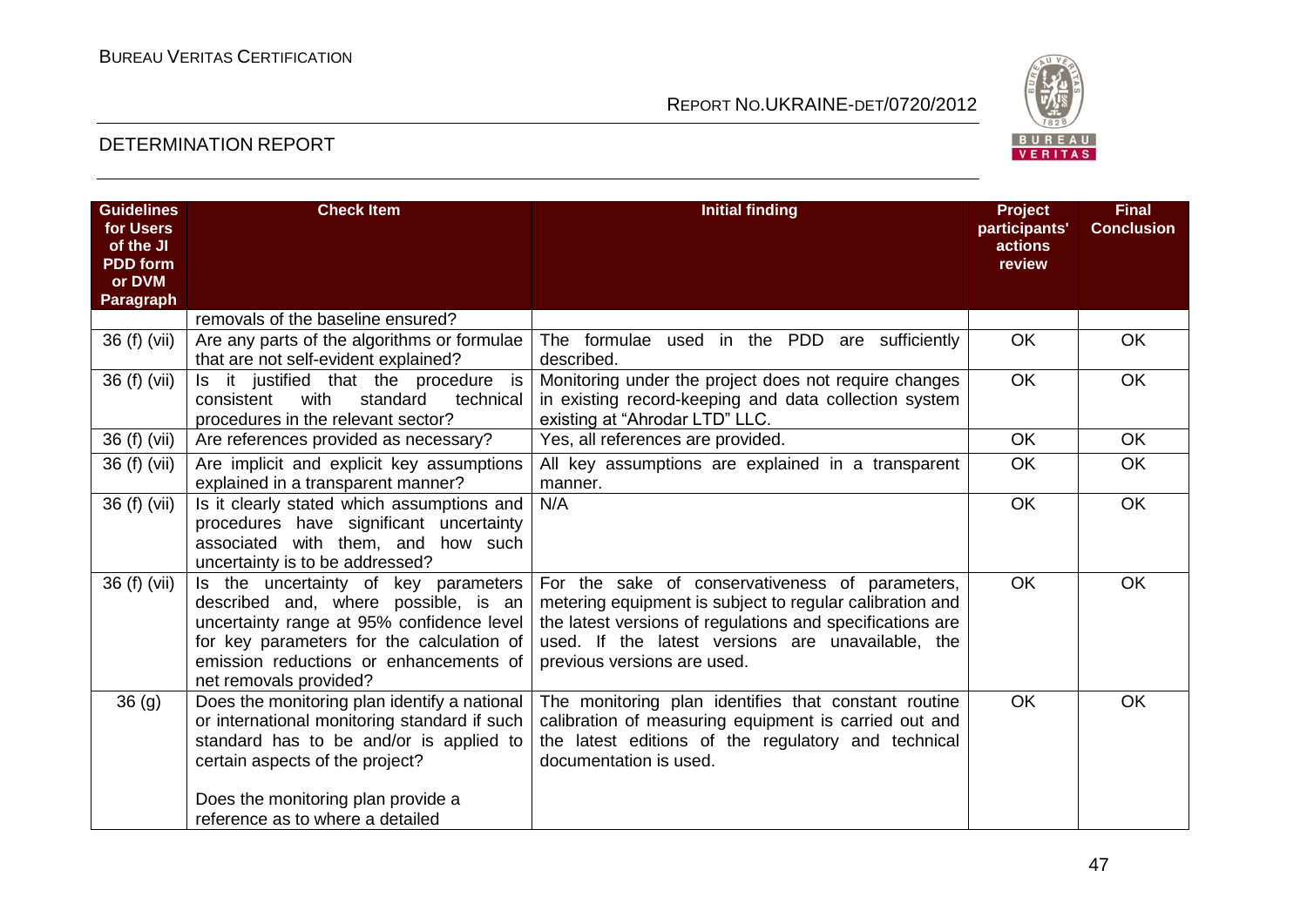

| <b>Guidelines</b><br>for Users<br>of the JI<br><b>PDD</b> form<br>or DVM<br>Paragraph | <b>Check Item</b>                                                                                                                                                                                                                                                                          | <b>Initial finding</b>                                                                                                                                                                                                                                  | Project<br>participants'<br>actions<br>review | <b>Final</b><br><b>Conclusion</b> |
|---------------------------------------------------------------------------------------|--------------------------------------------------------------------------------------------------------------------------------------------------------------------------------------------------------------------------------------------------------------------------------------------|---------------------------------------------------------------------------------------------------------------------------------------------------------------------------------------------------------------------------------------------------------|-----------------------------------------------|-----------------------------------|
|                                                                                       | description of the standard can be found?                                                                                                                                                                                                                                                  |                                                                                                                                                                                                                                                         |                                               |                                   |
| 36(h)                                                                                 | Does the monitoring<br>plan document<br>if<br>used<br>statistical<br>techniques,<br>for<br>monitoring, and that they are used in a<br>conservative manner?                                                                                                                                 | Yes.                                                                                                                                                                                                                                                    | OK                                            | <b>OK</b>                         |
| 36 (i)                                                                                | Does the monitoring plan present the<br>quality assurance and control procedures<br>for the monitoring process, including, as<br>appropriate, information on calibration and<br>on how records on data and/or method<br>validity and accuracy are kept and made<br>available upon request? | Verification (calibration) of measurement devices is<br>carried out in accordance with manufacturer's manuals,<br>aproved<br>methodologies<br>metering<br>devices<br>on<br>verification/calibration, as well as with the state<br>standards of Ukraine. | OK                                            | <b>OK</b>                         |
| 36 (j)                                                                                | Does the monitoring plan clearly identify<br>the responsibilities and the authority<br>regarding the monitoring activities?                                                                                                                                                                | Detailed<br>operational structure and management<br>structure is provided in the Annex 3 of the PDD.                                                                                                                                                    | <b>OK</b>                                     | <b>OK</b>                         |
| 36(k)                                                                                 | Does the monitoring plan, on the whole,<br>reflect<br>good<br>monitoring<br>practices<br>appropriate to the project type?<br>If it is a JI LULUCF project, is the good<br>practice guidance developed by IPCC<br>applied?                                                                  | Monitoring under the project does not require changes<br>in existing accounting system and data collection.                                                                                                                                             | <b>OK</b>                                     | <b>OK</b>                         |
| 36 (I)                                                                                | Does the monitoring plan provide, in<br>tabular form, a complete compilation of the<br>data that need to be collected for its<br>application,<br>including<br>data that are                                                                                                                | Tables D.1.1.1 and D.1.1.3 provide compilation of all<br>data needed to monitor project and baseline emissions.                                                                                                                                         | <b>OK</b>                                     | <b>OK</b>                         |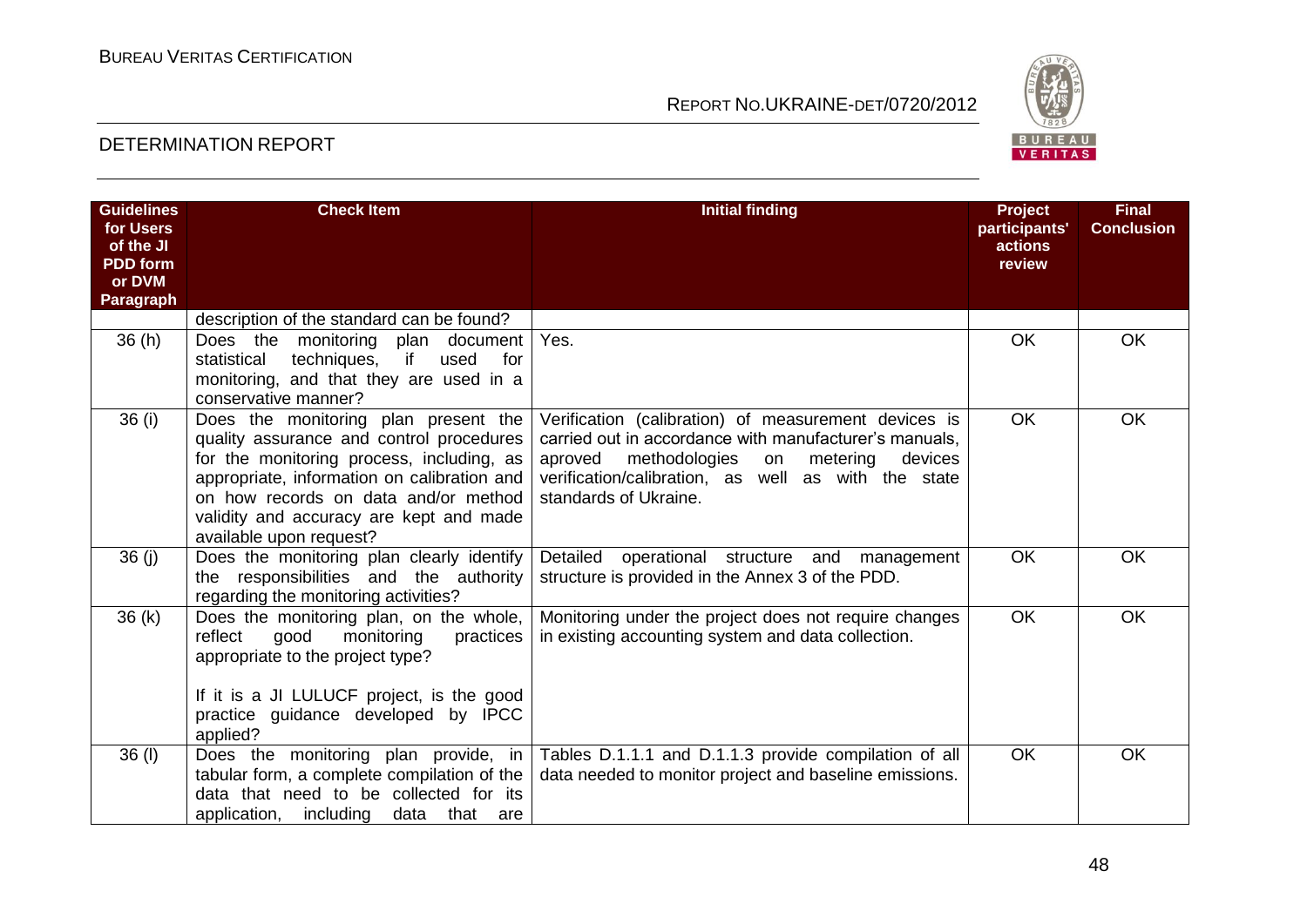

| <b>Guidelines</b><br>for Users<br>of the JI<br><b>PDD</b> form<br>or DVM<br>Paragraph | <b>Check Item</b>                                                                                                                                                                                                                                                                                                            | <b>Initial finding</b>                                                                                                                                                                                                                                                                                                                                                                                              | <b>Project</b><br>participants'<br>actions<br>review | <b>Final</b><br><b>Conclusion</b> |
|---------------------------------------------------------------------------------------|------------------------------------------------------------------------------------------------------------------------------------------------------------------------------------------------------------------------------------------------------------------------------------------------------------------------------|---------------------------------------------------------------------------------------------------------------------------------------------------------------------------------------------------------------------------------------------------------------------------------------------------------------------------------------------------------------------------------------------------------------------|------------------------------------------------------|-----------------------------------|
|                                                                                       | measured or sampled and data that are<br>collected from other sources but not<br>including data that are calculated with<br>equations?                                                                                                                                                                                       |                                                                                                                                                                                                                                                                                                                                                                                                                     |                                                      |                                   |
| 36(m)                                                                                 | Does the monitoring plan indicate that the<br>data monitored and required for verification<br>are to be kept for two years after the last<br>transfer of ERUs for the project?                                                                                                                                               | Data to be monitored and required for determination<br>will be kept for two years after the last transfer of ERUs<br>for the project.                                                                                                                                                                                                                                                                               | <b>OK</b>                                            | OK                                |
| 37                                                                                    | If selected elements or combinations of<br>CDM<br>methodologies<br>approved<br>or<br>methodological<br>tools<br>are used<br>for<br>establishing the monitoring plan, are the<br>selected elements or combination, together<br>with elements supplementary developed by<br>the project participants in line with 36<br>above? | Yes, selected elements of "Tool for estimation of<br>change in soil organic carbon stocks due to the<br>implementation of A/R CDM project activities" (Version<br>01.1.0) are used for setting the baseline scenario. The<br>selected elements and combinations with additional<br>elements that were additionally developed by the<br>project participants are in line with requirements of<br>paragraph 36 above. | <b>OK</b>                                            | OK                                |
|                                                                                       | Approved CDM methodology approach only_Paragraphs 38(a) - 38(d)_Not applicable                                                                                                                                                                                                                                               |                                                                                                                                                                                                                                                                                                                                                                                                                     |                                                      |                                   |
| 39                                                                                    | Applicable to both JI specific approach and approved CDM methodology approach<br>If the monitoring plan indicates overlapping<br>monitoring periods during the crediting<br>period:                                                                                                                                          | No periods to overlap during the crediting period are<br>expected.                                                                                                                                                                                                                                                                                                                                                  | <b>OK</b>                                            | <b>OK</b>                         |
|                                                                                       | (a) Is the underlying project composed of<br>clearly identifiable components for which<br>emission reductions or enhancements of<br>removals can be calculated independently?                                                                                                                                                |                                                                                                                                                                                                                                                                                                                                                                                                                     |                                                      |                                   |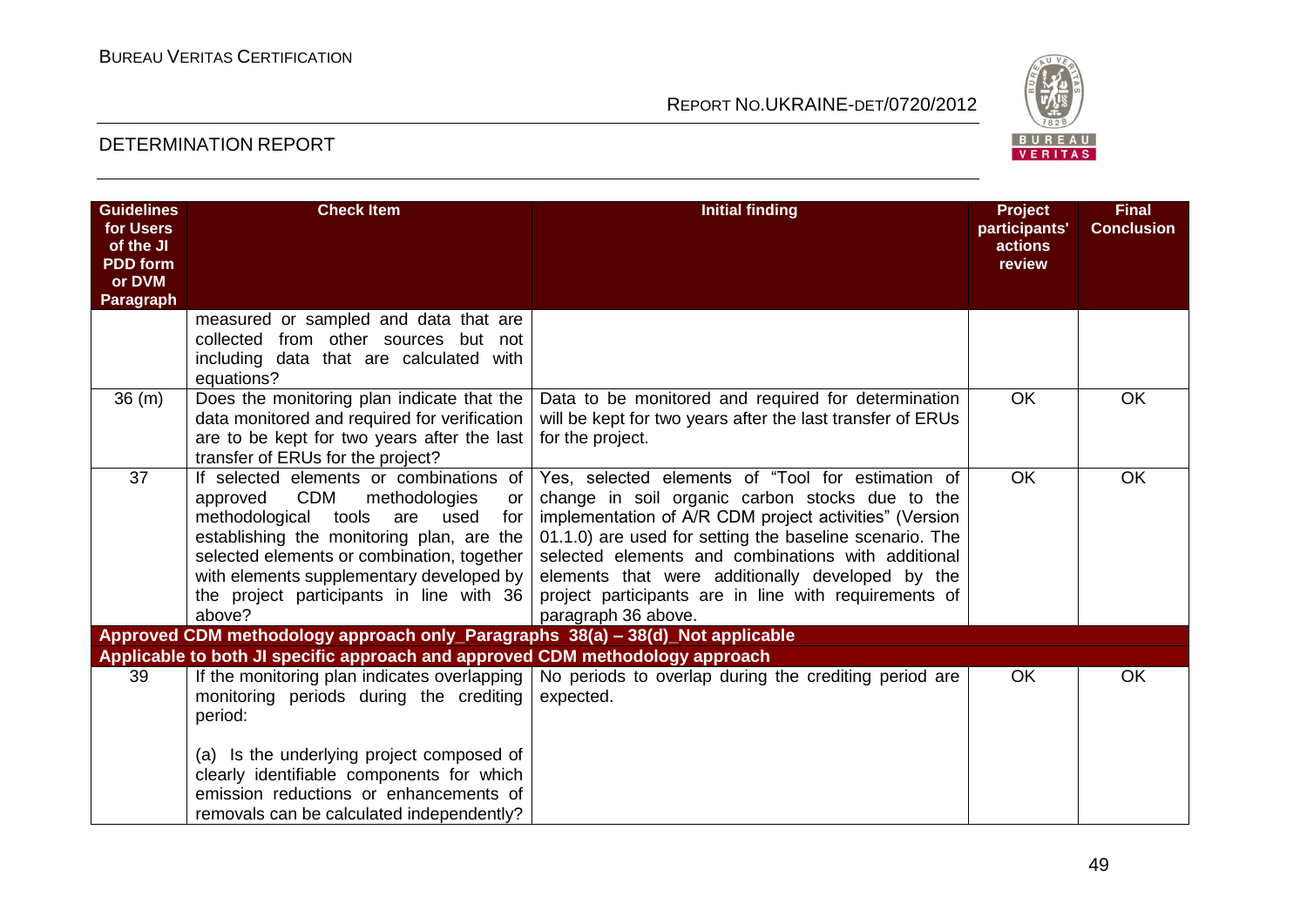

| <b>Guidelines</b><br>for Users<br>of the JI<br><b>PDD</b> form<br>or DVM<br><b>Paragraph</b> | <b>Check Item</b>                                                                                                                                                                                                                                     | <b>Initial finding</b>                                                                                                    | <b>Project</b><br>participants'<br>actions<br>review | <b>Final</b><br><b>Conclusion</b> |
|----------------------------------------------------------------------------------------------|-------------------------------------------------------------------------------------------------------------------------------------------------------------------------------------------------------------------------------------------------------|---------------------------------------------------------------------------------------------------------------------------|------------------------------------------------------|-----------------------------------|
|                                                                                              | Can<br>(b)<br>monitoring<br>performed<br>be<br>independently for each<br>these<br>of<br>components (i.e. the data/parameters<br>monitored for one component are not<br>dependent on/effect data/parameters to be<br>monitored for another component)? |                                                                                                                           |                                                      |                                   |
|                                                                                              | (c) Does the monitoring plan ensure that<br>monitoring is performed for all components<br>and that in these cases all<br>the<br>requirements of the JI guidelines and<br>further guidance by the JISC regarding<br>monitoring are met?                |                                                                                                                           |                                                      |                                   |
|                                                                                              | (d) Does the monitoring plan explicitly<br>provide for overlapping monitoring periods<br>of clearly defined project components,<br>justify its need and state how the<br>conditions mentioned in (a)-(c) are met?                                     |                                                                                                                           |                                                      |                                   |
| <b>Leakage</b>                                                                               | JI specific approach only                                                                                                                                                                                                                             |                                                                                                                           |                                                      |                                   |
| 40(a)                                                                                        | Does the PDD appropriately describe an<br>assessment of the potential leakage of the<br>project and appropriately explain which<br>sources of leakage are to be calculated<br>and which can be neglected?                                             | According to the JI specific approach, there aren't any<br>potential sources of leakage due to the project<br>activities. | <b>OK</b>                                            | <b>OK</b>                         |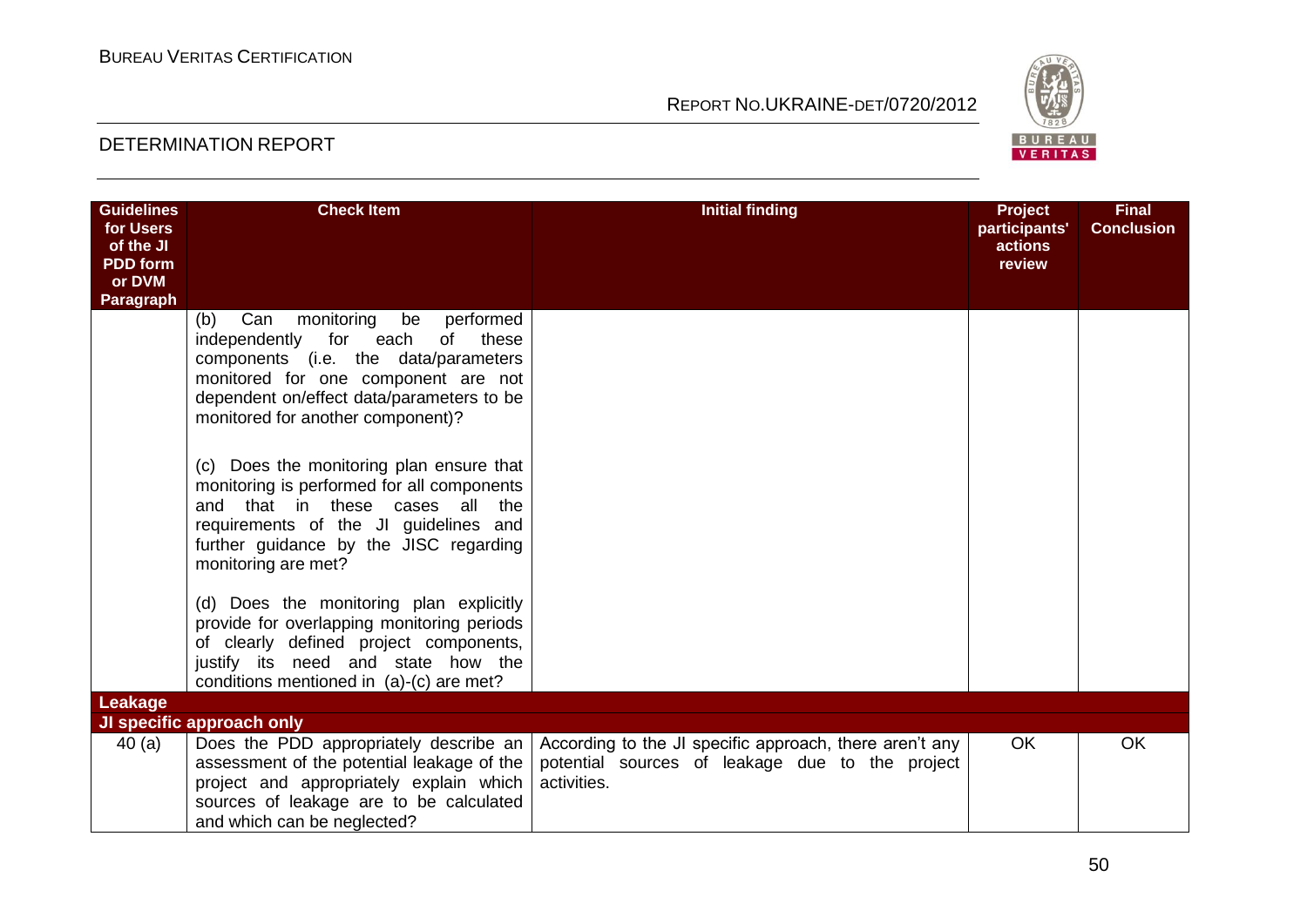

| <b>Guidelines</b><br>for Users<br>of the JI | <b>Check Item</b>                                                                                                                                                                                                                                                                                                                                                                                         | <b>Initial finding</b>                                                                                                                                                                                                                      | <b>Project</b><br>participants'<br>actions | <b>Final</b><br><b>Conclusion</b> |
|---------------------------------------------|-----------------------------------------------------------------------------------------------------------------------------------------------------------------------------------------------------------------------------------------------------------------------------------------------------------------------------------------------------------------------------------------------------------|---------------------------------------------------------------------------------------------------------------------------------------------------------------------------------------------------------------------------------------------|--------------------------------------------|-----------------------------------|
| <b>PDD</b> form<br>or DVM<br>Paragraph      |                                                                                                                                                                                                                                                                                                                                                                                                           |                                                                                                                                                                                                                                             | review                                     |                                   |
| 40(b)                                       | Does the PDD provide a procedure for an<br>ex ante estimate of leakage?                                                                                                                                                                                                                                                                                                                                   | The PDD states that there isn't any leakage.                                                                                                                                                                                                | <b>OK</b>                                  | OK                                |
|                                             | Approved CDM methodology approach only_Paragraph 41_Not applicable                                                                                                                                                                                                                                                                                                                                        |                                                                                                                                                                                                                                             |                                            |                                   |
|                                             | Estimation of emission reductions or enhancements of net removals                                                                                                                                                                                                                                                                                                                                         |                                                                                                                                                                                                                                             |                                            |                                   |
| 42                                          | Does the PDD indicate which of the<br>following approaches it chooses?<br>(a) Assessment of emissions or net<br>removals in the baseline scenario and in<br>the project scenario<br>assessment of emission<br>(b)<br>Direct<br>reductions                                                                                                                                                                 | In the PDD the approach of estimation of emissions in<br>the baseline scenario and in the project scenario is<br>indicated.<br><b>CAR 32.</b> Please verify table numbering in Section E. of<br>the PDD and make the necessary corrections. | <b>CAR 32</b>                              | OK                                |
| 43                                          | If the approach (a) in 42 is chosen, does<br>the PDD provide ex ante estimates of:<br>(a) Emissions or net removals for the<br>project scenario (within<br>the<br>project<br>boundary)?<br>(b) Leakage, as applicable?<br>(c) Emissions or net removals for the<br>baseline scenario (within the project<br>boundary)?<br>(d) Emission reductions or enhancements<br>of net removals adjusted by leakage? | PDD provides estimates of:<br>(a) Emissions in the project scenario (Section E.1)<br>(b) Leakage (Section E.2)<br>(c) Emissions in the baseline scenario (Section E.4)<br>(d) Emission reductions adjusted by leakage (Section<br>$E.6$ ).  | <b>OK</b>                                  | <b>OK</b>                         |
| 44                                          | If the approach (b) in 42 is chosen, does<br>the PDD provide ex ante estimates of:<br>(a) Emissions or net removals for the                                                                                                                                                                                                                                                                               | N/A                                                                                                                                                                                                                                         | N/A                                        | N/A                               |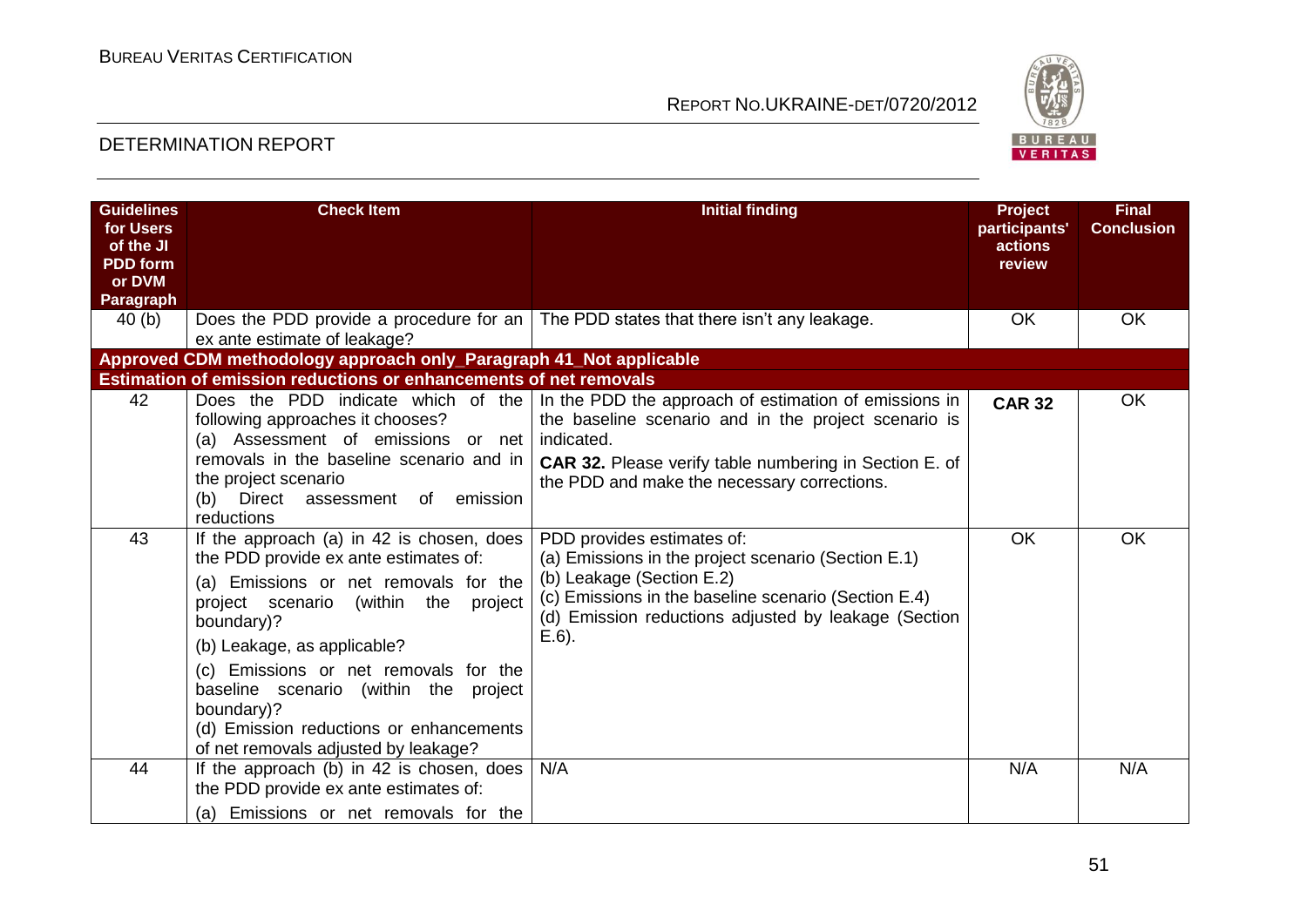

| <b>Guidelines</b><br>for Users<br>of the JI<br><b>PDD</b> form<br>or DVM<br>Paragraph | <b>Check Item</b>                                                                                                                                                                                                                                                                                                                                                                                                                                                                                                                                                                                                                                                                                       | <b>Initial finding</b>                                                                                                                                                                                                                                                                                                                                                                                                                                                                                                                                                                                                                                                                                                                                                                                                                                                                                                                                                                                              | Project<br>participants'<br>actions<br>review | <b>Final</b><br><b>Conclusion</b> |
|---------------------------------------------------------------------------------------|---------------------------------------------------------------------------------------------------------------------------------------------------------------------------------------------------------------------------------------------------------------------------------------------------------------------------------------------------------------------------------------------------------------------------------------------------------------------------------------------------------------------------------------------------------------------------------------------------------------------------------------------------------------------------------------------------------|---------------------------------------------------------------------------------------------------------------------------------------------------------------------------------------------------------------------------------------------------------------------------------------------------------------------------------------------------------------------------------------------------------------------------------------------------------------------------------------------------------------------------------------------------------------------------------------------------------------------------------------------------------------------------------------------------------------------------------------------------------------------------------------------------------------------------------------------------------------------------------------------------------------------------------------------------------------------------------------------------------------------|-----------------------------------------------|-----------------------------------|
|                                                                                       | (within<br>scenario<br>the<br>project<br>project<br>boundary)?<br>(b) Leakage, as applicable?<br>(d) Emission reductions or enhancements<br>of net removals adjusted by leakage?                                                                                                                                                                                                                                                                                                                                                                                                                                                                                                                        |                                                                                                                                                                                                                                                                                                                                                                                                                                                                                                                                                                                                                                                                                                                                                                                                                                                                                                                                                                                                                     |                                               |                                   |
| 45                                                                                    | For both approaches in 42<br>(a) Are the estimates in 43 or 44 given:<br>(i) On a periodic basis?<br>(ii) At least from the beginning until the<br>end of the crediting period?<br>(iii) On a source-by-source/sink-by-sink<br>basis?<br>(iv) For each GHG?<br>(v) In tonnes of $CO2$ equivalent, using<br>global warming potentials defined by<br>decision 2/CP.3 or as subsequently revised<br>in accordance with Article 5 of the Kyoto<br>Protocol?<br>(b) Are the formulae used for calculating<br>the estimates in 43 or 44 consistent<br>throughout the PDD?<br>(c) For calculating estimates in 43 or 44,<br>are key factors influencing the baseline<br>emissions or removals and the activity | (a) Estimates in 43 are given on the periodic basis, in<br>tonnes of $CO2$ equivalent, on a source-by-source basis,<br>before, during and after the crediting period.<br>(b) The formulae used in PDD are consistent.<br>(c) Key factors influencing baseline emissions and<br>activity level of the project and risks associated with the<br>project are taken into account, as appropriate.<br>(d) Data sources used to calculate the estimates are<br>clearly identified, reliable and transparent.<br>(e) Emission factors were taken from the defined<br>sources.<br>(f) Estimation in 43 is based on conservative<br>assumptions and the most plausible scenario in a<br>transparent manner.<br>(g) Estimates in 43 are consistent throughout the PDD.<br>(h) The annual average of estimated emission<br>reductions are calculated correctly (by dividing the<br>total estimated emission reductions over the crediting<br>period by the total months of the crediting period and<br>multiplying by twelve). | OK                                            | OK                                |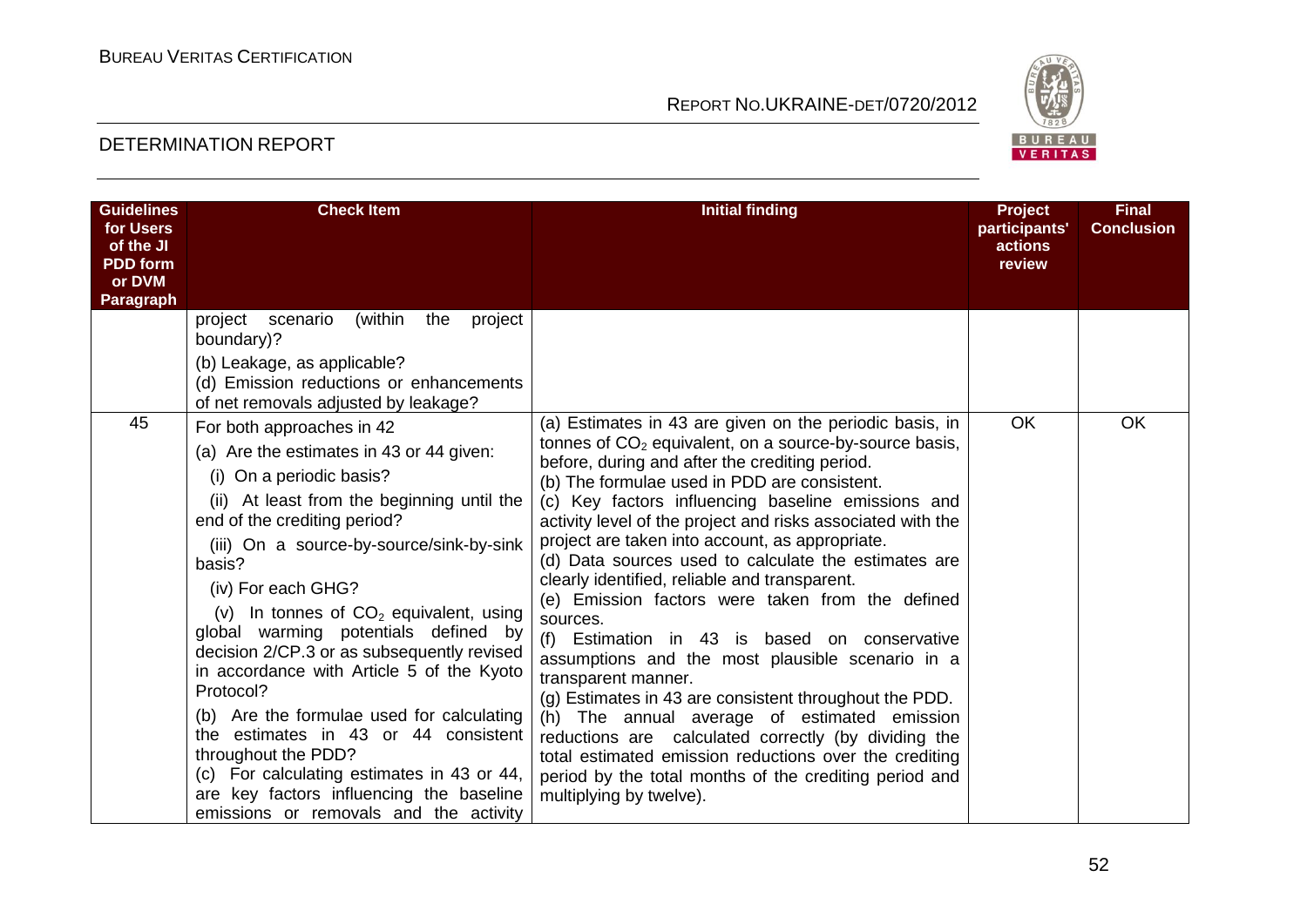

| <b>Guidelines</b><br>for Users<br>of the JI<br><b>PDD</b> form | <b>Check Item</b>                                                                                                                                                                                                                                                                                                                                                                                                                                                                                                                                                                                                                                                                                                                                                                                                                                                                                                                                                                                                                                      | <b>Initial finding</b>                                   | <b>Project</b><br>participants'<br>actions<br>review | <b>Final</b><br><b>Conclusion</b> |
|----------------------------------------------------------------|--------------------------------------------------------------------------------------------------------------------------------------------------------------------------------------------------------------------------------------------------------------------------------------------------------------------------------------------------------------------------------------------------------------------------------------------------------------------------------------------------------------------------------------------------------------------------------------------------------------------------------------------------------------------------------------------------------------------------------------------------------------------------------------------------------------------------------------------------------------------------------------------------------------------------------------------------------------------------------------------------------------------------------------------------------|----------------------------------------------------------|------------------------------------------------------|-----------------------------------|
| or DVM<br>Paragraph                                            |                                                                                                                                                                                                                                                                                                                                                                                                                                                                                                                                                                                                                                                                                                                                                                                                                                                                                                                                                                                                                                                        |                                                          |                                                      |                                   |
|                                                                | level of the project and the emissions or<br>net removals as well as risks associated<br>with the project taken into account, as<br>appropriate?<br>(d) Are data sources used for calculating<br>the estimates in 43 or 44 clearly identified,<br>reliable and transparent?<br>(e) Are emission factors (including default<br>emission factors) if used for calculating the<br>estimates in 43 or 44 selected by carefully<br>balancing accuracy and reasonableness,<br>and appropriately justified of the choice?<br>(f) Is the estimation in 43 or 44 based on<br>conservative assumptions and the most<br>plausible scenarios in a transparent<br>manner?<br>Are the estimates in 43 or 44<br>(q)<br>consistent throughout the PDD?<br>(h) Is the annual average of estimated<br>emission reductions or enhancements of<br>net removals calculated by dividing the<br>total estimated emission reductions or<br>enhancements of net removals over the<br>crediting period by the total months of the<br>crediting period and multiplying by twelve? |                                                          |                                                      |                                   |
| 46                                                             | If the calculation of the baseline emissions                                                                                                                                                                                                                                                                                                                                                                                                                                                                                                                                                                                                                                                                                                                                                                                                                                                                                                                                                                                                           | Baseline emission level is calculated using the specific | <b>OK</b>                                            | <b>OK</b>                         |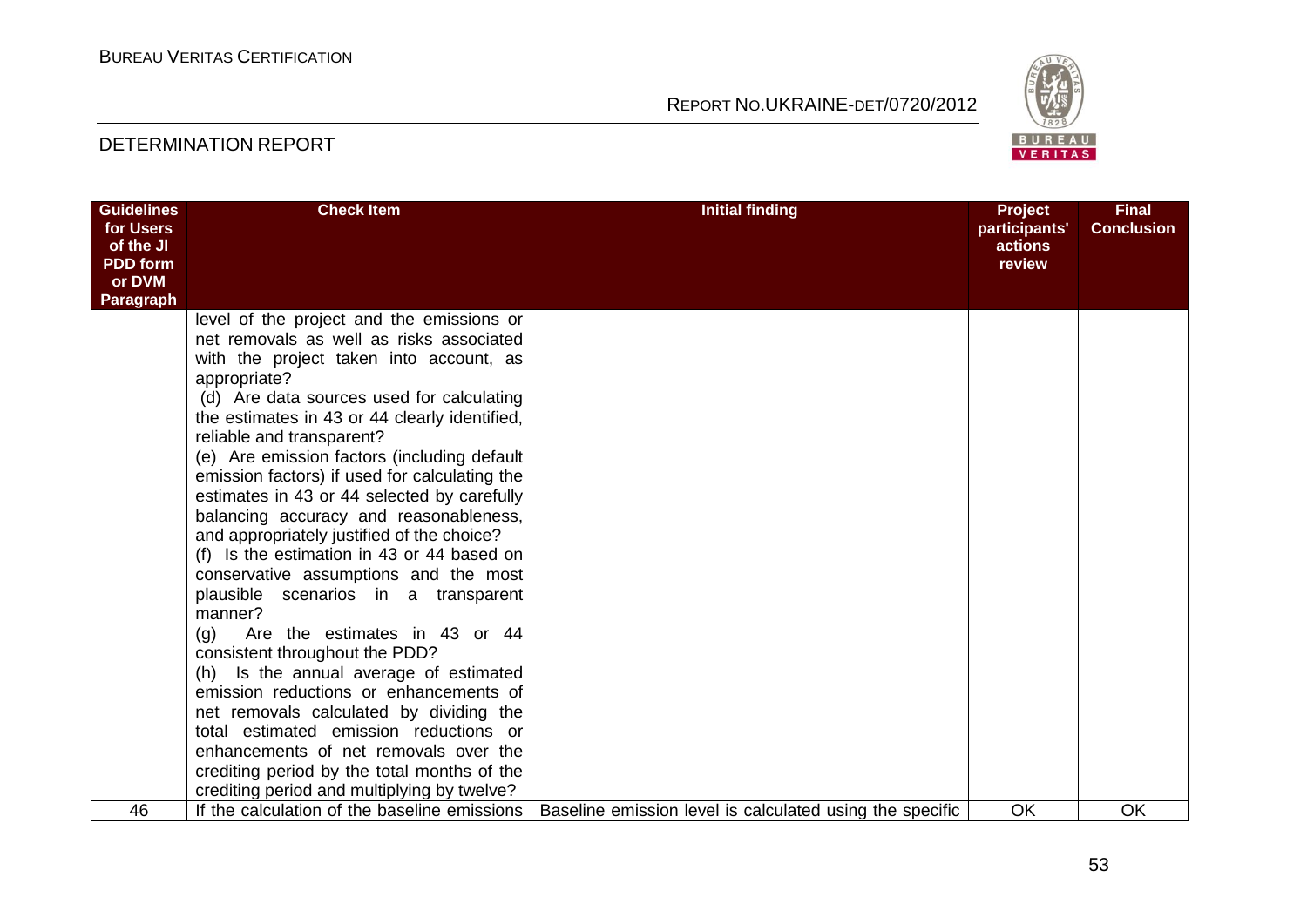

| <b>Guidelines</b><br>for Users<br>of the JI | <b>Check Item</b>                                                                                                                                                                                                                                                                                                                                                     | <b>Initial finding</b>                                                                                                                                                                                                                                    | <b>Project</b><br>participants'<br>actions | <b>Final</b><br><b>Conclusion</b> |
|---------------------------------------------|-----------------------------------------------------------------------------------------------------------------------------------------------------------------------------------------------------------------------------------------------------------------------------------------------------------------------------------------------------------------------|-----------------------------------------------------------------------------------------------------------------------------------------------------------------------------------------------------------------------------------------------------------|--------------------------------------------|-----------------------------------|
| <b>PDD</b> form<br>or DVM                   |                                                                                                                                                                                                                                                                                                                                                                       |                                                                                                                                                                                                                                                           | review                                     |                                   |
| Paragraph                                   |                                                                                                                                                                                                                                                                                                                                                                       |                                                                                                                                                                                                                                                           |                                            |                                   |
|                                             | or net removals is to be performed de<br>facto, does the PDD include an illustrative<br>forecasted emissions or net removals<br>calculation?                                                                                                                                                                                                                          | approach employing elements of "Tool for estimation of<br>change in soil organic carbon stocks due to the<br>implementation of A/R CDM project activities" (Version<br>$01.1.0$ ).<br>Forecasted emissions calculation is clearly provided in<br>the PDD. |                                            |                                   |
|                                             | Approved CDM methodology approach only_Paragraphs 47(a) - 47(b)_Not applicable                                                                                                                                                                                                                                                                                        |                                                                                                                                                                                                                                                           |                                            |                                   |
|                                             | <b>Environmental impacts</b>                                                                                                                                                                                                                                                                                                                                          |                                                                                                                                                                                                                                                           |                                            |                                   |
| 48 (a)                                      | <b>PDD</b><br><b>Does</b><br>the<br>list<br>attach<br>and<br>documentation on the analysis<br>of the<br>impacts of the project,<br>environmental<br>transboundary<br>including<br>impacts, in<br>accordance with procedures as determined<br>by the host Party?                                                                                                       | The environmental impacts of the project have been<br>sufficiently described                                                                                                                                                                              | OK.                                        | <b>OK</b>                         |
| 48 (b)                                      | If the analysis in 48 (a) indicates that the<br>environmental impacts are considered<br>significant by the project participants or the<br>host Party, does the PDD provide<br>conclusion and all references to Supporting<br>Documentation of an environmental impact<br>assessment undertaken in accordance with<br>the procedures as required by the host<br>Party? | <b>CL 05.</b> Please, provide a reference to the "Convention"<br>on long-range transboundary pollution" in Section F.1.                                                                                                                                   | <b>CL 05</b>                               | <b>OK</b>                         |
|                                             | <b>Stakeholder consultations</b>                                                                                                                                                                                                                                                                                                                                      |                                                                                                                                                                                                                                                           |                                            |                                   |
| 49                                          | consultation<br><u>If</u><br>stakeholder<br>was                                                                                                                                                                                                                                                                                                                       | "Ahrodar LTD" LLC informed the community<br>undertaken in accordance with the $\vert$ through mass media. All comments relating to the                                                                                                                    | <b>OK</b>                                  | <b>OK</b>                         |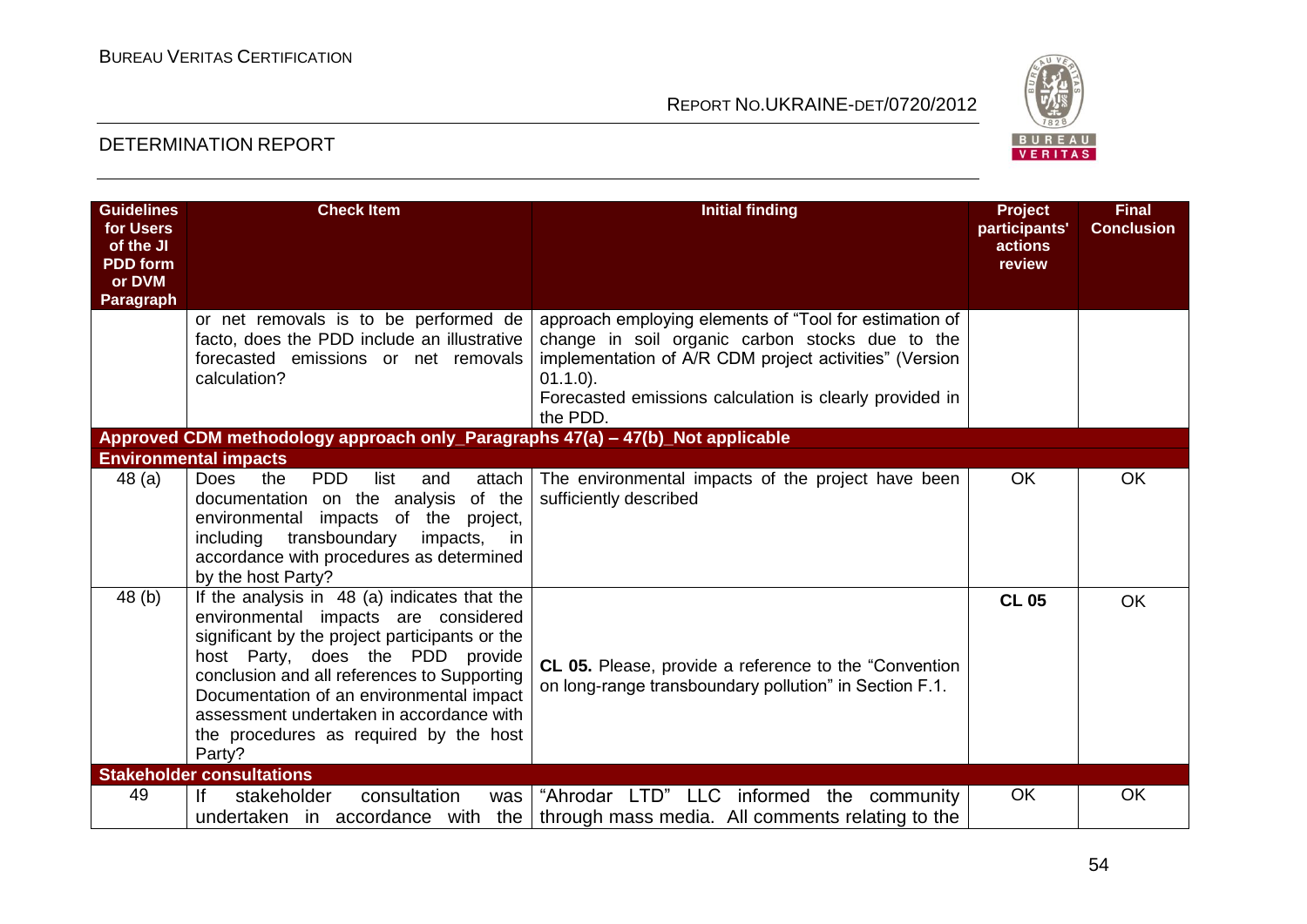

| <b>Guidelines</b><br>for Users<br>of the JI<br><b>PDD</b> form<br>or DVM<br>Paragraph | <b>Check Item</b>                                                                                                                                                                                       | <b>Initial finding</b>                                                                                                   | <b>Project</b><br>participants'<br>actions<br>review | <b>Final</b><br><b>Conclusion</b> |  |  |
|---------------------------------------------------------------------------------------|---------------------------------------------------------------------------------------------------------------------------------------------------------------------------------------------------------|--------------------------------------------------------------------------------------------------------------------------|------------------------------------------------------|-----------------------------------|--|--|
|                                                                                       | procedure as required by the host<br>Party, does the PDD provide:<br>(a) A list of stakeholders from whom<br>comments on the projects have been<br>received, if any?<br>(b) The nature of the comments? | project implementation were positive. No negative<br>comments were received.                                             |                                                      |                                   |  |  |
|                                                                                       | A description on whether and how<br>(C)<br>the comments have been addressed?                                                                                                                            |                                                                                                                          |                                                      |                                   |  |  |
| Determination regarding small-scale projects (additional elements for assessment)     |                                                                                                                                                                                                         |                                                                                                                          |                                                      |                                   |  |  |
|                                                                                       |                                                                                                                                                                                                         | Determination regarding land use, land-use change and forestry projects (additional/alternative elements for assessment) |                                                      |                                   |  |  |
|                                                                                       |                                                                                                                                                                                                         | Determination regarding programmes of activities (additional/alternative elements for assessment)                        |                                                      |                                   |  |  |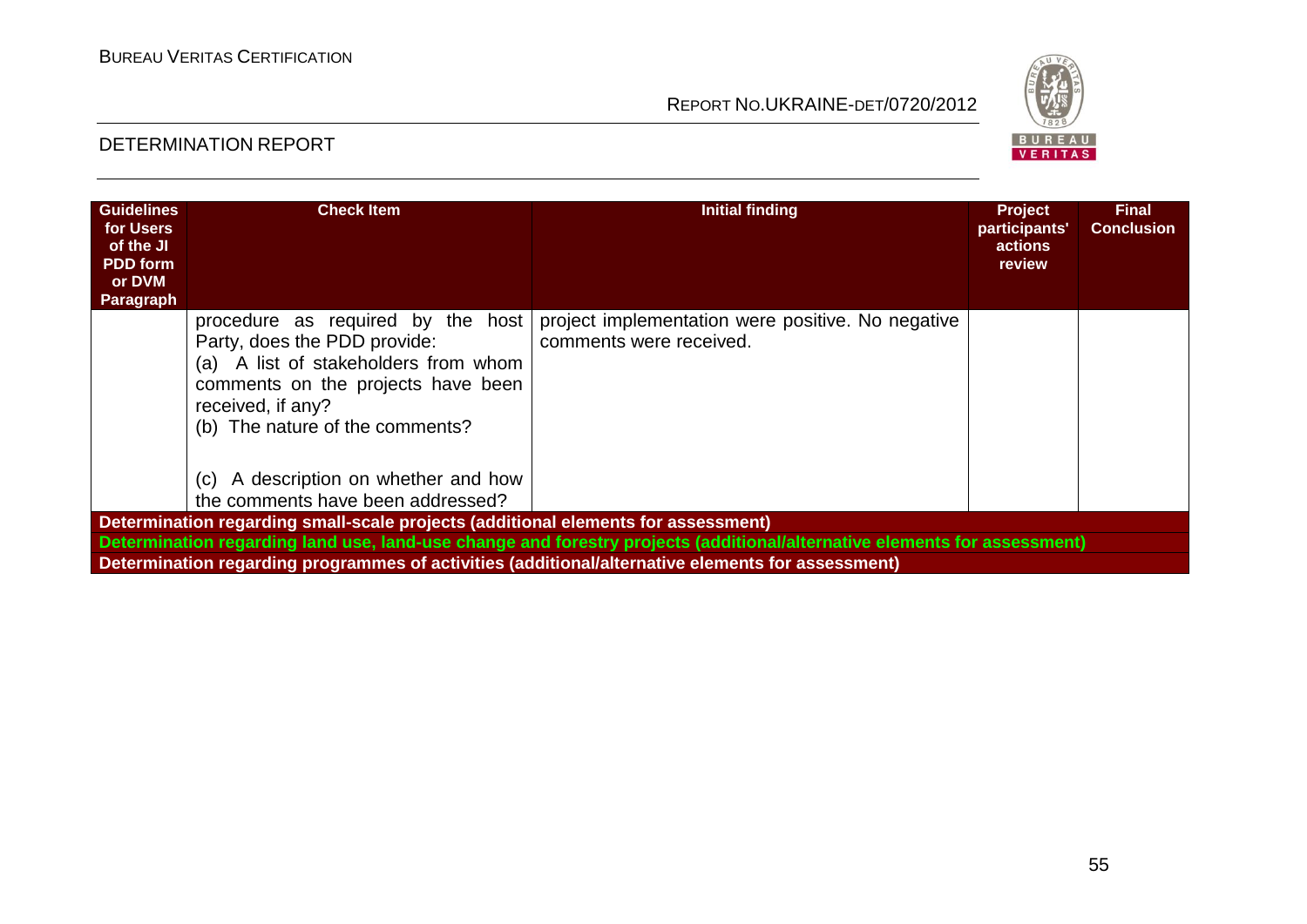

#### DETERMINATION REPORT

#### **TABLE 2 RESOLUTION OF CORRECTIVE ACTION AND CLARIFICATION REQUESTS**

| Draft report clarifications and corrective<br>action requests by determination team                                                                                                                                                       | Ref. to<br>checklist<br>question<br>in table 1 | Summary of project participants'<br>responses                                                                                                                                                                     | <b>Determination team conclusion</b>                                          |
|-------------------------------------------------------------------------------------------------------------------------------------------------------------------------------------------------------------------------------------------|------------------------------------------------|-------------------------------------------------------------------------------------------------------------------------------------------------------------------------------------------------------------------|-------------------------------------------------------------------------------|
| <b>CAR 01.</b> Please indicate the sectoral scope<br>in Section A.1.                                                                                                                                                                      | A.1                                            | Sectoral scope:<br>Sector 15 - Agriculture.                                                                                                                                                                       | information<br>is<br><b>The</b><br>relevant<br>provided, the issue is closed. |
| <b>CAR 02.</b> Please include information on soil<br>cultivation system applied prior to the project<br>in Section A.2.                                                                                                                   | A.2                                            | Prior to the project, "Ahrodar LTD"<br>LLC used traditional land cultivation<br>system. This system involves tillage<br>that provides for turning over of topsoil<br>to create homogeneous and mellow<br>seedbed. | The information is provided, the<br>issue is closed.                          |
| <b>CAR 03. PDD Section A.2. indicates that the</b><br>Farm started to purchase agricultural<br>machinery in 2006, whereas the start of the<br>project is dated 2005, which is confirmed by<br>the purchase of new agricultural equipment. | A.2                                            | In 2005, the Farm started purchases<br>of necessary agricultural equipment<br>for direct sowing farming as part of the<br>Joint Implementation Project.                                                           | Corrections are made, the issue is<br>closed.                                 |
| <b>CAR 04.</b> The document mentioned in PDD<br>Table 2 to confirm the project starting date<br>has an incorrect title.                                                                                                                   | A.3                                            | Goods delivery note #5-0619.                                                                                                                                                                                      | The corrections are made, the<br>issue is closed.                             |
| <b>CAR 05.</b> In PDD Section A.3 please provide<br>information on the type of commercial activity<br>of "Ahrodar LTD" LLC.                                                                                                               | A.3                                            | <b>The</b><br>of<br>economic<br>activity<br>type<br>according to the standard industrial<br>classification of economic activities:<br>01.11.0 - Growing of grain and<br>technical crops.                          | The information is provided, the<br>issue is closed.                          |
| CAR 06. Please provide direct e-mail of<br>Natalia Egorova in Annex 1.                                                                                                                                                                    | A.3                                            | The direct e-mail of Natalia Egorova in<br>Annex 1 is provided.                                                                                                                                                   | The<br>is<br>information<br>relevant<br>provided. The issue is closed.        |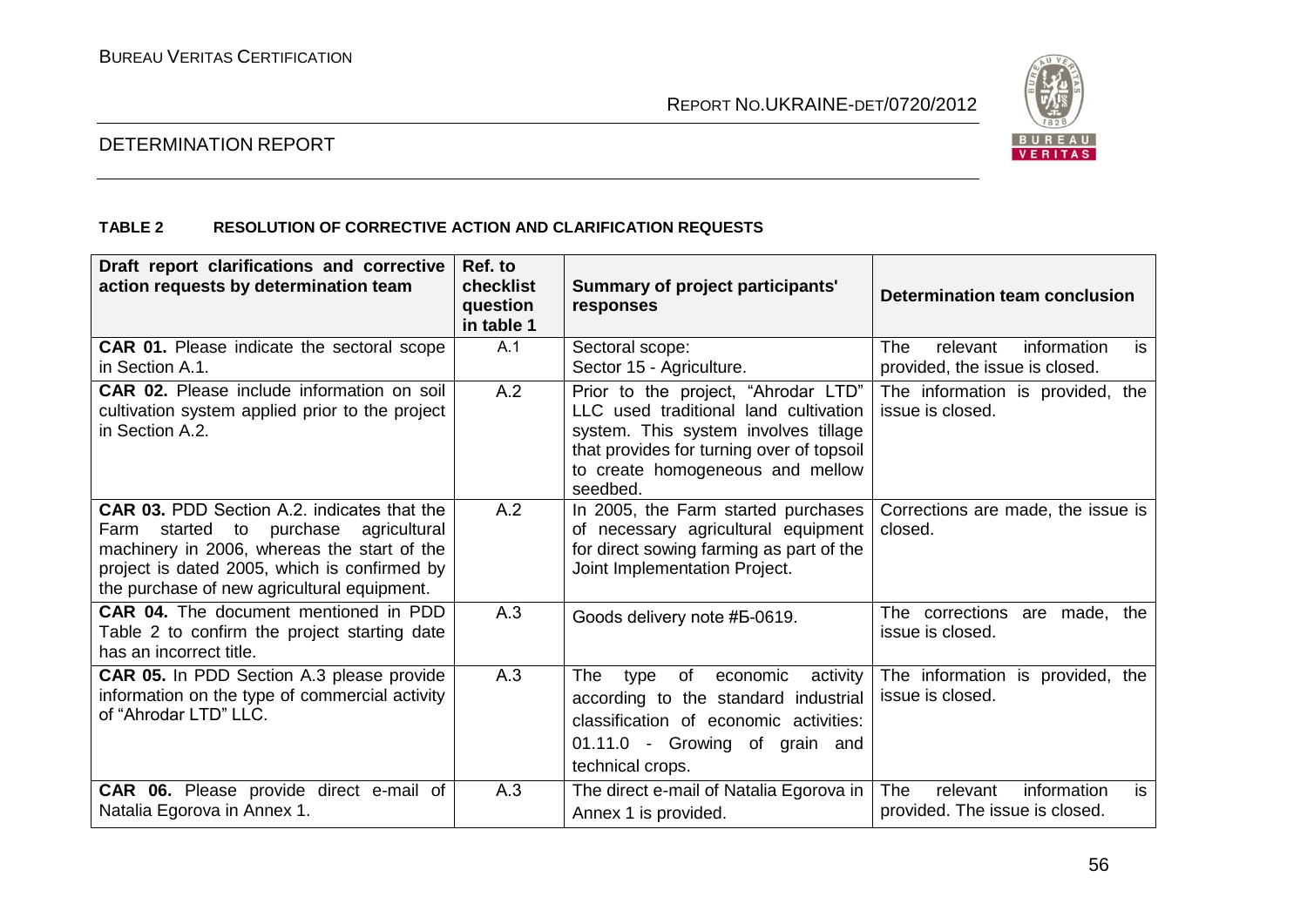

| Draft report clarifications and corrective<br>action requests by determination team                                                                                                                                                                                                                                                                                                                                                    | Ref. to<br>checklist<br>question<br>in table 1 | <b>Summary of project participants'</b><br>responses                                                                                                                                                                                                                                                                                                                                                                                                       | <b>Determination team conclusion</b>                                                 |
|----------------------------------------------------------------------------------------------------------------------------------------------------------------------------------------------------------------------------------------------------------------------------------------------------------------------------------------------------------------------------------------------------------------------------------------|------------------------------------------------|------------------------------------------------------------------------------------------------------------------------------------------------------------------------------------------------------------------------------------------------------------------------------------------------------------------------------------------------------------------------------------------------------------------------------------------------------------|--------------------------------------------------------------------------------------|
| CAR 07. Section A.4.2. states that the<br>of<br>No-till<br>systematic<br>implementation<br>technology at all farmlands was carried out<br>complexes<br>sowing<br>of<br>using<br>foreign<br>manufacture by Case and John Deere,<br>whereas the document confirming the starting<br>date of project activity mentions a purchase<br>of machinery manufactured by "Belarus"<br>company. Please provide information about<br>this company. | A.4.2                                          | The systematic implementation of No-<br>till technology at all farmlands was<br>carried out using sowing complexes of<br>foreign manufacture by John Deere,<br>Case and Belarus.                                                                                                                                                                                                                                                                           | The information was provided in<br>Section A.4.2. The issue is closed.               |
| CAR 08. Sub-section 6 of Section A.4.2.<br>mentions<br>machinery<br>which<br>has<br>no<br>confirmation documents. Please provide<br>information in accordance with documents<br>provided.                                                                                                                                                                                                                                              | A.4.2                                          | The<br>provides<br>for<br>project<br>the<br>implementation<br>of<br>agricultural<br>machinery, namely:<br>- John Deere 1890 Seed Drill<br>- KINZE 3600 Precision Seed Drill<br>- KINZE 3700 Precision Seed Drill<br>- MAP II 3250 Self-propelled Sprayer<br>- AXIS 30.1K Fertilizer Sprayer<br>- RC-25 Mulcher<br>- Case MX 310 Tractor<br>- John Deere W 650 Harvester<br>- Case 8940 Tractor<br>- John Deere 8335 R Tractor<br>- John Deere 8430 Tractor | The information is provided, the<br>issue is closed.                                 |
| <b>CAR 09.</b> Please provide the correct reference<br>to the web-site of Case 8940 tractor<br>manufacturer.                                                                                                                                                                                                                                                                                                                           | A.4.2                                          | The reference to the web-site of Case<br>8940<br>tractor<br>manufacturer<br>is<br>provided in Annex 4 of the PDD                                                                                                                                                                                                                                                                                                                                           | The information is provided in the<br>corresponding section. The issue<br>is closed. |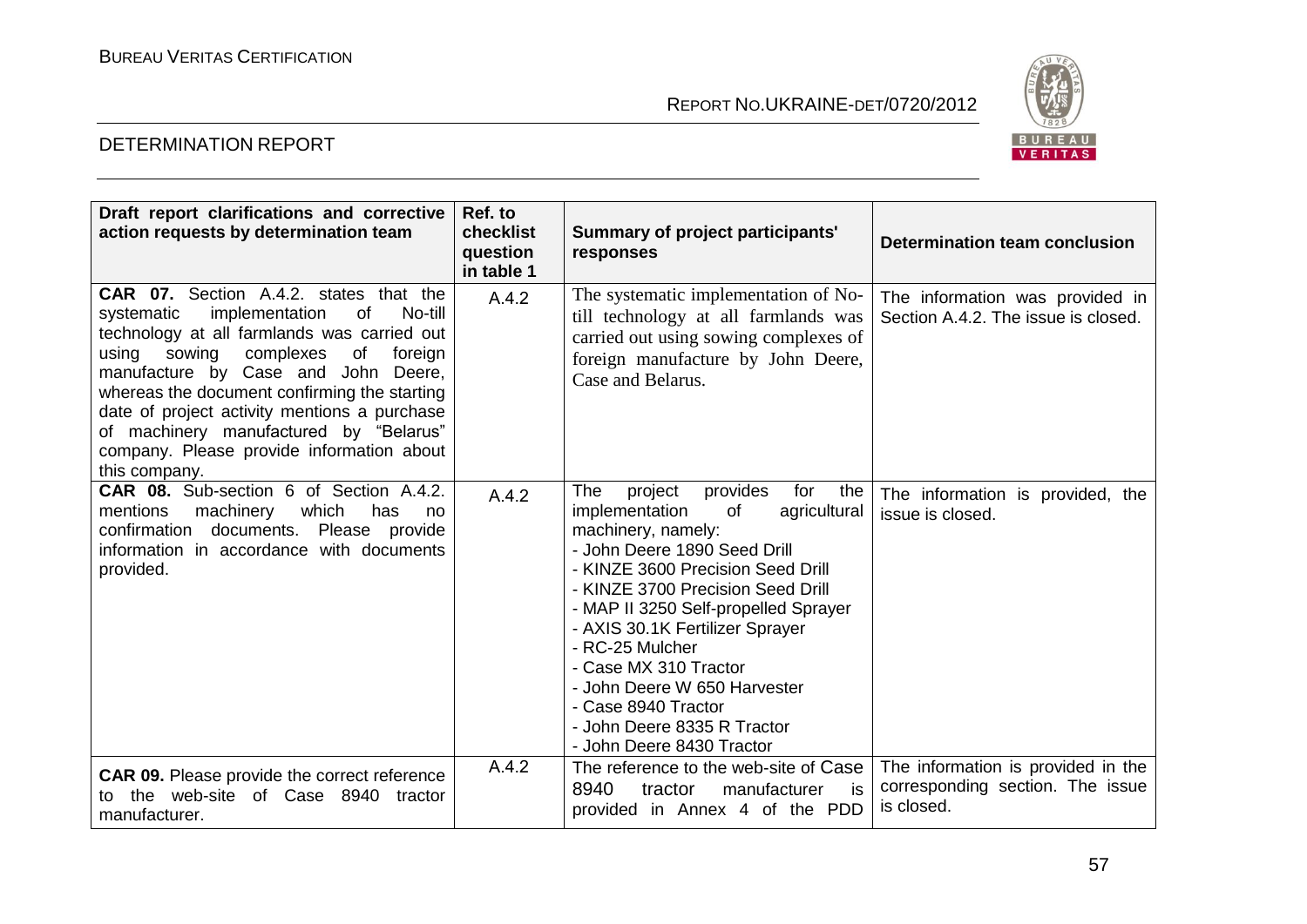

| Draft report clarifications and corrective<br>action requests by determination team                                                                | Ref. to<br>checklist<br>question<br>in table 1 | Summary of project participants'<br>responses                                                                                                                                                                                                           | Determination team conclusion                                                                    |
|----------------------------------------------------------------------------------------------------------------------------------------------------|------------------------------------------------|---------------------------------------------------------------------------------------------------------------------------------------------------------------------------------------------------------------------------------------------------------|--------------------------------------------------------------------------------------------------|
|                                                                                                                                                    |                                                | version 02.                                                                                                                                                                                                                                             |                                                                                                  |
| <b>CAR 10.</b> Please include the information on<br>seeding speed to specifications of John<br>Deere 1890 Seed Drill.                              | A.4.2                                          | The seeding speed of John Deere<br>1890 Seed Drill is 14 ha/h.                                                                                                                                                                                          | information<br>The<br>relevant<br>is<br>provided, the issue is closed.                           |
| <b>CAR 11.</b> Please provide legend to Figure 1 of<br>Annex 4 to the PDD.                                                                         | A.4.2                                          | Figure 1 of Annex 4 to the PDD<br>presents John Deere 1890 direct seed<br>drill.                                                                                                                                                                        | The information is provided, the<br>issue is closed.                                             |
| <b>CAR 12.</b> Please provide the project schedule<br>in tabular form with indication of start dates<br>and end dates for each activity and stage. | A.4.2                                          | The project schedule with indication of<br>project stages and timeframes is<br>provided in Table 6 of the<br><b>PDD</b><br>version 02.                                                                                                                  | <b>The</b><br>is<br>issue<br>closed,<br>the<br>information is verified.                          |
| <b>CAR 13.</b> Table 9 of the PDD contains<br>incorrect length of the crediting period.                                                            | A.4.3                                          | The length of the crediting perod after<br>the first commitment period is 13<br>vears.                                                                                                                                                                  | Corrections are made, the issue is<br>closed.                                                    |
| CAR 14. Table 7 in PDD Section A.4.3.1<br>does not comply with the Guidelines for<br>Users of the JI PDD form.                                     | A.4.3                                          | Relevant corrections have been made<br>to the PDD version 02.                                                                                                                                                                                           | The<br>is<br>issue<br>closed<br>as<br>corresponding changes are made.                            |
| <b>CAR 15.</b> The project has no approval of the<br>Host Party and the investing country.                                                         | 19                                             | To obtain the Letter of Approval the<br>final Determination report must be<br>submitted to the State Environmental<br>Investment Agency of Ukraine that<br>includes this Determination Protocol<br>and the list of sources of Reference<br>Information. | <b>CAR 15</b> will be closed after the<br>Letter of Approval is issued by the<br>Party involved. |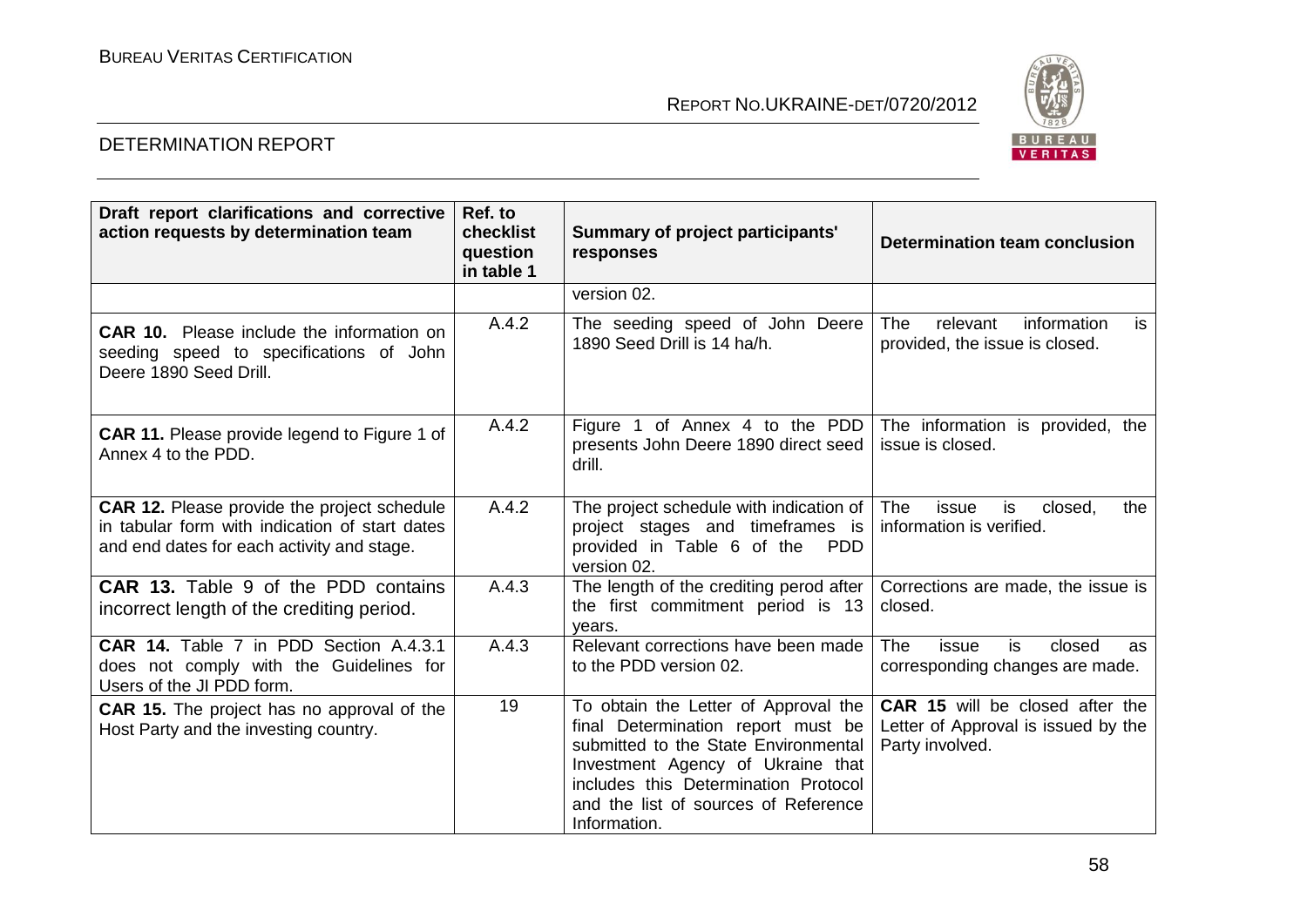

| Draft report clarifications and corrective<br>action requests by determination team                                                                                                                                                                                                                                       | Ref. to<br>checklist<br>question<br>in table 1 | <b>Summary of project participants'</b><br>responses                                                                                                                                                                             | Determination team conclusion                                      |
|---------------------------------------------------------------------------------------------------------------------------------------------------------------------------------------------------------------------------------------------------------------------------------------------------------------------------|------------------------------------------------|----------------------------------------------------------------------------------------------------------------------------------------------------------------------------------------------------------------------------------|--------------------------------------------------------------------|
|                                                                                                                                                                                                                                                                                                                           |                                                | the<br>Letter of Approval<br>A<br>by<br>Government of another party involved<br>from the country-participant has not<br>been obtained at the current stage of<br>the Project either.                                             |                                                                    |
| <b>CAR 16. PDD Section B.1 states that the</b><br>results of the benchmark analysis done<br>according to the "Tool for the demonstration<br>and assessment of additionality" (Version<br>06.0.0) in Section B.2 indicate the project<br>scenario is additional, whereas Section B.2.<br>applies the simple cost analysis. | 23                                             | The results of the simple cost analysis<br>done according to the "Tool for the  <br>demonstration and assessment of<br>additionality" (Version 06.0.0)<br>in<br>Section B.2 indicate that the project<br>scenario is additional. | Relevant corrections are made, the<br>issue is closed.             |
| respective<br><b>CAR</b> 17. Please<br>provide<br>conclusions after the description of possible<br>baseline scenarios.                                                                                                                                                                                                    | 23                                             | The analysis of the above alternatives<br>shows that Alternative 1.1 is the most<br>plausible one.                                                                                                                               | Relevant outcomes are provided,<br>the issue is closed.            |
| <b>CAR 18.</b> Description of index <i>D</i> for the<br>system of diesel fuel consumption in the 3rd<br>formula is excessive since this index is not<br>used in it.                                                                                                                                                       | 24                                             | Irrelevant information was deleted.                                                                                                                                                                                              | The issue is closed as irrelevant<br>information has been deleted. |
| CAR 19. Please provide data units for the<br>parameter $SOCp, y, i$ in formula 4.                                                                                                                                                                                                                                         | 24                                             | $SOC_{p,v,i}$ – soil organic carbon content<br>in the soil of field <i>i</i> cultivated using No-<br>till technology in period y, t C/ha;                                                                                        | The issue is closed as necessary<br>information is provided.       |
| <b>CAR 20.</b> Description of parameter $kb, i, y$ is<br>incorrect.                                                                                                                                                                                                                                                       | 24                                             | $k_{b,i,v}$ – humus content in the soil of<br>field <i>i</i> cultivated using traditional tillage<br>in period $y$ , %                                                                                                           | Corrections are made, the issue is<br>closed.                      |
| CAR 21. Please provide information on                                                                                                                                                                                                                                                                                     | 24                                             | The information on parameter $\kappa_{p,i,v}$ is                                                                                                                                                                                 | The issue is closed as relevant                                    |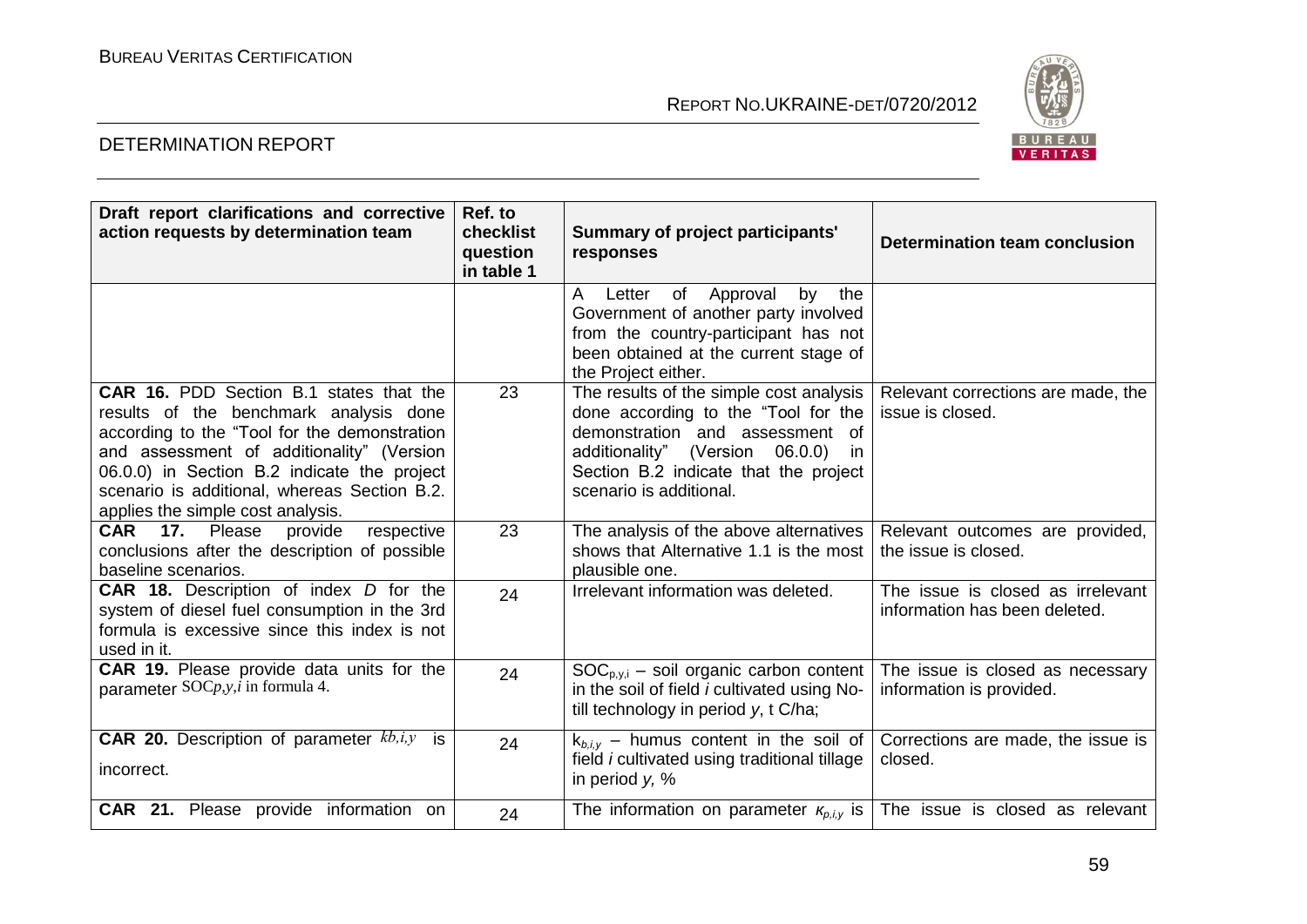

| Draft report clarifications and corrective<br>action requests by determination team       | Ref. to<br>checklist<br>question<br>in table 1 | <b>Summary of project participants'</b><br>responses                                                                                                                                                                                                                                                                    | Determination team conclusion                                                 |
|-------------------------------------------------------------------------------------------|------------------------------------------------|-------------------------------------------------------------------------------------------------------------------------------------------------------------------------------------------------------------------------------------------------------------------------------------------------------------------------|-------------------------------------------------------------------------------|
| parameter $\kappa_{p,i,y}$ in Section B.1. of the PDD.                                    |                                                | provided in Section B.1. of the latest<br>PDD version.                                                                                                                                                                                                                                                                  | information is provided.                                                      |
| CAR 22. Please indicate the time of<br>determination/monitoring for parameter $\rho_i$ .  | 24                                             | <b>CAR</b><br>21.<br>Time<br><b>of</b><br>determination/monitoring<br>for<br>parameter $\rho_i$ , has been determined<br>for each field <i>i</i> prior to the project.                                                                                                                                                  | The issue is closed as relevant<br>information is provided.                   |
| <b>CAR 23.</b> Description of Alternative<br>1.1.<br>mentions incorrect project location. | 28                                             | Continuation of the current situation in<br>the agricultural sector of Kirovohrad<br>region is the most realistic and<br>plausible alternative to the Project<br>implementation because it entails<br>minimum expenses for "Ahrodar LTD"<br>LLC.                                                                        | The corresponding changes are<br>made, the issue is closed.                   |
| <b>CAR 24.</b> The total investment indicated in<br>Section B.2. of the PDD is incorrect. | 28                                             | Costs of implementation of the project<br>"Reduction of CO2 emissions by<br>utilization<br>No-till<br>systematic<br>of<br>agriculture<br>technology<br>in<br>at<br>LLC"Ahrodar LTD" exceed UAH 42<br>291 thousand.                                                                                                      | Corrections are made, the issue is<br>closed.                                 |
| <b>CAR 25.</b> Please provide the outcome of Sub-<br>step 2b.                             | 28                                             | Sub-Step<br>of<br>2b.<br>Outcome<br>the<br>Implementation<br>of<br>project<br>"Reduction of CO2 emissions<br>by<br>utilization<br>of<br>No-till<br>systematic<br>technology<br>agriculture<br>in<br>at<br>LLC"Ahrodar<br>LTD"<br>requires<br>which<br>considerable<br>investments,<br>makes it unattractive<br>from the | <b>The</b><br>information<br>relevant<br>is<br>provided, the issue is closed. |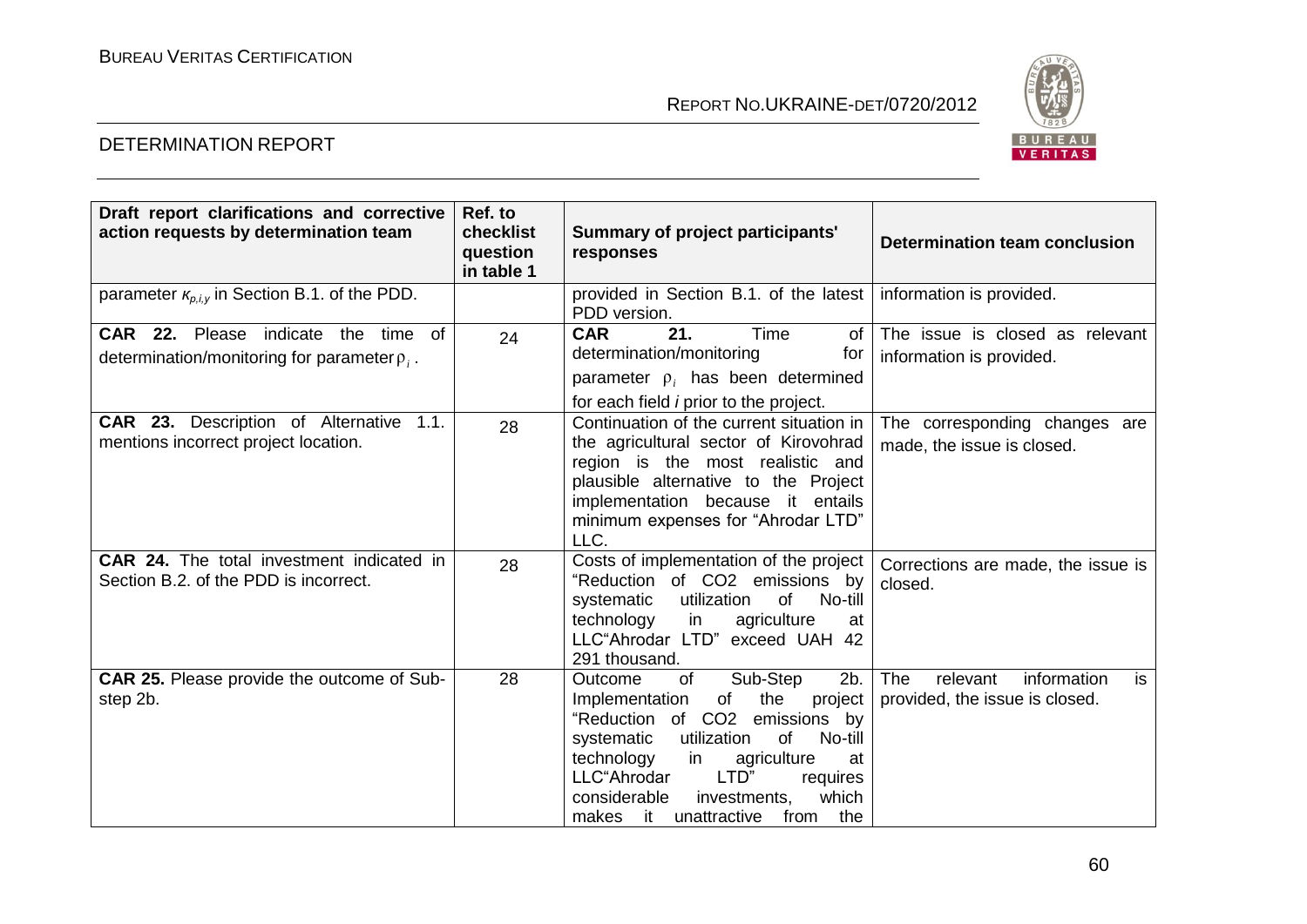

| Draft report clarifications and corrective<br>action requests by determination team                                                                                                                                                                                      | Ref. to<br>checklist<br>question<br>in table 1 | Summary of project participants'<br>responses                                                                                                                                                                                                                                                                                                                                                                                                                                                                                                                                                                                                                 | Determination team conclusion                 |
|--------------------------------------------------------------------------------------------------------------------------------------------------------------------------------------------------------------------------------------------------------------------------|------------------------------------------------|---------------------------------------------------------------------------------------------------------------------------------------------------------------------------------------------------------------------------------------------------------------------------------------------------------------------------------------------------------------------------------------------------------------------------------------------------------------------------------------------------------------------------------------------------------------------------------------------------------------------------------------------------------------|-----------------------------------------------|
|                                                                                                                                                                                                                                                                          |                                                | financial standpoint.                                                                                                                                                                                                                                                                                                                                                                                                                                                                                                                                                                                                                                         |                                               |
| <b>CAR 26.</b> Art. 22 of Law of Ukraine "On the<br>basic principles of the governmental agrarian<br>policy for the period untill 2015" does not<br>contain the information mentioned in the<br>PDD. Please verify the information and<br>provide the correct reference. | 28                                             | According to Article 2 of the Law of<br>Ukraine "On the basic principles of the<br>governmental agrarian policy for the<br>period untill 2015" the agrarian policy<br>of the Government is aimed at<br>achievement of the following goals:<br>guaranteeing the food security<br>of the state:<br>turning the agrarian sector into<br>sector of the state economy that is<br>highly effective and competitive in<br>both domestic and foreign markets;<br>preservation of peasants as<br>mediums of Ukrainian<br>national<br>identity, culture and spirit;<br>complex development of rural<br>territories and solving social problems<br>in rural communities. | Corrections are made, the issue is<br>closed. |
| CAR 27. Numbering of steps is somewhat<br>with<br>the "Tool for<br>inconsistent<br>the<br>of<br>demonstration<br>and<br>assessment<br>additionality".                                                                                                                    | 28                                             | Relevant corrections have been made<br>to Section B.2. of the PDD.                                                                                                                                                                                                                                                                                                                                                                                                                                                                                                                                                                                            | Corrections are made, the issue is<br>closed. |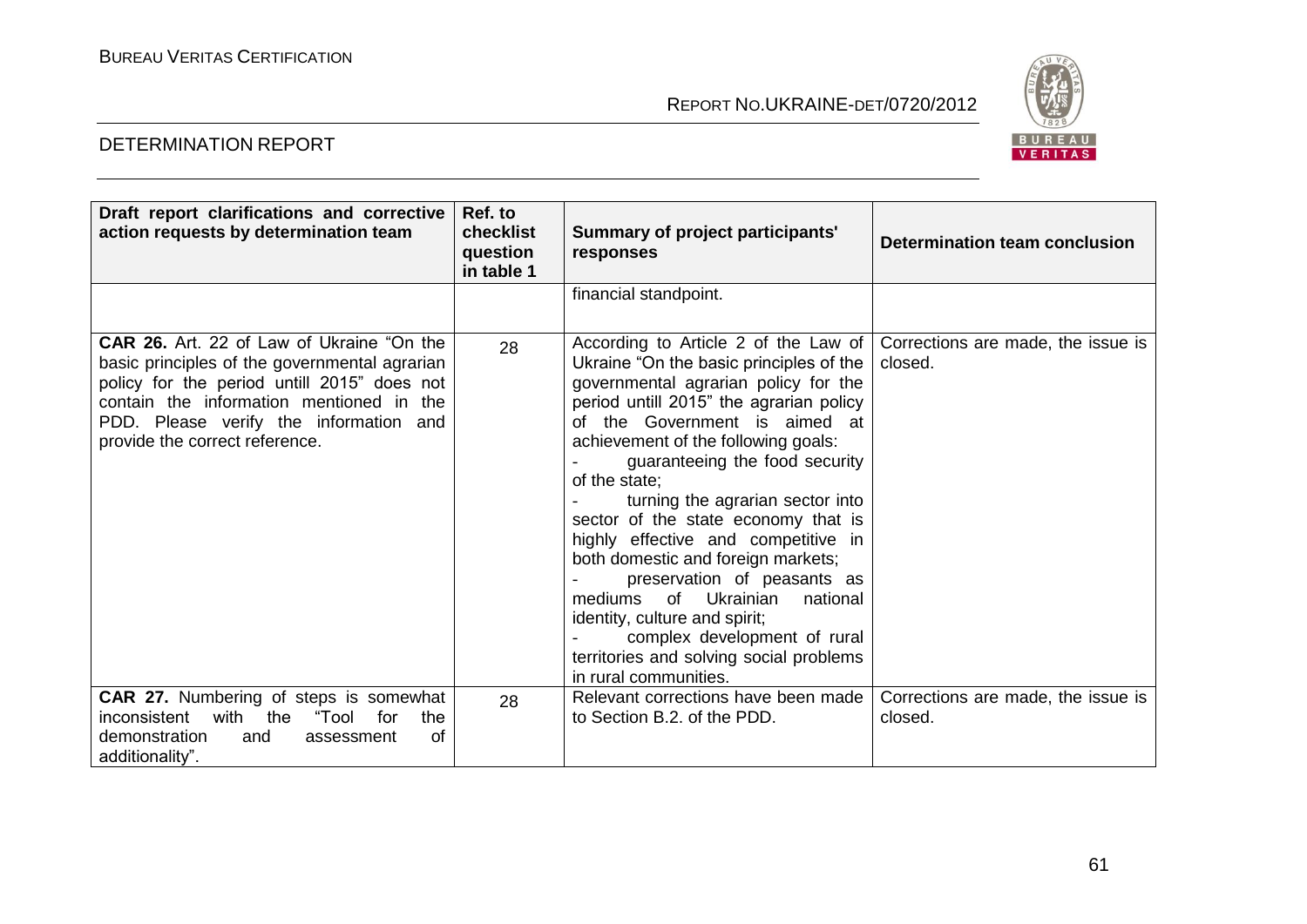

| Draft report clarifications and corrective<br>action requests by determination team                                                                                                        | Ref. to<br>checklist<br>question<br>in table 1 | Summary of project participants'<br>responses                                                                                                                                                              | <b>Determination team conclusion</b>                                                |
|--------------------------------------------------------------------------------------------------------------------------------------------------------------------------------------------|------------------------------------------------|------------------------------------------------------------------------------------------------------------------------------------------------------------------------------------------------------------|-------------------------------------------------------------------------------------|
| <b>CAR 28.</b> Please provide the starting date and<br>the end date of the project lifetime.                                                                                               | 34(b)                                          | The project lifetime is deemed 20<br>years, or 240 months (01/01/2006-<br>30/12/2025).                                                                                                                     | <b>The</b><br>information<br>relevant<br>is<br>provided, the issue is closed.       |
| <b>CAR 29.</b> Please verify the units<br>for<br>monitoring data and parameters in Sections<br>$D.1.1.1$ and $D.1.1.3$ of the PDD in<br>accordance with the formulae stated in the<br>PDD. | 36(b)                                          | The units for monitoring data and<br>parameters have been verified, the<br>corrections are made to Sections<br>D.1.1.1 and D.1.1.3. of the PDD.                                                            | The corrections are accepted, the<br>issue is closed.                               |
| CAR 30. Please provide information on data                                                                                                                                                 | 36(b)                                          | Information<br>the<br>on<br>source<br>of I                                                                                                                                                                 | The information is provided, the                                                    |
| source for the parameter $\rho_i$ in Section                                                                                                                                               |                                                | parameter $\rho_i$ is provided in Section                                                                                                                                                                  | issue is closed.                                                                    |
| $D.1.1.3$ of the PDD.                                                                                                                                                                      |                                                | D.1.1.3 of the latest PDD version.                                                                                                                                                                         |                                                                                     |
| <b>CAR 31.</b> Please number all the formulae in<br>Section D of the PDD.                                                                                                                  | 36 (b) (ii)                                    | All the formulae given in Section D of<br>the PDD version 02 were numbered.                                                                                                                                | <b>The</b><br>is<br>closed<br>issue<br><b>as</b><br>corresponding changes are made. |
| <b>CAR 32.</b> Please verify table numbering in<br>Section E. of the PDD and make the<br>necessary corrections.                                                                            | 42                                             | The table numbering in Section E has<br>verified. The corrections have been<br>made.                                                                                                                       | Corrections are made, the issue is<br>closed.                                       |
| CL 01. Please provide information on<br>possible replacements of project equipment.                                                                                                        | A.4.2                                          | If the equipment introduced under the<br>project is serviced properly, it is not<br>expected to need replacement during<br>the project life. For more details, see<br>Section A.4.2 of the PDD version 02. | The information is provided, the<br>issue is closed.                                |
| CL 02. Please provide information on<br>necessary training of "Ahrodar LTD" LLC<br>personnel.                                                                                              | A.4.2                                          | Workers and specialists of "Ahrodar<br>LTD" LLC will be trained the same<br>way they used to before the project<br>was launched. If needed, which                                                          | The information is provided, the<br>issue is closed.                                |